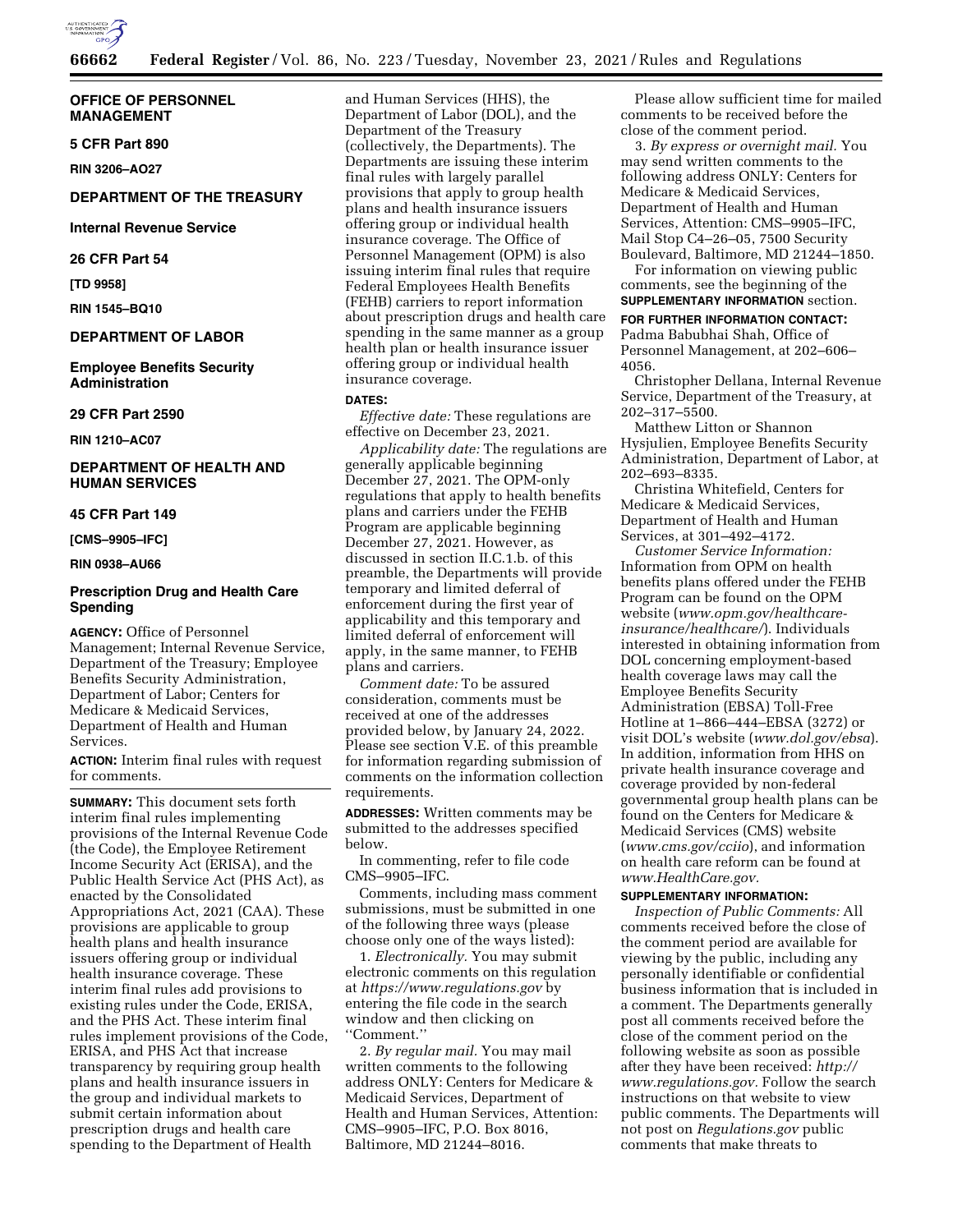individuals or institutions or suggest that the individual will take actions to harm the individual. The Departments continue to encourage individuals not to submit duplicative comments. The Departments will post acceptable comments from multiple unique commenters even if the content is identical or nearly identical to other comments.

## **I. Background**

## *A. Prescription Drug and Health Care Spending Transparency Under the Consolidated Appropriations Act, 2021*

On December 27, 2020, the Consolidated Appropriations Act, 2021 (Pub. L. 116–260) (CAA) was enacted. Section 204 of Title II of Division BB of the CAA added parallel provisions at section 9825 of the Internal Revenue Code (the Code), section 725 of the Employee Retirement Income Security Act (ERISA), and section 2799A–10 of the Public Health Service Act (PHS Act), which require group health plans and health insurance issuers offering group or individual health insurance coverage to annually submit to the Departments certain information about prescription drug and health care spending. The statute provides that data shall be reported not later than 1 year after the date the CAA was enacted, and not later than June 1 of each year thereafter.

The data submission required under section 9825(a) of the Code, section 725(a) of ERISA, and section 2799A– 10(a) of the PHS Act (section 204 data submissions) includes general information on the plan or coverage, such as the beginning and end dates of the plan year, the number of participants, beneficiaries, or enrollees, as applicable, and each state in which the plan or coverage is offered. Plans and issuers must also report the 50 most frequently dispensed brand prescription drugs, and the total number of paid claims for each such drug; the 50 most costly prescription drugs by total annual spending, and the annual amount spent by the plan or coverage for each such drug; and the 50 prescription drugs with the greatest increase in plan or coverage expenditures from the plan year preceding the plan year that is the subject of the report, and, for each such drug, the change in amounts expended by the plan or coverage in each such plan year (top 50 lists). Additionally, plans and issuers must report total spending on health care services by the plan or coverage broken down by the type of costs (including hospital costs; health care provider and clinical service costs, for primary care and specialty care separately; costs for prescription

drugs; and other medical costs, including wellness services); spending on prescription drugs by the plan or coverage as well as by participants, beneficiaries, and enrollees, as applicable; and the average monthly premiums paid by participants, beneficiaries, and enrollees and paid by employers on behalf of participants, beneficiaries, and enrollees, as applicable. Plans and issuers must report any impact on premiums by rebates, fees, and any other remuneration paid by drug manufacturers to the plan or coverage or its administrators or service providers, including the amount paid with respect to each therapeutic class of drugs and for each of the 25 drugs that yielded the highest amounts of rebates and other remuneration under the plan or coverage from drug manufacturers during the plan year (top 25 list). Finally, plans and issuers must report any reduction in premiums and out-ofpocket costs associated with these rebates, fees, or other remuneration. The Departments intend to provide greater technical detail regarding each data element in the section 204 data submission in the instructions for the information collection instrument. The Departments also intend to provide an internet portal where reporting entities can submit the required data.

Section 9825(b) of the Code, section 725(b) of ERISA, and section 2799A– 10(b) of the PHS Act additionally require the Departments to publish on the internet a report on prescription drug reimbursements for plans and coverage, prescription drug pricing trends, and the role of prescription drug costs in contributing to premium increases or decreases under these plans or coverage, with information that is aggregated so that no drug or plan specific information is made public (section 204 public report). This section 204 public report must be published no later than 18 months after the date on which plans and issuers are required to first submit the information and biannually thereafter. The section 204 public report may not include any confidential or trade secret information submitted to the Departments, pursuant to section 9825(c) of the Code, section 725(c) of ERISA, and section 2799A– 10(c) of the PHS Act. These interim final rules implement section 9825 of the Code, section 725 of ERISA, and section 2799A–10 of the PHS Act. The Departments seek comment on all aspects of these interim final rules.

Under the FEHB Act, 5 U.S.C. 8901 *et seq.,* OPM is charged with administering the FEHB Program and maintains oversight and enforcement authority

with respect to FEHB plans, which are federal governmental plans. Pursuant to 5 U.S.C. 8910, OPM is joining the Departments to require the submission of prescription drug and health care spending data from FEHB plans in the same manner as plans and issuers must provide such data under section 9825 of the Code, section 725 of ERISA, and section 2799A–10 of the PHS Act.

On July 9, 2021, President Biden issued Executive Order 14036, ''Promoting Competition in the American Economy.'' 1 Executive Order 14036 directed the federal government to ''enforce the antitrust laws to combat the excessive concentration of industry, the abuses of market power, and the harmful effects of monopoly and monopsony.'' The data collection required by these interim final rules will provide valuable information about competition and market concentration in the pharmaceutical and health care industries. Policymakers can use the prescription drug and health care spending data to make informed decisions in support of the goals of Executive Order 14036, including identifying any excessive pricing of prescription drugs driven by industry concentration and monopolistic behaviors, promoting the use of lowercost generic drugs, and addressing the impact of pharmaceutical manufacturer rebates, fees, and other remuneration on prescription drug prices and on plan, issuer, and consumer costs.

The Departments are issuing regulations implementing provisions of Title I (No Surprises Act) and Title II (Transparency) of Division BB of the CAA in several phases.

On July 13, 2021, the Departments and OPM issued interim final rules entitled, ''Requirements Related to Surprise Billing; Part I'' 2 which generally apply to group health plans and health insurance issuers offering group or individual health insurance coverage (including grandfathered health plans) with respect to plan years (in the individual market, policy years) beginning on or after January 1, 2022; FEHB health benefits plans with respect to contract years beginning on or after January 1, 2022; and health care providers and facilities, and providers of air ambulance services beginning on January 1, 2022 (July 2021 interim final rules). The July 2021 interim final rules implement sections 9816(a)–(b) and 9817(a) of the Code; sections 716(a)–(b)

<sup>1</sup>*[https://www.federalregister.gov/documents/](https://www.federalregister.gov/documents/2021/07/14/2021-15069/promoting-competition-in-the-american-economy)  [2021/07/14/2021-15069/promoting-competition-in](https://www.federalregister.gov/documents/2021/07/14/2021-15069/promoting-competition-in-the-american-economy)[the-american-economy.](https://www.federalregister.gov/documents/2021/07/14/2021-15069/promoting-competition-in-the-american-economy)* 

<sup>2</sup> 86 FR 36872 (July 13, 2021). Public comments on this rule were due by September 7, 2021.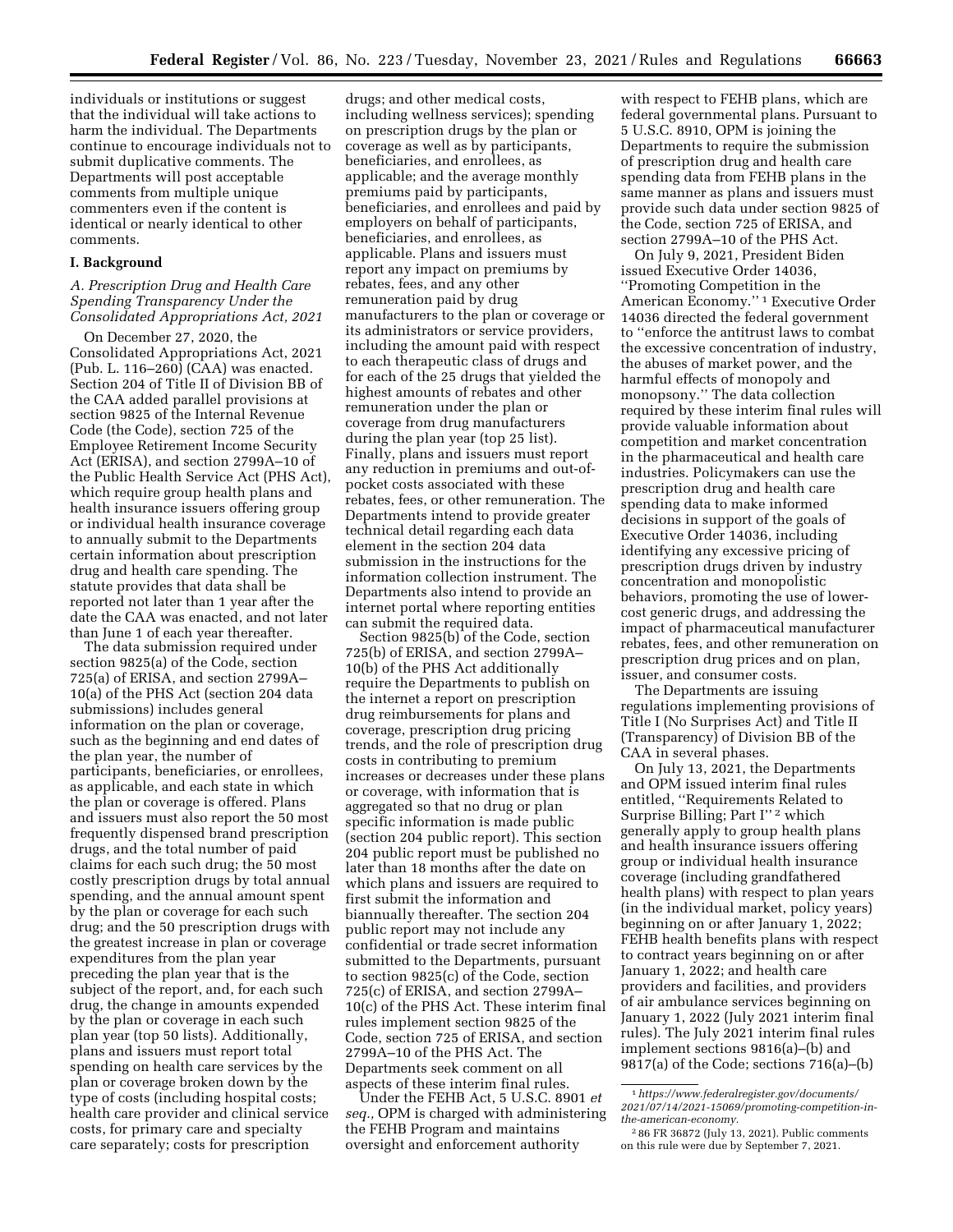and 717(a) of ERISA; sections 2799A– 1(a)–(b), 2799A–2(a), 2799B–1, 2799B– 2, 2799B–3, and 2799B–5 of the PHS Act; and 5 U.S.C. 8902(p), to protect consumers from surprise medical bills for emergency services, air ambulance services furnished by nonparticipating providers of air ambulance services, and non-emergency services furnished by nonparticipating providers at participating facilities in certain circumstances.

Among other requirements, the July 2021 interim final rules require emergency services to be covered without any prior authorization, without regard to whether the health care provider or facility furnishing the emergency services is a participating provider or a participating emergency facility with respect to the services, and without regard to any other term or condition of the plan or coverage other than the exclusion or coordination of benefits or a permitted affiliation or waiting period. With respect to emergency services furnished by nonparticipating providers or facilities, air ambulance services furnished by nonparticipating providers of air ambulance services, and non-emergency services furnished by nonparticipating providers at certain participating facilities, the July 2021 interim final rules generally limit cost sharing for out-of-network services to in-network levels, require such cost sharing to count toward any in-network deductibles and out-of-pocket maximums, and prohibit balance billing in certain circumstances. Balance billing refers to the practice of out-of-network providers billing patients for the difference between: (1) The provider's billed charges; and (2) the amount collected from the plan or issuer plus the amount collected from the patient in the form of cost sharing (such as a copayment, coinsurance, or amounts paid toward a deductible).

On September 16, 2021, the Departments and OPM issued proposed rules entitled, ''Requirements Related to Air Ambulance Services, Agent and Broker Disclosures, and Provider Enforcement.'' 3 These proposed rules propose to implement section 9823 of the Code; section 723 of ERISA; and sections 2723(b), 2746, 2799A–8, and 2799B–4 of the PHS Act; as well as sections 106(a) and 106(e) of the No Surprises Act. These proposed rules would implement certain provisions of the No Surprises Act that would increase transparency by requiring group health plans and health insurance

3 86 FR 51730 (Sept. 16, 2021). Public comments on this rule were due by October 18, 2021.

issuers in the group and individual markets, and FEHB carriers, to submit certain information about air ambulance services to the Departments and OPM, as applicable, and by requiring providers of air ambulance services to submit certain information to the Secretaries of HHS and Transportation. These proposed rules also include HHSonly provisions that would increase transparency by requiring a health insurance issuer offering individual health insurance coverage or short-term, limited-duration insurance to disclose to policyholders and to report to HHS any direct or indirect compensation provided by the issuer to an agent or broker associated with enrolling individuals in such coverage. The HHSonly proposed rules would additionally provide the process by which HHS would investigate complaints and potential violations of PHS Act provisions and, if warranted, take enforcement action, including the imposition of civil money penalties, against providers and facilities, including providers of air ambulance services. These proposed rules would amend existing regulations to clarify the process to investigate complaints and potential violations of the PHS Act and impose civil money penalties against plans and issuers. These proposed rules would also establish the process by which HHS would impose civil money penalties if a provider of air ambulance services fails to submit some or all required data to HHS.

On October 7, 2021, the Departments and OPM published interim final rules entitled, ''Requirements Related to Surprise Billing; Part II,'' 4 which generally apply to certified independent dispute resolution (IDR) entities; selected dispute resolution (SDR) entities; group health plans and health insurance issuers offering group or individual health insurance coverage and FEHB carriers; and providers, facilities, and providers of air ambulance services beginning on or after January 1, 2022, with the exception of certain provisions that apply beginning on October 7, 2021 (October 2021 interim final rules). The October 2021 interim final rules implement sections 9816(c) and 9817(b) of the Code; sections 716(c) and 717(b) of ERISA; and sections 2799A–1(c), 2799A–2(b), 2799B–6(1), 2799B–6(2)(B), and 2799B–7 of the PHS Act.

The October 2021 interim final rules implement provisions of the No Surprises Act that establish a federal IDR process that group health plans,

4 86 FR 55980 (October 7, 2021). Public comments on this rule are due by December 6, 2021.

health insurance issuers offering group or individual health insurance coverage, and FEHB carriers; and nonparticipating providers, facilities, and providers of air ambulance services may use following the end of an unsuccessful open negotiation period to determine the outof-network rate for items or services that are emergency services, nonemergency services furnished by nonparticipating providers at participating facilities, and air ambulance services furnished by nonparticipating providers of air ambulance services, under certain circumstances. In addition, HHS-only provisions of the October 2021 interim final rules address good faith estimates of health care items or services for uninsured or self-pay individuals and the associated patient-provider dispute resolution process. The October 2021 interim final rules also amend final regulations issued by the Departments in 2015 related to external review in order to implement section 110 of the No Surprises Act.

Division BB of the CAA also includes: Provisions regarding transparency in plan and insurance identification cards (section 107); continuity of care (section 113); accuracy of provider network directories (section 116); and prohibition on gag clauses (section 201) that are applicable for plan years beginning on or after January 1, 2022. The Departments intend to undertake rulemaking to fully implement these provisions, with the exception of section 201 of Title II of Division BB of the CAA, prohibition on gag clauses, which is self-implementing. On August 20, 2021, the Departments issued guidance regarding implementation of each of these sections of Division BB of the CAA.5 Until rulemaking fully implementing these provisions is finalized and effective, plans and issuers are expected to implement the requirements using a good faith, reasonable interpretation of the statute.

#### *B. Stakeholder Consultation and Input*

The Departments and OPM published a Request for Information (RFI) in the June 23, 2021 **Federal Register** (86 FR 32813). The RFI solicited comments from the public regarding implementation considerations for the data collection required by section 9825 of the Code, section 725 of ERISA, and section 2799A–10 of the PHS Act and the associated impact on plans and issuers. The Departments sought input on specific data elements to be

<sup>5</sup>FAQs about Affordable Care Act and Consolidated Appropriations Act, 2021, Implementation Part 49 (Aug. 20, 2021), available at *[https://www.cms.gov/CCIIO/Resources/Fact-](https://www.cms.gov/CCIIO/Resources/Fact-Sheets-and-FAQs/Downloads/FAQs-Part-49.pdf)[Sheets-and-FAQs/Downloads/FAQs-Part-49.pdf.](https://www.cms.gov/CCIIO/Resources/Fact-Sheets-and-FAQs/Downloads/FAQs-Part-49.pdf)*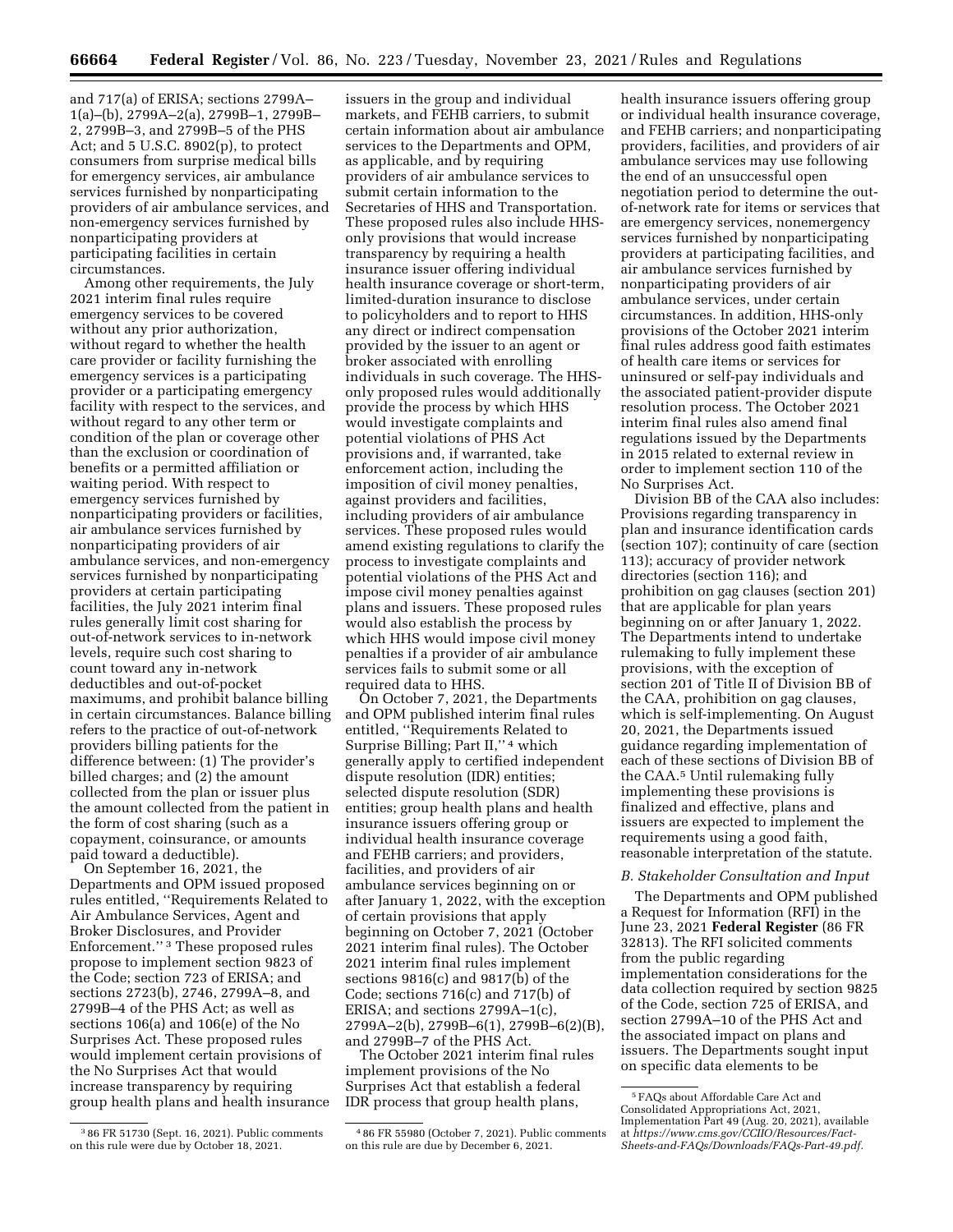collected, including the level of detail that is feasible for entities subject to the data collection requirements to report and the associated burdens and potential compliance costs. In the RFI, the Departments indicated that public comments would inform the Departments' and OPM's implementation of the statutory requirements through rulemaking and the establishment of processes to receive the required information. The Departments also sought comment from the public regarding information to include in the Departments' biannual section 204 public report. OPM sought input from the public regarding implementation considerations for the data collection as it pertains to FEHB carriers.

The Departments also held several listening sessions with employers, group health plans, issuers, and pharmacy benefit managers (PBMs) to gather public input on each aspect of the data submission requirements as well as the biannual section 204 public reports. OPM also held a listening session with FEHB carriers. The Departments consulted with stakeholders through regular contact with states, issuers, plans, trade groups, employers, and other interested parties. The Departments and OPM considered all public input received in the development of these interim final rules. The Departments and OPM also took into account the objectives of Executive Order 14036 to promote competitiveness in the health care and pharmaceutical markets and lower the price of and improve access to prescription drugs and biologics.

## **II. Overview of the Interim Final Rules—Departments of HHS, Labor, and the Treasury**

## *A. Applicability*

These interim final rules add 26 CFR 54.9825–2T and amend 29 CFR 2590.716–2 and 45 CFR 149.20 to include a reference to the new regulations added by these interim final rules.6 These interim final rules include the prescription drug and health care spending data submission requirements for plans and issuers required under section 9825 of the Code, section 725 of ERISA, and section 2799A–10 of the PHS Act.

These interim final rules generally apply to group health plans and health insurance issuers offering group or individual health insurance coverage. The term ''group health plan'' includes

both insured and self-funded group health plans, and includes private employment-based group health plans subject to ERISA, non-federal governmental plans (such as plans sponsored by states and local governments) subject to the PHS Act, and church plans subject to the Code. Individual health insurance coverage includes coverage offered in the individual market, through or outside of an Exchange, and includes student health insurance coverage as defined at 45 CFR 147.145. As discussed further in section III. of this preamble, OPM interim final rules require FEHB carriers to comply with these interim final rules, with respect to prescription drug and health care spending data submission requirements, subject to OPM regulation and contract provisions.

Section 9825 of the Code, section 725 of ERISA, and section 2799A–10 of the PHS Act (and all provisions of the No Surprises Act that are applicable to group health plans and health insurance issuers offering group or individual health insurance coverage) apply to grandfathered health plans. Section 1251 of the Affordable Care Act provides that grandfathered health plans are not subject to certain provisions of the Code, ERISA, or the PHS Act, as added by the Affordable Care Act, for as long as they maintain their status as grandfathered health plans. For example, grandfathered health plans are subject neither to the requirement to cover certain preventive services without cost sharing under section 2713 of the PHS Act, nor to the annual limitation on cost sharing set forth under section 2707(b) of the PHS Act. If a plan or coverage loses its grandfathered status, it is required to comply with both provisions, in addition to certain other requirements of the Affordable Care Act. However, the CAA does not include an exception for grandfathered health plans that is comparable to the exception contained in section 1251 of the Affordable Care Act. Therefore, the provisions of these interim final rules that apply to plans and issuers also apply to grandfathered health plans (as defined in 26 CFR 54.9815–1251, 29 CFR 2590.715–1251, and 45 CFR 147.140).

These interim final rules do not apply to health reimbursement arrangements (HRAs), or other account-based group health plans, as described in 26 CFR 54.9815–2711(d)(6)(i), 29 CFR 2590.715–2711(d)(6)(i), and 45 CFR 147.126(d)(6)(i), that make reimbursements subject to a maximum fixed dollar amount for a period, because the benefit design of these plans makes the prescription drug and health

care spending data reporting concepts under section 9825 of the Code, section 725 of ERISA, and section 2799A–10 of the PHS Act inapplicable. The Departments expect that account-based group health plans typically will be integrated with other coverage that will be required to report such information (such as in the case of individual coverage HRAs (ICHRAs), for which the issuer of the individual coverage will be required to report the information) or will be otherwise exempt from these requirements (such as excepted benefit HRAs). Therefore, under these interim final rules, the reporting requirements do not apply to HRAs (including ICHRAs) and other account-based group health plans. This approach is consistent with many other requirements that apply to group health plans and the existing applicability provisions in 26 CFR 54.9816–2T, 29 CFR 2590.716–2, and 45 CFR 149.20 with respect to other requirements of Division BB of the CAA.

Excepted benefits are exempt from the requirements in chapter 100 of the Code, part 7 of ERISA, and Part A and Part D of title XXVII of the PHS Act.7 Under section 2791(b)(5) of the PHS Act, short-term, limited-duration insurance is excluded from the definition of individual health insurance coverage and is, therefore, exempt from the new requirements established in section 2799A–10 of the PHS Act. Therefore, short-term, limitedduration insurance (as defined in 26 CFR 54.9801–2, 29 CFR 2590.701–2, and 45 CFR 144.103) and coverage that consists solely of excepted benefits (as described in section 9832(c) of the Code, section 733(c) of ERISA, and section 2791(c) of the PHS Act) are not subject to the data submission requirements set forth in these interim final rules.

The Departments seek comment as to whether there are any other plans with unique benefit designs that should be exempt from these interim final rules.

# *B. Definitions (26 CFR 54.9825–3T, 29 CFR 2590.725–1, 45 CFR 149.710)*

The Departments adopt terms and definitions applicable to the data submission requirements set forth in these interim final rules in 26 CFR 54.9825–3T, 29 CFR 2590.725–1, and 45 CFR 149.710. In addition, the

<sup>6</sup>The amendment to 29 CFR 2590.716–2 also includes a technical edit to correct a cross-reference in 29 CFR 2590.716–2(a)(2).

<sup>7</sup>*See* section 9831 of the Code, section 732 of ERISA, and section 2722 of the PHS Act. The CAA amended the PHS Act statutory exemption for these products to include the new requirements established under new Part D of the PHS Act. *See*  section 102(a)(3)(B) of the No Surprises Act, which made conforming amendments to add the phrase "and Part D" to section 2722(b),  $(c)(1)$ ,  $(c)(2)$ , and (c)(3) of the PHS Act.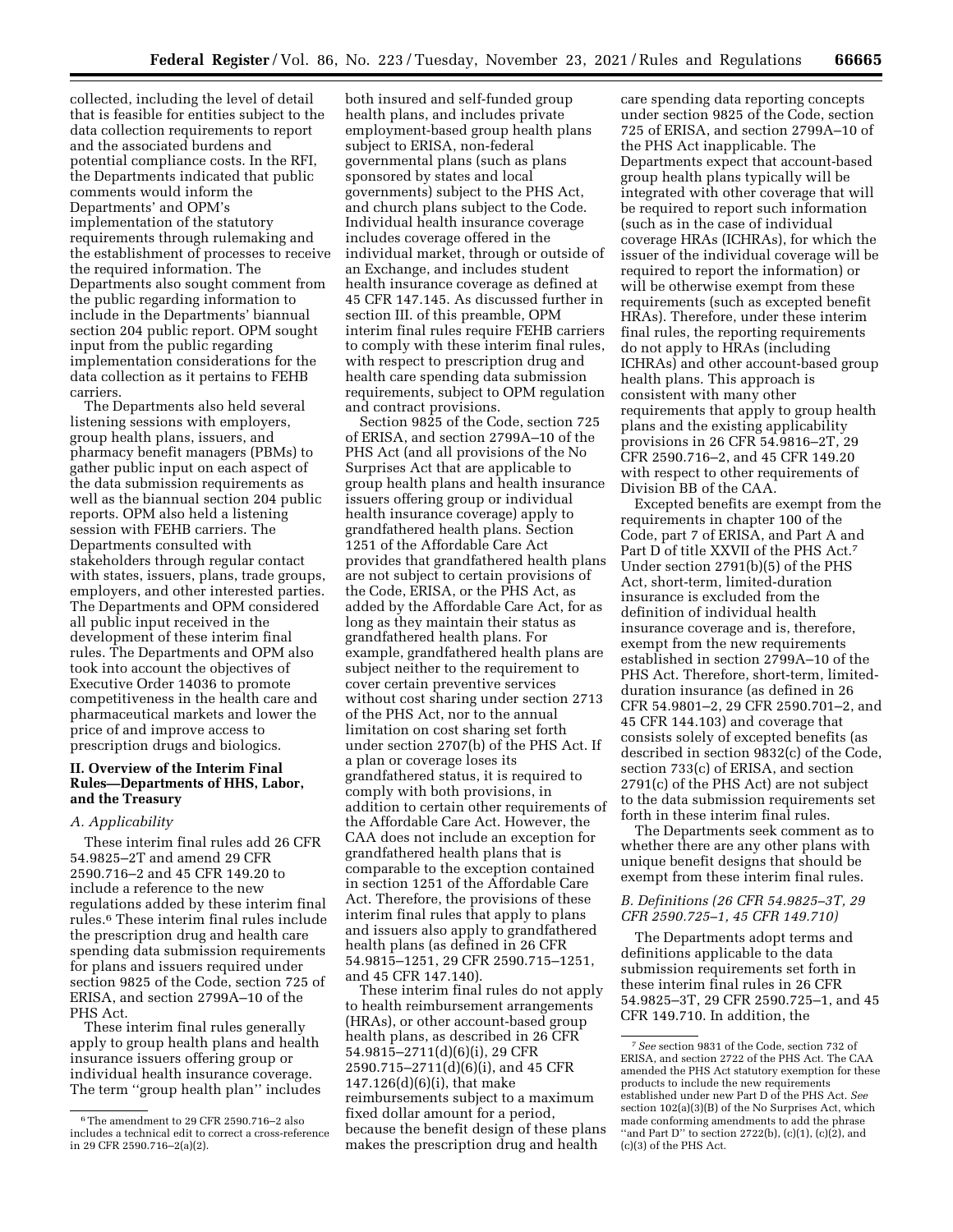definitions in 26 CFR 54.9816–3T, 29 CFR 2590.716–3, and 45 CFR 149.30 apply to these interim final rules. In general, these interim final rules do not define terms that are commonly used in the health care and health insurance industry.

*Reference Year.* Section 9825(a) of the Code, section 725(a) of ERISA, and section 2799A–10(a) of the PHS Act require plans and issuers to submit information ''with respect to the health plan or coverage in the previous plan year.'' To help ensure uniformity of data across plans and coverage and increase the usability of the data for purposes of the section 204 public report, the Departments are requiring plans and issuers to submit information based on the ''reference year,'' defined in these interim final rules as the calendar year immediately preceding the calendar year in which the section 204 data submissions are due.

Collecting data for the immediately preceding calendar year, rather than the previous plan year, better accounts for the timing of when newly introduced drugs—including new brand prescription drugs, newly available generic versions of brand prescription drugs, and biosimilars—become available and the fact that some group health plans and health insurance coverage have plan years that do not correspond to calendar years. If data are collected based on the plan year, newly introduced drugs would be reflected in the data for some plans and coverage but not others. If data are collected based on the calendar year, newly introduced drugs will be reflected in the data for every plan, regardless of the start and end date of the plan year.

Newly introduced drugs, such as biologics, are often very costly and may impact the ranking of the 50 most costly prescription drugs. Similarly, when a generic or biosimilar version of a drug becomes available, the brand version will be prescribed less frequently, which may impact the ranking of the top 50 most frequently dispensed brand prescription drugs. Therefore, if the Departments were to collect information regarding the top 50 drugs by plan or policy year as specified in plan or coverage documents, without additional specification about the measurement period, there would be inconsistency among data submissions that would make them difficult to compare to each other. Collection of all data on a calendar-year basis will enable the Departments to effectively analyze the data and understand the impact of a newly introduced drug consistently across plans and coverage, market segments, and years. In addition, using

the calendar year as the reference year will enable the Departments to produce consistent data analyses across group health plans and group health insurance coverage (which may be offered on a non-calendar basis) and individual health insurance coverage (which is generally offered on a calendar-year basis) for purposes of the section 204 public report.

Second, using the calendar year as the reference year is consistent with other HHS rules and data collections related to prescription drug and health care spending. For example, similar to section 9825 of the Code, section 725 of ERISA, and section 2799A–10 of the PHS Act, section 2718(a) of the PHS Act requires issuers to report Medical Loss Ratio (MLR) data ''with respect to each plan year.'' However, issuers report calendar year information to HHS for the MLR data collection instead.8 The National Association of Insurance Commissioners (NAIC), which section 2718(c) of the PHS Act directs to make recommendations to HHS regarding definitions for the MLR data collection, recommended that the term ''plan year'' in section 2718(a) of the PHS Act be interpreted to refer to the calendar year, rather than the year specified in particular plan or policy documents.9 The NAIC recommended this interpretation because any other definition would have precluded meaningful comparison of the reported data, reduced the reliability of the data, and increased reporting burdens. The Departments are of the view that the same rationales apply with respect to the section 204 data submissions.

In addition, the prescription drug data collection with respect to qualified health plans (QHPs), required under section 1150A of the Social Security Act related to collection of information ''for a contract year,'' also involves the submission of data on a calendar-year basis.10 Likewise, the Medicare program, in which some Medicare Part D plans and Medicare Advantage Plans offering a prescription drug plan have non-calendar year contract years, analyzes prescription drug and prescription drug rebate data on a calendar-year basis and generally collects data in a manner that permits

calendar year-based analysis.11 Similarly, the Medicaid program, where some managed care plans have noncalendar year contract years, analyzes prescription drug and prescription drug rebate data on a calendar-year basis.12 In addition, state data collections related to prescription drug spending and rebates, including certain state All-Payer Claims Databases, generally collect data on a calendar-year basis.13 Collection of calendar-year data will allow the Departments to evaluate the consistency and validity of the data and compare trends across multiple data sources as well as between publicly- and privatelysponsored health coverage.

Prior to issuing these interim final rules, the Departments received comment letters from several stakeholders recommending that the Departments collect data on a calendaryear basis, including for non-calendar year plans or coverage. The Departments also solicited comment on using calendar year as the basis for the section 204 data submissions in the RFI, and the overwhelming majority of commenters that responded to this RFI question supported the calendar-year approach. Commenters stated that calendar-year data would be more meaningful when comparing trends in the group markets (where plan years may not align with the calendar year) to those in the individual market (where policy years are generally on a calendar-year basis), because all of the data would be based on the same period. Issuers additionally advised that reporting calendar-year data for purposes of the section 204 data submissions would reduce compliance burdens because issuers submit other

13*See, e.g.,* Colorado Prescription Drug Rebate Data Submission Manual (Sept. 8, 2020), *[https://](https://www.civhc.org/wp-content/uploads/2020/10/Colorado-APCD-2020-Drug-Rebate-Data-Submission-Manual_09.08.2020.pdf) [www.civhc.org/wp-content/uploads/2020/10/](https://www.civhc.org/wp-content/uploads/2020/10/Colorado-APCD-2020-Drug-Rebate-Data-Submission-Manual_09.08.2020.pdf) [Colorado-APCD-2020-Drug-Rebate-Data-](https://www.civhc.org/wp-content/uploads/2020/10/Colorado-APCD-2020-Drug-Rebate-Data-Submission-Manual_09.08.2020.pdf)[Submission-Manual](https://www.civhc.org/wp-content/uploads/2020/10/Colorado-APCD-2020-Drug-Rebate-Data-Submission-Manual_09.08.2020.pdf)*\_*09.08.2020.pdf;* Maine Uniform Reporting System for Prescription Drug Price Data Sets, 90–590 C.M.R. ch. 570, *[https://](https://mhdo.maine.gov/_finalStatutesRules/Chapter570RxDrugPricing_2020Feb4.docx) mhdo.maine.gov/*\_*[finalStatutesRules/Chapter570Rx](https://mhdo.maine.gov/_finalStatutesRules/Chapter570RxDrugPricing_2020Feb4.docx) DrugPricing*\_*[2020Feb4.docx;](https://mhdo.maine.gov/_finalStatutesRules/Chapter570RxDrugPricing_2020Feb4.docx)* Massachusetts Payer Reporting of Prescription Drug Rebates Data Specification Manual (Apr. 2020), *[https://](https://www.chiamass.gov/assets/docs/p/prescription-drug-rebate/Prescription-Drug-Rebate-Data-Specification-Manual-2020.pdf) [www.chiamass.gov/assets/docs/p/prescription](https://www.chiamass.gov/assets/docs/p/prescription-drug-rebate/Prescription-Drug-Rebate-Data-Specification-Manual-2020.pdf)[drug-rebate/Prescription-Drug-Rebate-Data-](https://www.chiamass.gov/assets/docs/p/prescription-drug-rebate/Prescription-Drug-Rebate-Data-Specification-Manual-2020.pdf)[Specification-Manual-2020.pdf;](https://www.chiamass.gov/assets/docs/p/prescription-drug-rebate/Prescription-Drug-Rebate-Data-Specification-Manual-2020.pdf)* Minnesota Commerce Department, Public Pharmacy Benefit Manager (PBM) Transparency Report (Dec. 1, 2020), *[https://mn.gov/commerce-stat/pdfs/pbm](https://mn.gov/commerce-stat/pdfs/pbm-transparency-report.pdf)[transparency-report.pdf;](https://mn.gov/commerce-stat/pdfs/pbm-transparency-report.pdf)* Texas Pharmaceutical Benefits Reporting (Dec. 2020): Health benefit plan issuer and Pharmacy benefit manager reporting forms, *[https://www.tdi.texas.gov/health/](https://www.tdi.texas.gov/health/documents/hbpi.pdf) [documents/hbpi.pdf](https://www.tdi.texas.gov/health/documents/hbpi.pdf)* and *[https://www.tdi.texas.gov/](https://www.tdi.texas.gov/health/documents/pbm.pdf) [health/documents/pbm.pdf.](https://www.tdi.texas.gov/health/documents/pbm.pdf)* 

<sup>8</sup>*See* 45 CFR 158.103, which defines the MLR reporting year as a calendar year during which group or individual health insurance coverage is provided by an issuer.

<sup>9</sup>*[https://www.naic.org/documents/committees](https://www.naic.org/documents/committees_ex_mlr_reg_asadopted.pdf)*\_ *ex*\_*mlr*\_*reg*\_*[asadopted.pdf.](https://www.naic.org/documents/committees_ex_mlr_reg_asadopted.pdf)* 

<sup>10</sup>Pharmacy Benefit Manager Transparency for Qualified Health Plans information collection, *available at [https://www.cms.gov/regulations-and](https://www.cms.gov/regulations-and-guidancelegislationpaperworkreductionactof1995pra-listing/cms-10725)[guidancelegislationpaperworkreductionactof](https://www.cms.gov/regulations-and-guidancelegislationpaperworkreductionactof1995pra-listing/cms-10725) [1995pra-listing/cms-10725.](https://www.cms.gov/regulations-and-guidancelegislationpaperworkreductionactof1995pra-listing/cms-10725)* 

<sup>11</sup>*See, e.g.,* 42 CFR part 423; *see also [https://](https://www.cms.gov/newsroom/fact-sheets/medicare-part-d-direct-and-indirect-remuneration-dir) [www.cms.gov/newsroom/fact-sheets/medicare-part](https://www.cms.gov/newsroom/fact-sheets/medicare-part-d-direct-and-indirect-remuneration-dir)[d-direct-and-indirect-remuneration-dir.](https://www.cms.gov/newsroom/fact-sheets/medicare-part-d-direct-and-indirect-remuneration-dir)* 

<sup>12</sup>*See, e.g., [https://www.cms.gov/Research-](https://www.cms.gov/Research-Statistics-Data-and-Systems/Statistics-Trends-and-Reports/Information-on-Prescription-Drugs/Medicaid)[Statistics-Data-and-Systems/Statistics-Trends-and-](https://www.cms.gov/Research-Statistics-Data-and-Systems/Statistics-Trends-and-Reports/Information-on-Prescription-Drugs/Medicaid)[Reports/Information-on-Prescription-Drugs/](https://www.cms.gov/Research-Statistics-Data-and-Systems/Statistics-Trends-and-Reports/Information-on-Prescription-Drugs/Medicaid) [Medicaid.](https://www.cms.gov/Research-Statistics-Data-and-Systems/Statistics-Trends-and-Reports/Information-on-Prescription-Drugs/Medicaid)*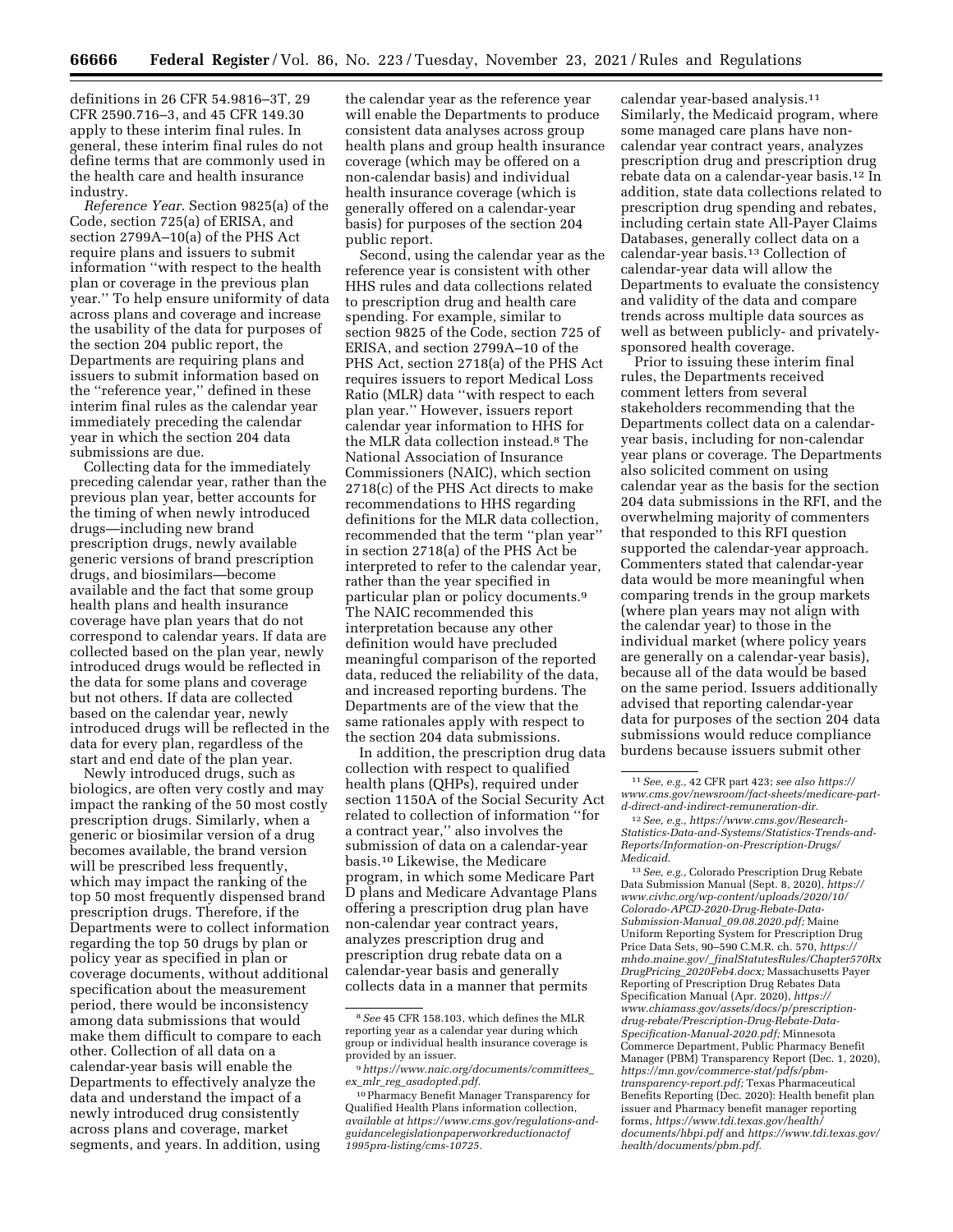related data to state and federal regulators on a calendar-year basis. The Departments share the views of these commenters.

*Student Market.* In these interim final rules, for purposes of section 204 data submissions, the term ''student market'' has the meaning given in 45 CFR 158.103. Under 45 CFR 149.30, the definitions in 45 CFR 144.103 apply to the provisions of 45 CFR part 149 unless otherwise specified. The definitions of many terms in 45 CFR 144.103 and 45 CFR 158.103 are identical. However, the term ''student market'' is not defined in 45 CFR 144.103, but is defined in 45 CFR 158.103 as the market for student health insurance coverage. Consistency of the definition of ''student market'' in these interim final rules with the definition in 45 CFR 158.103 will enable the Departments to validate data quality and produce consistent analyses across data submitted under section 2718(a) of the PHS Act for purposes of MLR reporting and section 9825 of the Code, section 725 of ERISA, and section 2799A–10 of the PHS Act for purposes of the section 204 public report.14 Consistency with the definition of "student market" in 45 CFR 158.103 will also reduce compliance burdens for plans and issuers in the fully-insured markets, because plans and issuers subject to the requirements of 45 CFR part 158 have already created group size and market determination processes and have modified systems to track data using the definitions in 45 CFR 158.103 for purposes of MLR reporting. The Departments recognize that self-funded group health plans generally are not subject to as many requirements that are based on employer size as fully-insured group health plans. Consequently, selffunded plans are likely to face more challenges in determining employer size and providing that information to thirdparty administrators (TPAs) that submit data on behalf of self-funded plans. Therefore, reasonable approximations for employer size determinations of selffunded group health plans will be allowed. The instructions for the information collection instrument will provide examples of approximation methods that the Departments will consider to be reasonable.

*FEHB Line of Business.* In these interim final rules, the term ''FEHB line of business'' refers to all health benefits plans that are offered to eligible enrollees pursuant to a contract between an FEHB Program carrier and OPM. Such plans are Federal governmental

plans offered pursuant to 5 U.S.C. chapter 89.

*Market Segment.* In these interim final rules, the term ''market segment'' means each of the following: The individual market (excluding the student market), the student market, the fully-insured small group market, the fully-insured large group market (excluding the FEHB line of business), self-funded plans offered by small employers, self-funded plans offered by large employers, and the FEHB line of business. Mixedfunded plans, which generally self-fund some health benefits and fully insure other health benefits, should attribute information reported to a market segment based on the source of funding for the benefits included in the report. For example, self-funded pharmacy benefits might be attributed to the market for self-funded group health plans offered by large employers while the reporting for the medical component of the same plan is attributed to the fully-insured large group market, if the medical benefits are funded through an insurance contract. ''Minimum premium'' plans and similar hybrid arrangements that mimic key aspects of fully-insured arrangements or that are required to comply with state laws regarding mandated benefits must be included in the fully-insured small group and large group market segments. ''Minimum premium'' plans generally feature regular fixed-premium payments and limit the plan sponsor's monthly or annual liability for claims, similar to fully-insured coverage. Finally, because student health insurance coverage is designed, marketed, and priced for a unique and narrower population than other individual health insurance coverage, collecting student market data separately for purposes of section 204 data submissions will allow the Departments to better analyze prescription drug usage and costs in this market. In addition, issuers of coverage subject to 45 CFR part 158 already track and report data for the student market policies separately from other individual market policies.

*Enrollee.* In these interim final rules, in the context of provisions of section 2799A–10(a) of the PHS Act, the term ''enrollee'' means an individual who is enrolled, within the meaning of 45 CFR 144.103, in group health insurance coverage, or an individual who is covered by individual health insurance coverage, at any time during the reference year, and includes dependents.

*Life-years.* In these interim final rules, the term ''life-years'' means the total number of months of coverage for

participants and beneficiaries, or for enrollees, as applicable, divided by 12.

*Brand Prescription Drug.* In these interim final rules, the term ''brand prescription drug'' means a drug for which an application is approved under section 505(c) of the Federal Food, Drug, and Cosmetic Act (21 U.S.C. 355(c)), or under section 351 of the PHS Act (42 U.S.C. 262), and that is generally marketed under a proprietary, trademark-protected name. The term ''brand prescription drug'' includes a drug with Emergency Use Authorization issued pursuant to section 564 of the Federal Food, Drug, and Cosmetic Act (21 U.S.C. 360bbb–3), and that is generally marketed under a proprietary, trademark-protected name. The term ''brand prescription drug'' includes drugs that the U.S. Food and Drug Administration (FDA) determines to be interchangeable biosimilar products under sections  $351(i)(3)$  and  $351(k)(4)$  of the PHS Act (42 U.S.C. 262).

*Prescription Drug or Drug.* In these interim final rules, the term ''prescription drug'' or ''drug'' means a set of pharmaceutical products, including biologics, that have been assigned a National Drug Code (NDC) by FDA and are grouped by name and ingredient in the manner specified by the Departments.15 The Departments anticipate specifying that pharmaceutical products must be grouped by name and active ingredient, separately for brand products and generic products or certain biosimilar products. Products with the same name and active ingredient will thus be considered, for the purpose of these interim final rules, to be the same prescription drug even if they have a different dosage strength, package size, mode of delivery, or, for generic products, different manufacturers.16

The Departments chose to group pharmaceutical products by name and ingredient because this approach will produce more meaningful top 50 and top 25 lists of prescription drugs. If products are not grouped according to name and ingredient, the same drug could occupy several spots on the top 50 or top 25 lists. For example, providers may prescribe a drug that comes in the form of pills in different strengths, such as 10 mg or 20 mg, or a drug may sometimes be dispensed as a 30-day supply and sometimes as a 90-

<sup>14</sup>All other relevant definitions in 45 CFR 158.103 have the same meaning or functional effect as the definitions in 45 CFR 144.103.

<sup>15</sup>*[https://www.fda.gov/drugs/drug-approvals](https://www.fda.gov/drugs/drug-approvals-and-databases/national-drug-code-directory)[and-databases/national-drug-code-directory.](https://www.fda.gov/drugs/drug-approvals-and-databases/national-drug-code-directory)* 

<sup>16</sup>This definition of the term ''prescription drug'' and ''drug'' and characterization of the term ''same prescription drug'' are used only for purposes of these interim final rules and are not intended to reflect or suggest any such definition or characterization of these terms by FDA.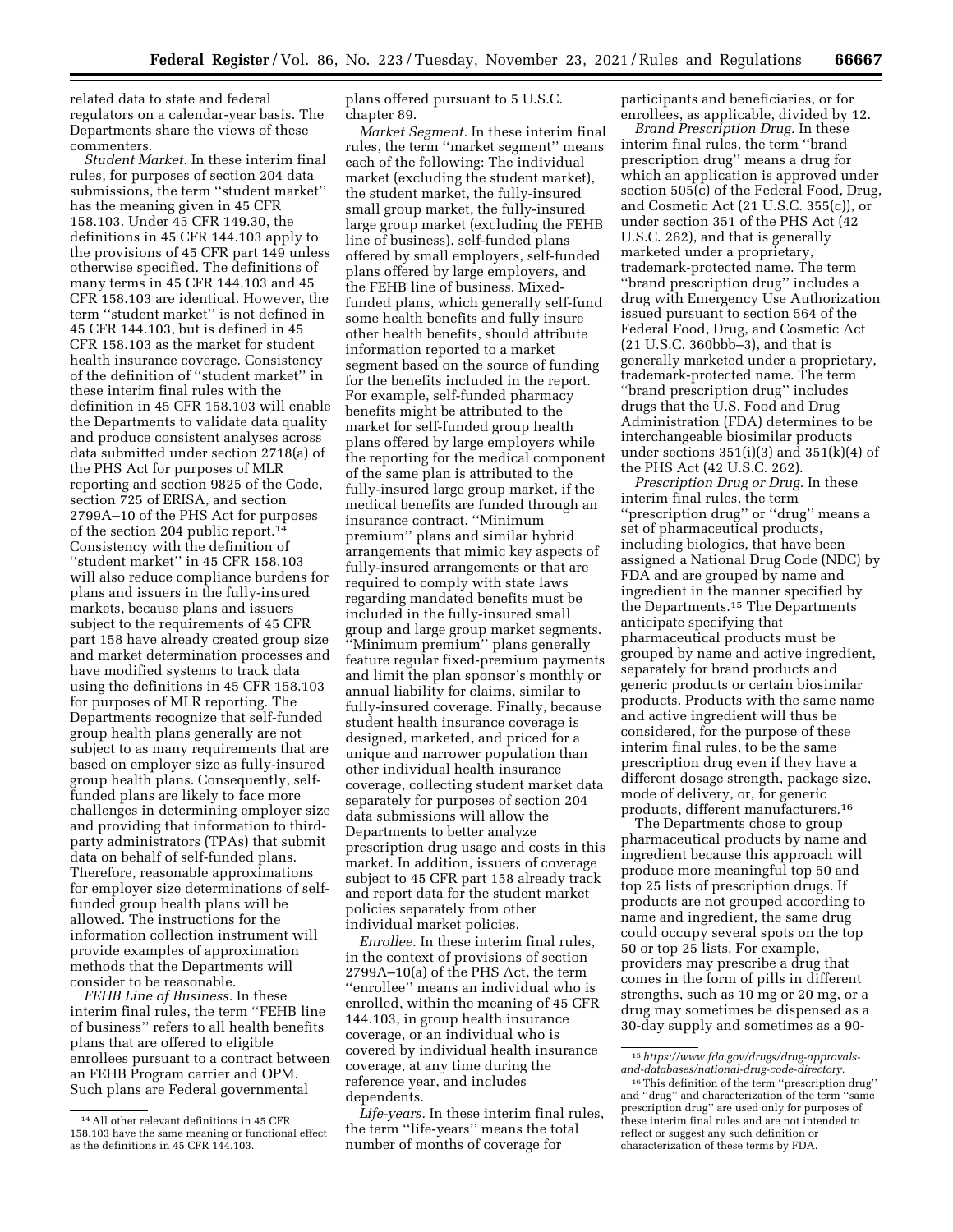day supply. In addition, several different companies may manufacture the same generic drug. If each variation of the drug were considered separately, the drug could occupy several spots on a top 50 list, which would be redundant and would not clearly indicate the full scope and variety of drugs in the top 50 list. Or, conversely, the variations could disperse the frequency across so many different products that the drug would not end up making the top 50 list despite its prevalence, even if it would be included in the list if categorized by ingredient or name.

This definition is consistent with stakeholder recommendations. Although a number of commenters responding to the RFI suggested that the Departments rely on the NDC with regard to the definition of ''prescription drug,'' the majority of commenters advised the Departments to classify prescription drugs according to characteristics such as the drug's name and active ingredient and not solely by the NDC, which distinguishes products by dosage strength, form of delivery, package size, and manufacturer. Commenters generally recommended that the Departments adopt a definition of ''prescription drug'' consistent with this approach to ensure that different formulations and dosages of the same drug do not appear on the top 50 lists multiple times. Commenters also suggested that the Departments either use a common commercially available database to group prescription drugs by name, active ingredient, and therapeutic class, or provide a new uniform mapping for how prescription drugs must be grouped and classified.

*Therapeutic Class.* In these interim final rules, the term ''therapeutic class'' means a group of pharmaceutical products that have similar mechanisms of action or treat the same types of conditions, grouped in the manner specified by the Departments in guidance.<sup>17</sup> The Departments may specify in guidance the technical specifications for how plans and issuers must classify drugs, and may specify that plans and issuers must do so according to a commonly available public or commercial therapeutic classification system that maps prescription drugs to therapeutic classes, a therapeutic classification system provided by the Departments through guidance, or a combination thereof. The Departments will require all plans and issuers to use the same

classification system. This definition is consistent with stakeholder recommendations. Commenters responding to the questions in the RFI regarding the definition of ''therapeutic class'' advised that regulated entities use a variety of commercially available therapeutic classification systems. Many commenters urged the Departments to provide a uniform mapping system for therapeutic classes. Commenters generally requested that the Departments provide clear instructions and provide adequate implementation time, including by allowing plans and issuers to phase in adoption of a new uniform classification system.

*Prescription Drug Rebates, Fees, and Other Remuneration.* In these interim final rules, the term ''prescription drug rebates, fees, and other remuneration'' means all remuneration received by or on behalf of a plan or issuer, its administrator or service provider, including remuneration received by and on behalf of entities providing pharmacy benefit management services to the plan or issuer, with respect to prescription drugs prescribed to participants, beneficiaries, or enrollees in the plan or coverage, as applicable, regardless of the source of the remuneration (for example, pharmaceutical manufacturer, wholesaler, retail pharmacy, or vendor). Prescription drug rebates, fees, and other remuneration also include, for example, discounts, chargebacks or rebates, cash discounts, free goods contingent on a purchase agreement, upfront payments, coupons, goods in kind, free or reduced-price services, grants, or other price concessions or similar benefits. Prescription drug rebates, fees, and other remuneration include bona fide service fees. Bona fide service fees mean fees paid by a drug manufacturer to an entity providing pharmacy benefit management services to the plan or issuer that represent fair market value for a bona fide, itemized service actually performed on behalf of the manufacturer that the manufacturer would otherwise perform (or contract for) in the absence of the service arrangement, and that are not passed on in whole or in part to a client or customer of the entity, whether or not the entity takes title to the drug.

Some commenters responding to the RFI regarding the definition of prescription drug rebates, fees, and other remuneration recommended definitions that are identical or substantially similar to the definition of prescription drug rebates and other price concessions in the MLR regulations at 45 CFR 158.103 (which generally require issuers, among other requirements, to report premiums,

prescription drug and medical expenses, and administrative expenses to HHS). Some commenters recommended that the definition include significantly more detailed illustrative examples. Many commenters encouraged the Departments to collect detailed information on the various types of prescription drug rebates, fees, and other remuneration, including at the level of detail consistent with the specifications for the data collection requirements under the Exchange Establishment rule 18 and the PBM Transparency rule 19 (which generally require certain entities to submit to HHS prescription drug data with respect to QHPs). In these interim final rules, the Departments are adopting a definition of prescription drug rebates, fees, and other remuneration that overlaps with the definition in the MLR regulations at 45 CFR 158.103 to the extent consistent with section 9825(a)(9) of the Code, section 725(a)(9) of ERISA, and section  $2799A-10(a)(9)$  of the PHS Act. As the types of prescription drug rebates, fees, and other remuneration continue to evolve, the Departments intend to provide additional examples in the instructions for the information collection instrument as may be necessary. The Departments intend to specify the level of detail at which prescription drug rebates, fees, and other remuneration must be reported in section 204 data submissions in the instructions for the information collection instrument. The Departments intend to specify a level of detail that will assist plans, issuers, and other reporting entities in correctly determining the total amount of prescription drug rebates, fees, and other remuneration, and that will be generally consistent with the categories of rebates, fees, and other remuneration specified in the data collection requirements under the Exchange Establishment rule and the PBM Transparency rule.

A number of commenters urged the Departments to include bona fide service fees in the definition of ''prescription drug rebates, fees, and other remuneration,'' stating that the statute did not provide an exception for any fees paid by manufacturers to PBMs and other service providers, and that disclosure of these fees is necessary to ensure transparency and to ensure that rebates and other fees are not improperly mischaracterized as bona fide service fees. In contrast, other commenters urged the Departments to exclude bona fide service fees from the

<sup>17</sup>This definition of the term ''therapeutic class'' is used only for purposes of these interim final rules and is not intended to reflect or suggest any such definition or characterization of this term by FDA.

<sup>18</sup> 77 FR 18308 (March 27, 2012).

<sup>19</sup> 86 FR 24140 (May 5, 2021).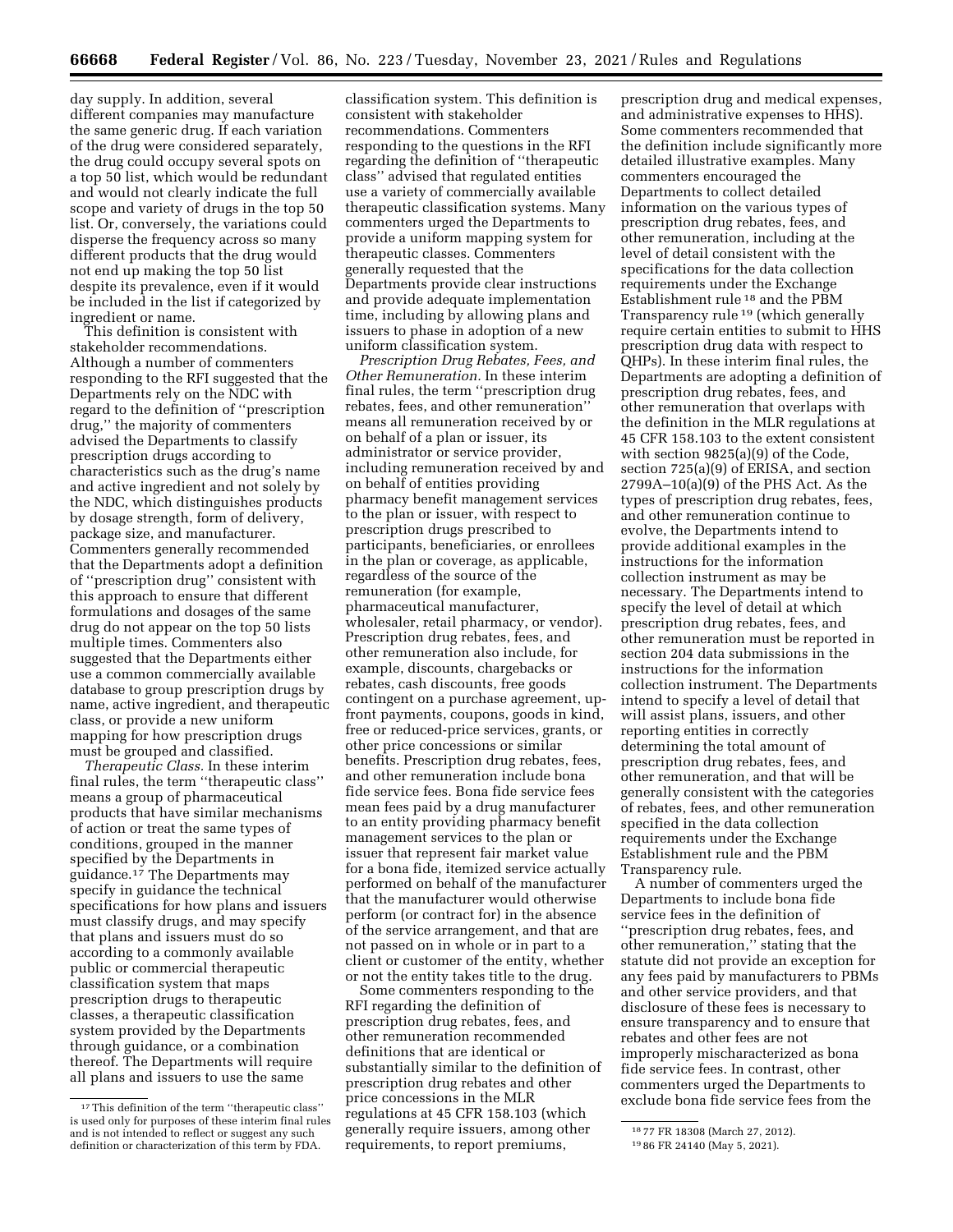definition of ''prescription drug rebates, fees, and other remuneration,'' stating that these fees do not affect drug costs or impact premiums, and should be excluded for consistency with the requirements under the MLR rule, the Exchange Establishment rule and the PBM Transparency rule, as well as the definitions used by the Medicare and Medicaid programs. The Departments interpret section 9825(a)(9)–(10) of the Code, section 725(a)(9)–(10) of ERISA, and section 2799A–10(a)(9)–(10) of the PHS Act to require plans and issuers to report the total amount of rebates, fees, and any other remuneration, and separately, the extent to which rebates, fees, and any other remuneration impact premiums and out-of-pocket costs. The Departments note that section 9825(a)(9) of the Code, section 725(a)(9) of ERISA, and section 2799A–10(a)(9) of the PHS Act require plans and issuers to report rebates, fees, and any other remuneration paid by drug manufacturers to the plan or coverage or its administrators or service providers, with respect to prescription drugs prescribed to participants, beneficiaries, or enrollees, as applicable, in the plan or coverage, and do not provide for the exclusion of bona fide service fees or any other fees. However, the Departments recognize that bona fide service fees may not always be intended to directly affect the cost or utilization of specific prescription drugs, and generally are not passed through to plans and issuers or to participants, beneficiaries, and enrollees. Therefore, the Departments will require reporting of only the total amount of bona fide service fees, but will not require these fees to be reported separately for each therapeutic class or for each drug on the top 25 list. This approach will help reduce compliance burden by enabling plans, issuers, TPAs, and PBMs to leverage some of the reporting capabilities they have already built to meet the requirements of section 1150A of the Social Security Act, which requires QHP issuers, Medicare Advantage Organizations offering plans with Medicare Part D, and Part D plan sponsors and PBMs that manage prescription drug coverage under contracts with these entities to report certain prescription drug benefit and rebate information to HHS and to exclude bona fide service fees in such reporting.

A number of commenters urged the Departments to exclude drug manufacturer cost-sharing assistance to participants, beneficiaries, and enrollees, such as coupons and copay cards, from the definition of

prescription drug rebates because these amounts are not credited to the plan or coverage or its administrators or service providers. The Departments agree with this view, and in these interim final rules, the definition of prescription drug rebates and other price concessions excludes drug manufacturer costsharing assistance provided to participants, beneficiaries, or enrollees, as applicable. However, to the extent these amounts impact total annual spending by health plans or issuers, or by participants, beneficiaries, and enrollees, these interim final rules include drug manufacturer cost-sharing assistance in the definition of ''total annual spending,'' as discussed in more detail later in this section of this preamble.

*Dosage Unit.* In these interim final rules, the term ''dosage unit'' means the smallest form in which a pharmaceutical product is administered or dispensed. Common dosage units include a pill, tablet, capsule, ampule, or measurement of grams or milliliters.20

*Premium Amount.* In these interim final rules, the term ''premium amount'' with respect to individual health insurance coverage and fully-insured group health plans has the meaning given to the term ''earned premium'' in 45 CFR 158.130, excluding the adjustments specified in 45 CFR 158.130(b)(5), which currently encompass payments and receipts related to the risk adjustment program that would not be relevant for purposes of the section 204 data submissions. Several commenters responding to the RFI requested that the Departments clarify how premiums must be reported for self-funded plans or recommended the use of premium equivalents to ensure consistent reporting between fully-insured and self-funded plans. To accurately capture the concept of premiums and the full costs of maintaining health coverage with respect to self-funded group health plans and other arrangements that do not rely exclusively or primarily on premiums, in these interim final rules, the term ''premium amount'' with respect to these plans includes premium equivalent amounts that represent the total cost of providing and maintaining coverage, such as the cost of claims, administrative costs, and stop-loss premiums.

*Reporting Entity.* In these interim final rules, the term ''reporting entity''

means an entity that submits some or all of the information required under these interim final rules to the Departments with respect to a plan or issuer. The term also includes entities, other than plans and issuers, that submit the information on behalf of plans and issuers, as allowed by these interim final rules. Many commenters responding to the RFI regarding potential types of reporting entities requested clarification as to which entities are responsible for section 204 data submissions. Commenters generally indicated that plans and issuers expect that issuers and TPAs will report the information on behalf of most group health plans, including selffunded group health plans. Therefore, the Departments are allowing multiple types of reporting entities to submit the required information to provide plans and issuers with flexibility and to reduce administrative burdens. Some commenters requested that the Departments require TPAs and PBMs to report the information to or on behalf of self-funded group health plans. Although the Departments understand that these entities will make the section 204 data submissions on behalf of most self-funded group health plans in the vast majority of cases, the Departments note that section 9825 of the Code, section 725 of ERISA, and section 2799A–10 of the PHS Act make plans and issuers responsible for providing the required information to the Departments. Therefore, the Departments do not require TPAs and PBMs to submit the information.

In addition, many commenters urged the Departments to design a data collection system that would allow multiple reporting entities to submit different subsets of the required information with respect to the same plan or issuer. Commenters advised that a single reporting entity may not possess all of the information required to be reported under section 9825(a) of the Code, section 725(a) of ERISA, and section 2799A–10(a) of the PHS Act. For example, plans and issuers indicated that a significant amount of information on prescription drug rebates is generally maintained primarily by PBMs, while other information is only known to plan sponsors, issuers, and TPAs. Commenters also advised that a segmented data collection system would reduce compliance burden by reducing the need for the reporting entities to transfer the data among themselves before submitting it to the Departments. The Departments intend to build a data collection system that will allow multiple reporting entities to submit

<sup>20</sup>This definition of the term ''dosage unit '' is used only for purposes of these interim final rules and is not intended to reflect or suggest any such definition or characterization of this term by FDA.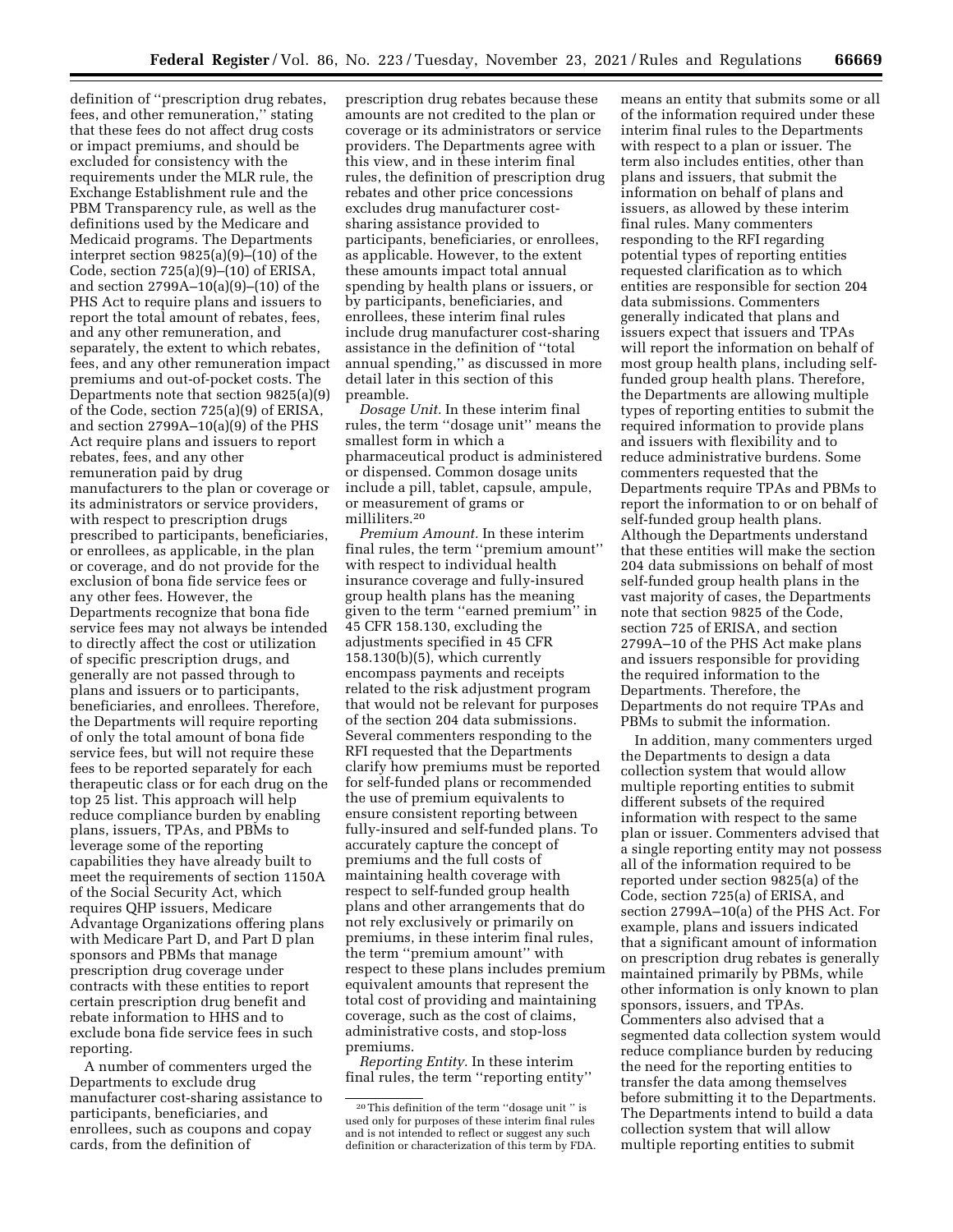different subsets of the required information with respect to the same plan or issuer.

*Total Annual Spending.* In these interim final rules, the term ''total annual spending'' means incurred claims, as that term is defined in 45 CFR 158.140, excluding the adjustments specified in 45 CFR 158.140(b)(1)(i), 45 CFR 158.140(b)(2)(iv), and 45 CFR 158.140(b)(4), and including cost sharing but net of prescription drug rebates, fees, and other remuneration. Consistent with the definition in 45 CFR 158.140, plans and issuers must calculate the components of incurred claims based on claims incurred during the reference year and paid through March 31 of the year immediately following the reference year. The adjustments specified in 45 CFR 158.140(b)(2)(iv) currently encompass claims payments recovered through fraud reduction efforts and thus do not constitute spending, while the adjustments specified in 45 CFR 158.140(b)(4) currently encompass payments and receipts related to the risk adjustment program that would not be relevant for purposes of the section 204 data submissions. The adjustments specified in 45 CFR 158.140(b)(1)(i) currently encompass prescription drug rebates and other price concessions as that term is defined in 45 CFR 158.103. However, the definition of prescription drug rebates, fees, and other remuneration adopted in these interim final rules differs in several ways from the definition of prescription drug rebates and other price concessions in 45 CFR 158.103. Similar to the definition in 45 CFR 158.140, total annual spending with respect to prescription drugs means the spending net of prescription drug rebates, fees, and other remuneration, as that term is defined in these interim final rules, in lieu of the adjustments specified in 45 CFR 158.140(b)(1)(i) for prescription drug rebates and other price concessions, as that term is defined in 45 CFR 158.103. The Departments are choosing this definition of incurred claims to be generally consistent with the financial reporting requirements in the MLR data collection under 45 CFR part 158, which will reduce compliance burdens for issuers and TPAs. Further, defining ''total annual spending'' to mean spending net of prescription drug rebates, fees, and other remuneration will enable the Departments to undertake more meaningful and accurate comparisons of the costs of different prescription drugs, by capturing the actual costs for different plans and issuers, as well as for the

participants, beneficiaries, and enrollees, as applicable, of different plans and issuers.

In addition, as noted earlier in this section of this preamble regarding the definition of ''prescription drug rebates, fees, and other remuneration,'' a number of commenters that responded to the RFI urged the Departments to exclude drug manufacturer cost-sharing assistance to participants, beneficiaries, and enrollees, such as coupons and copay cards, from the definition of prescription drug rebates. Nonetheless, many commenters also urged the Departments to collect information regarding drug manufacturer costsharing assistance, particularly to the extent this assistance is excluded from the annual limitation on cost sharing, while a few commenters opposed collection of such information. The Departments note that section 9825(a)(7)(B) of the Code, section 725(a)(7)(B) of ERISA, and section 2799A–10(a)(7)(B) of the PHS Act direct plans and issuers to report information on prescription drug spending by the plan or coverage and by participants, beneficiaries, and enrollees, as applicable. To the extent drug manufacturer cost-sharing assistance reduces spending by the health plan or coverage or by participants, beneficiaries, and enrollees, and to the extent information regarding the amount of these reductions is available to plans, issuers, their administrators, or their service providers such as PBMs (for example, when the drug manufacturer cost-sharing assistance is excluded from the annual limitation on cost sharing) and thus can be reported to the Departments, the Departments intend to collect data on these reductions separately and incorporate such reductions into the analysis conducted for the section 204 public report.

The Departments seek comment on these definitions, including whether other terms should be defined.

### *C. Reporting Requirements*

1. Reporting Requirements Related to Prescription Drug and Health Care Spending (26 CFR 54.9825–4T, 29 CFR 2590.725–2, and 45 CFR 149.720)

#### a. General Requirement

Section 9825(a) of the Code, section 725(a) of ERISA, and section 2799A– 10(a) of the PHS Act require plans and issuers to submit annually to the Departments certain information on prescription drug and health care spending, premiums, and enrollment under the plan or coverage. This general requirement is being codified at 26 CFR

54.9825–4T(a), 29 CFR 2590.725–2(a), and 45 CFR 149.720(a).

### b. Timing and Form of Report

Section 9825(a) of the Code, section 725(a) of ERISA, and section 2799A– 10(a) of the PHS Act require plans and issuers to provide the first section 204 data submissions to the Departments not later than 1 year after the date of enactment of the CAA, which would be December 27, 2021, with respect to the plan or coverage in the previous plan year, and by June 1 of each year thereafter. In these interim final rules, consistent with the discussion in section II.A of this preamble regarding the definition of ''reference year,'' the Departments interpret these statutory provisions to require plans and issuers to submit calendar year 2020 information by December 27, 2021, calendar year 2021 information by June 1, 2022, calendar year 2022 information by June 1, 2023, and so forth. Therefore, these interim final rules provide that the report for the 2020 reference year must be submitted to the Secretaries of the Treasury, Labor, and HHS (Secretaries of the Departments) by December 27, 2021, and that beginning with the 2021 reference year, the report for each reference year is due by June 1 of the year following the reference year. These interim final rules also require that the report must be submitted in the form and manner prescribed jointly by the Secretaries of the Departments. These requirements are being codified at 26 CFR 54.9825–4T(b), 29 CFR 2590.725– 2(b), and 45 CFR 149.720(b).

Stakeholders expressed significant concerns about the feasibility of complying with the data submission deadlines specified in the statute. Specifically, stakeholders explained that they would need between 6 months to a year to comply with the reporting requirements after: (1) These interim final rules are issued; (2) technical guidance is provided by the Departments (such as instructions for the information collection instrument); and (3) the specifications for the data collection system are published by the Departments. Stakeholders explained that they would need this time to modify contractual agreements to enable disclosure and transfer of the required data between various reporting entities; to develop internal processes and procedures; and to implement the identification, compilation, preparation, and validation of the required data. Stakeholders further noted that they are concurrently implementing measures to comply with numerous other complex requirements and near-term deadlines imposed by the other provisions in the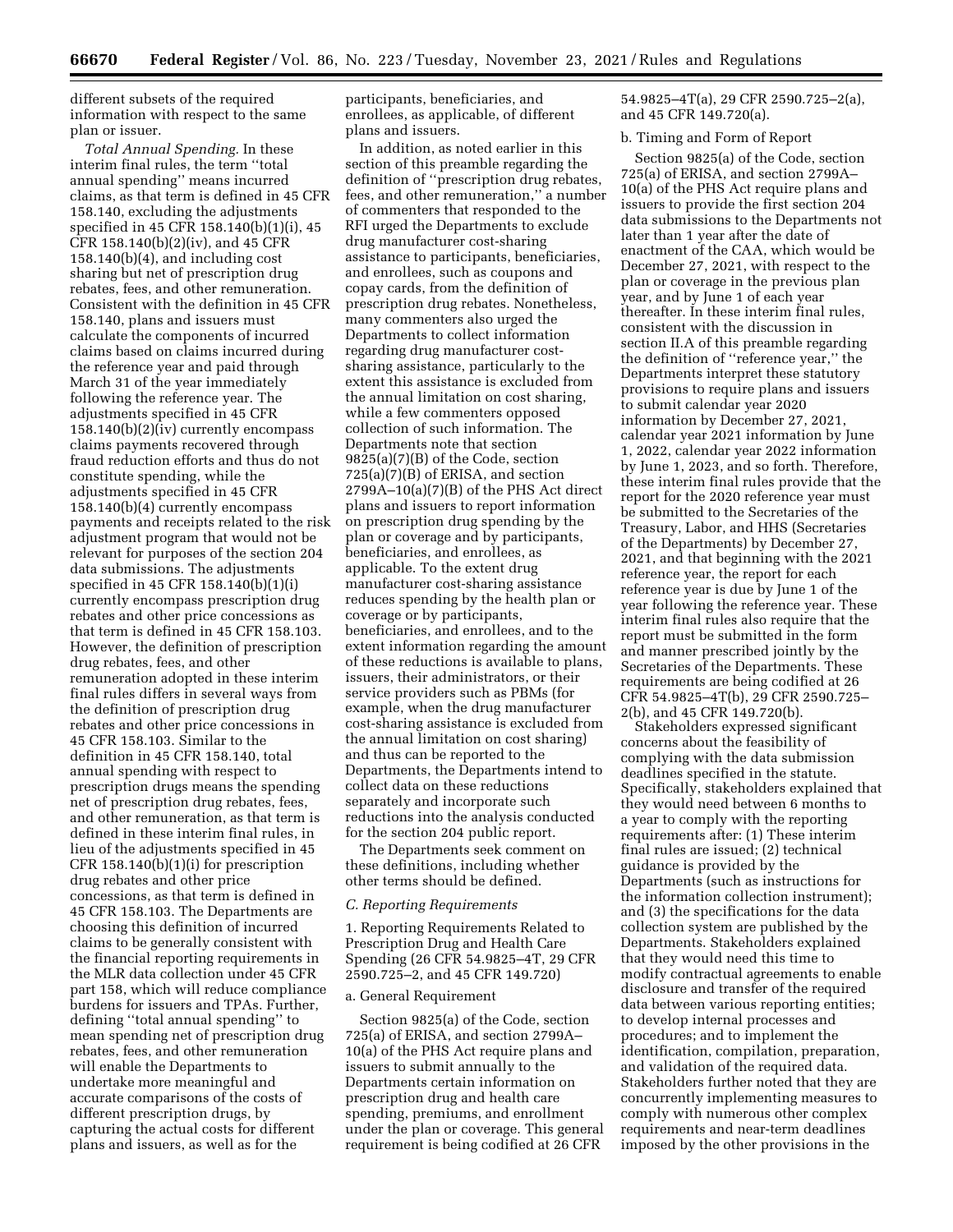No Surprises Act and Title II of Division BB of the CAA, as well as the Transparency in Coverage final rule.<sup>21</sup>

As noted in *FAQs about Affordable Care Act and Consolidated Appropriations Act, 2021 Implementation Part 49,* published by the Departments on August 20, 2021, the Departments recognize the significant operational challenges that regulated entities may face in meeting the initial deadlines for the section 204 data submissions.22 Accordingly, the Departments are exercising discretion to defer enforcement in connection with the December 27, 2021 and the June 1, 2022 deadlines for the section 204 data submissions for the 2020 and 2021 reference years, respectively. More specifically, the Departments will not initiate enforcement action against a plan or issuer that does not report the required information by the first statutory deadline for reporting on December 27, 2021 or the second statutory deadline for reporting on June 1, 2022, and that instead submits the section 204 data submissions for the 2020 and 2021 reference years by December 27, 2022.23 However, the Departments strongly encourage plans and issuers to start working to ensure that they are in a position to be able to report the required information with respect to the 2020 and 2021 reference years by December 27, 2022. The Departments further encourage plans and issuers that are able to submit the required information by either the December 27, 2021 or June 1, 2022 statutory deadlines to do so.

A number of commenters responding to the RFI additionally recommended that the Departments allow for a longer

23Under section 2723 of the PHS Act, states have the opportunity to be the primary enforcers of section 2799A–10 of the PHS Act with respect to health insurance issuers. However, on September 16, 2021, the Departments and OPM published a proposed rule entitled, *Requirements Related to Air Ambulance Services, Agent and Broker Disclosures, and Provider Enforcement* (86 FR 51730), in which HHS proposed to have direct enforcement authority for newly enacted provisions of the PHS Act that require health insurance issuers to submit certain information to HHS or the Departments, including section 2799A–10 of the PHS Act, unless the state notifies HHS of its intent to enforce. HHS solicited comment on this approach. Public comments on this proposed rule were due by October 18, 2021. HHS is considering public comments and intends to address the issue of enforcement of section 2799A–10 of the PHS Act enforcement in the *Requirements Related to Air Ambulance Services, Agent and Broker Disclosures, and Provider Enforcement* final rule.

run-out period for prescription drug claims and rebates than allowed by the annual June 1 statutory deadline. Some commenters therefore recommended that the Departments establish regular reporting deadlines of between 4 and 18 months after the end of the reference year. The Departments recognize that longer run-out periods could lead to the submission of more accurate data, but note that section 9825(a) of the Code, section 725(a) of ERISA, and section 2799A–10(a) of the PHS Act prescribe the annual reporting deadline of June 1. The Departments further note that the deadline for the section 204 data submissions must balance the need for accuracy with the need for timely access to the data and the statutory deadlines for the biannual section 204 public report. The Departments are confident that regulated entities will be able to produce reasonably accurate estimates of the payable and receivable prescription drug rebate, fee, and other remuneration amounts by the June 1 statutory deadlines, similar to how issuers and other reporting entities currently determine such amounts for other federal and state financial reporting purposes. However, to ensure that the Departments receive complete and accurate data and are able to evaluate the reliability of the estimates and trends, the Departments will also collect restated amounts for prescription drug rebates, fees, and other remuneration for the preceding reference year.

## c. Transfer of Business

To capture meaningful and accurate information required under section 9825(a) of the Code, section 725(a) of ERISA, and section 2799A–10(a) of the PHS Act with respect to group or individual health insurance coverage provided by an issuer, these interim final rules require issuers that acquire a line or block of business from another issuer during a reference year to submit the required information and report for the acquired business, including for the part of the reference year that was prior to the acquisition. This requirement mirrors the existing requirements for issuers to report the premium, claims, and other expenditures with respect to purchased business for MLR data reporting purposes in 45 CFR 158.110(c). This requirement is being codified at 26 CFR 54.9825–4T(c), 29 CFR 2590.725–2(c), and 45 CFR 149.720(c).

The sale or transfer of blocks of policies between issuers is a common practice in the health insurance industry and could lead to inconsistencies in the reporting required

under section 9825(a) of the Code, section 725(a) of ERISA, and section 2799A–10(a) of the PHS Act. For example, if part of the data for a given reference year with respect to a block of business were reported by the selling issuer, and the other part was reported by the acquiring issuer, the split reporting could result in distortions and inconsistencies in the list of the top 50 most frequently dispensed brand prescription drugs, the report on the impact of cost-sharing amounts, the report on average monthly premium amounts, and other required data elements. The Departments seek comment on whether these interim final rules should be amended through future rulemaking to require reporting of any data elements that would address the impact of mergers, splits, and similar transactions on prescription drug costs to the extent such transactions increase market concentration.

d. Reporting Entities and Special Rules To Prevent Unnecessary Duplication

As discussed in section II.B of this preamble regarding the definition of ''reporting entity,'' the Departments are allowing plans and issuers to satisfy their reporting obligations under these interim final rules by having third parties, such as issuers, TPAs, or PBMs, submit some or all of the required information on their behalf, provided a plan or issuer enters into a written agreement with the third party that is providing the information on its behalf in accordance with these interim final rules. The Departments expect that it will be rare for group health plans to report the required information on their own, but nothing in these interim final rules prohibits them from doing so.

For fully-insured group health plans, these interim final rules at 26 CFR 54.9825–4T(d)(1), 29 CFR 2590.725– 2(d)(1), and 45 CFR 149.720(d)(1) provide that, to the extent coverage under a group health plan consists of group health insurance coverage, the plan may satisfy the section 204 data submission requirements if the plan requires the health insurance issuer offering the coverage to report the required information in compliance with these interim final rules, pursuant to a written agreement. Under this provision, if the issuer fails to report the required information, then the issuer, not the plan, violates the reporting requirements.

For both fully-insured and self-funded group health plans, as well as health insurance issuers offering group or individual health coverage, these interim final rules at 26 CFR 54.9825– 4T(d)(2), 29 CFR 2590.725–2(d)(2), and

<sup>21</sup> 85 FR 72158 (Nov. 12, 2020).

<sup>22</sup>FAQs about Affordable Care Act and Consolidated Appropriations Act, 2021 Implementation Part 49 (Aug. 20, 2021), Q12, available at *[https://www.cms.gov/CCIIO/Resources/](https://www.cms.gov/CCIIO/Resources/Fact-Sheets-and-FAQs/Downloads/FAQs-Part-49.pdf)  [Fact-Sheets-and-FAQs/Downloads/FAQs-Part-](https://www.cms.gov/CCIIO/Resources/Fact-Sheets-and-FAQs/Downloads/FAQs-Part-49.pdf)[49.pdf.](https://www.cms.gov/CCIIO/Resources/Fact-Sheets-and-FAQs/Downloads/FAQs-Part-49.pdf)*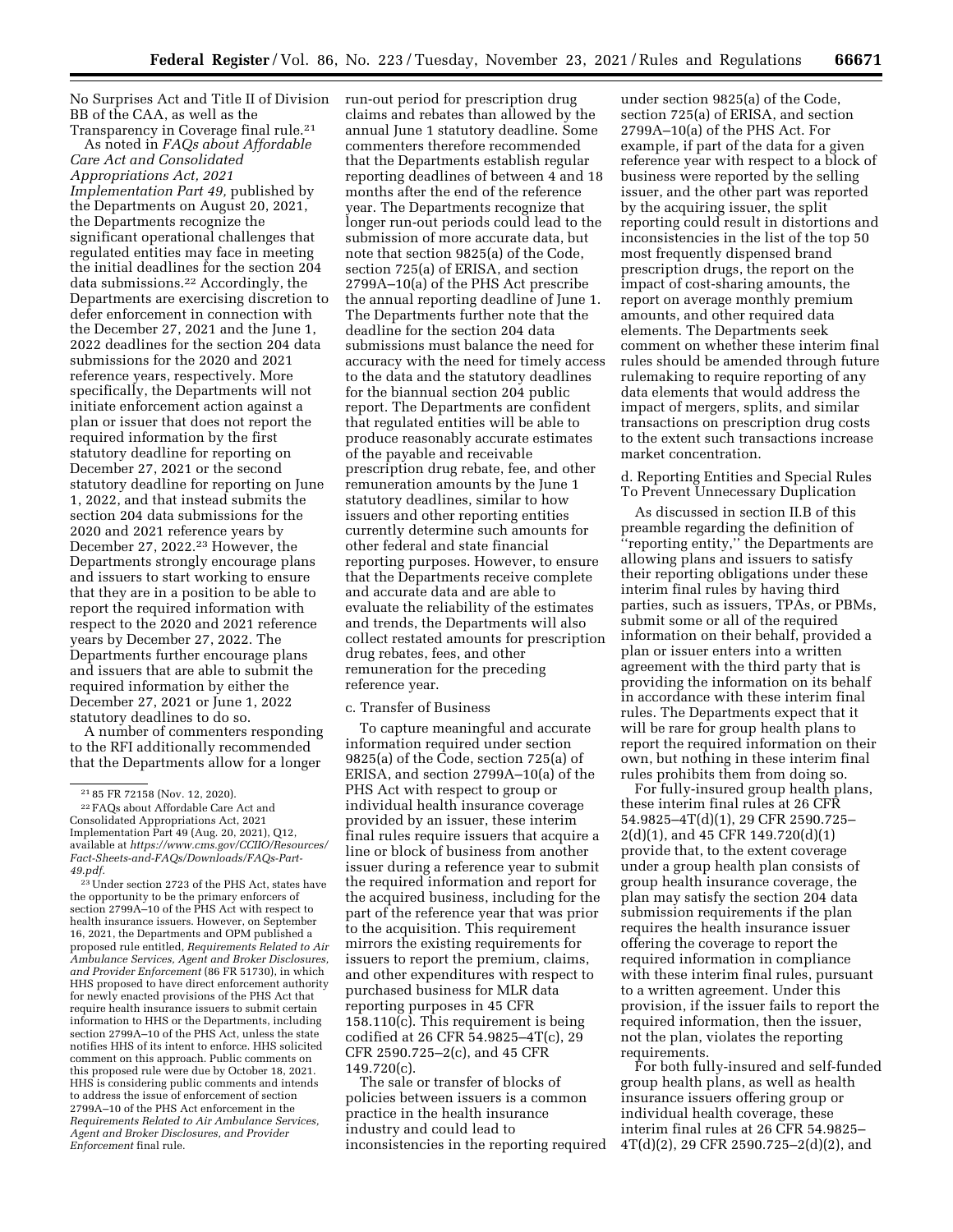45 CFR 149.720(d)(2) provide that the plan or issuer may also satisfy the section 204 data submission requirements with respect to the required information that the plan or issuer, as applicable, requires another party (such as another issuer, a PBM, a TPA, or other third party) to report in compliance with these interim final rules, pursuant to a written agreement. Under this provision, if the third-party reporting entity fails to report the required information, the plan or issuer violates the reporting requirements.

The Departments solicit comment on this approach.

2. Required Information (26 CFR 54.9825–6T, 29 CFR 2590.725–4, and 45 CFR 149.740)

# a. General Information

The provisions of these interim final rules that address the general information that plans and issuers must submit for each plan or coverage at the plan or coverage level are being codified at 26 CFR 54.9825–6T(a), 29 CFR 2590.725–4(a), and 45 CFR 149.740(a).

Plans and issuers must ensure that the information they report, or the information that is reported on their behalf, includes identifying information at the plan or coverage level, such as name and Federal Employer Identification Number (FEIN) and other relevant identification numbers, for plans, issuers, plan sponsors, and any other reporting entities. Plan- and coverage-level identifying information is necessary for the Departments to verify receipt of data from all plans and issuers subject to the section 204 data submission requirements. The identifying information will also allow the Departments to ensure that reporting entities do not submit duplicate information, and that different reporting entities do not reflect the data of the same health plan or coverage in different market segments when a plan or issuer engages multiple reporting entities to report information on its behalf. For example, if a self-funded group health plan engages a TPA to report health care spending and a PBM to report prescription drug spending, the Departments will need to verify that both reporting entities reported the data and included the data for the plan in the appropriate market segment. The identifying information will further enable the Departments to crossreference the data to other data submitted by plans and issuers to the Departments, such as the MLR data submitted by issuers to HHS and the Form 5500 Annual Returns/Reports of Employee Benefit Plan data submitted

by group health plans to DOL and the Department of the Treasury.

In addition, plans and issuers must ensure that the information they report, or that is reported on their behalf, includes the following data elements, which are required by section  $9825(a)(1)–(3)$  of the Code, section  $725(a)(1)–(3)$  of ERISA, and section 2799A–10(a)(1)–(3) of the PHS Act, at the plan level, regardless of whether they submit the other required information at the aggregate level, as described in section II.C.3. of this preamble: (1) The beginning and end dates of the plan year that ended on or before the last day of the reference year; (2) the number of participants, beneficiaries, and enrollees, as applicable, covered on the last day of the reference year; and (3) each state in which the plan or coverage is offered. The number of participants, beneficiaries, and enrollees, as applicable, can be measured in multiple ways, such as the average number over the course of a year, or a number at a point in time, such as at the beginning or end of the year, all of which convey different and valuable information. To ensure data consistency, these interim final rules require plans and issuers to report at the plan level the number of participants, beneficiaries, and enrollees, as applicable, covered only on the last day of the reference year. This approach will provide the Departments with the most recent information regarding enrollment at the plan level. To reduce the reporting burdens, these interim rules require plans and issuers to report the life-years attributable to the participants, beneficiaries, and enrollees, as applicable, over the course of the reference year only in total, at the state and market segment aggregate level, as described in section II.C.3. of this preamble. This approach will provide enrollment metrics that are most relevant to the other data elements collected at the aggregate level and will enable the Departments to analyze trends such as average annual spending per person. Issuers subject to MLR reporting requirements under 45 CFR part 158 will be able to leverage the lifeyears they compile at the state and market segment level for MLR reporting purposes.

In accordance with the requirements in section 9825(b) of the Code, section 725(b) of ERISA, and section 2799A– 10(b) of the PHS Act regarding the treatment of plan-specific information in the section 204 public report, the Departments will not publicly disclose this information in a manner by which any plan can be identified.

## b. Health Care Spending

Section 9825(a)(7) of the Code, section 725(a)(7) of ERISA, and section 2799A– 10(a)(7) of the PHS Act require plans and issuers to report the total annual spending on health care services, broken down by the types of cost, including: (1) Hospital costs; (2) health care provider and clinical service costs, for primary care and specialty care separately; (3) costs for prescription drugs; and (4) other medical costs, including wellness services. For prescription drug spending, plans and issuers must report separately the costs incurred by the plan or coverage and the costs incurred by participants, beneficiaries, and enrollees, as applicable. The provisions related to these requirements are being codified at 26 CFR 54.9825–6T(b)(4) through (5), 29 CFR 2590.725–4(b)(4) through (5), and 45 CFR 149.740(b)(4) through (5).

Stakeholders requested that the Departments provide specific instructions for which expenses must be reported in each category. Several commenters responding to the RFI made technical suggestions regarding how the Departments should specify these expense categories. These interim final rules set forth general requirements, and the Departments intend to provide detailed technical guidance in the instructions to the information collection instrument regarding reporting by health care service type that aligns with these general requirements and provides examples of the costs that should be reported in each category. To promote consistency and reduce the reporting burden, the Departments may leverage specific data elements used in the MLR Annual Reporting Form and the Unified Rate Review Template that issuers file with HHS.24 The Departments solicit comments on the use of MLR and rate review definitions of health care spending cost elements.

Many commenters responding to the RFI urged the Departments to exclude prescription drugs covered under the hospital or medical benefit from the section 204 data submissions due to the complexity of obtaining these data, longer run-out periods associated with these drugs, and differences in the relevant pricing mechanisms and underlying cost drivers (such as different supply chains and procurement mechanisms). Commenters

<sup>24</sup>*See, e.g., [https://www.cms.gov/CCIIO/](https://www.cms.gov/CCIIO/Resources/Forms-Reports-and-Other-Resources/Downloads/2019-MLR-Form-Instructions.pdf) [Resources/Forms-Reports-and-Other-Resources/](https://www.cms.gov/CCIIO/Resources/Forms-Reports-and-Other-Resources/Downloads/2019-MLR-Form-Instructions.pdf)  [Downloads/2019-MLR-Form-Instructions.pdf](https://www.cms.gov/CCIIO/Resources/Forms-Reports-and-Other-Resources/Downloads/2019-MLR-Form-Instructions.pdf)* and *[https://www.cms.gov/CCIIO/Resources/Forms-](https://www.cms.gov/CCIIO/Resources/Forms-Reports-and-Other-Resources/Downloads/URR_v5.3-instructions.pdf)[Reports-and-Other-Resources/Downloads/URR](https://www.cms.gov/CCIIO/Resources/Forms-Reports-and-Other-Resources/Downloads/URR_v5.3-instructions.pdf)*\_ *[v5.3-instructions.pdf.](https://www.cms.gov/CCIIO/Resources/Forms-Reports-and-Other-Resources/Downloads/URR_v5.3-instructions.pdf)*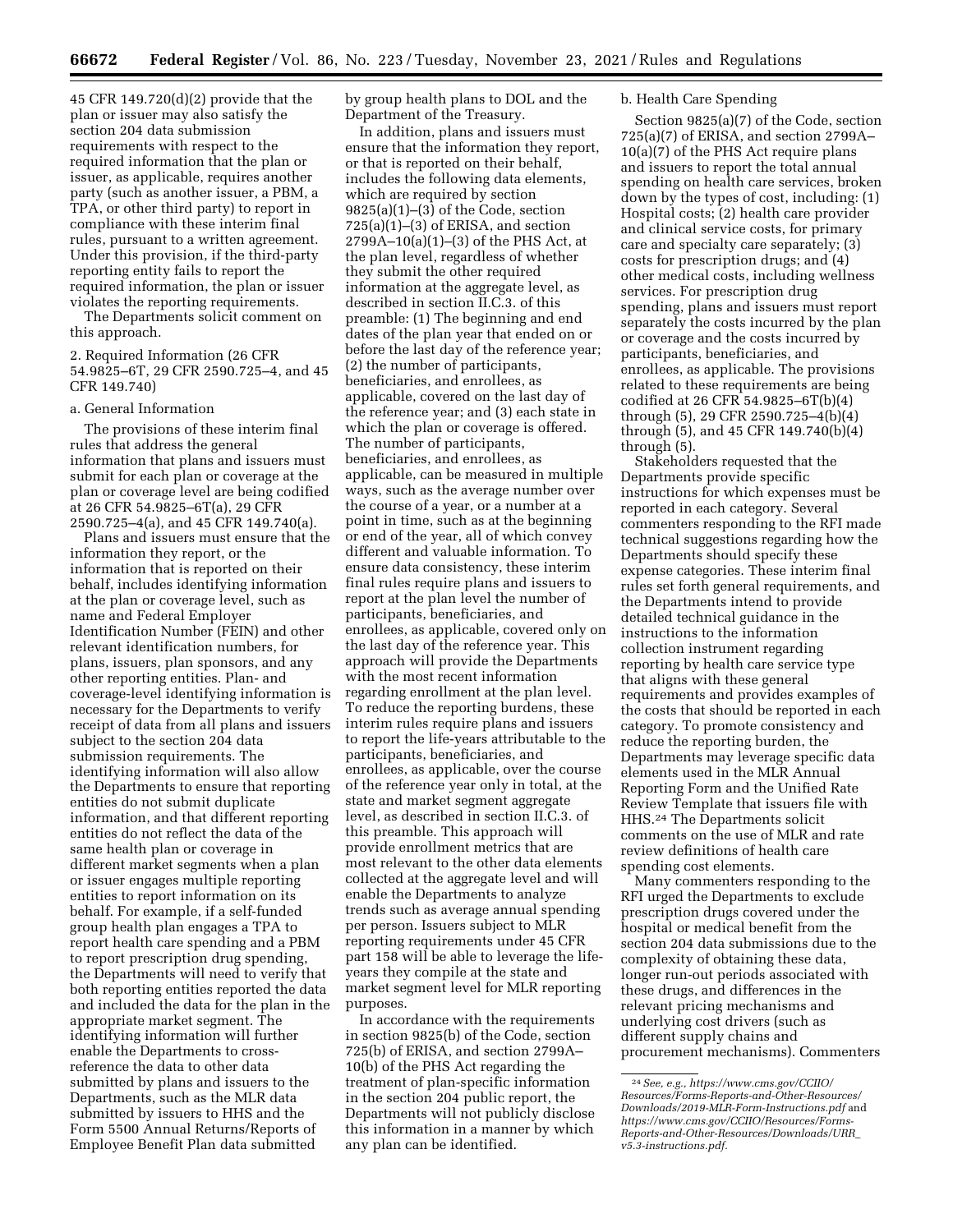additionally noted that these drugs may be subject to different cost-sharing requirements than drugs dispensed by retail or mail-order pharmacies, and may present consumers with fewer opportunities to choose among drugs. The Departments acknowledge these concerns, but note that section 9825(a) of the Code, section 725(a) of ERISA, and section 2799A–10(a) of the PHS Act do not create an exemption for prescription drugs covered under a plan's or coverage's hospital or medical benefit. The Departments further note that prescription drugs covered under a hospital or medical benefit constitute a significant proportion of the total prescription drug spending in the U.S., and include some of the more costly drugs. Therefore, these interim final rules require reporting of the total annual spending on prescription drugs administered in a hospital, clinic, provider's office, or other provider setting and covered under the hospital or medical benefit of a plan or coverage (which may be a subset of, and already reported with, the total spending on hospital or other medical costs), separately from the total annual spending on drugs covered under the pharmacy benefit of a plan or coverage. Separate reporting of spending on drugs covered under the pharmacy benefit and on drugs covered under the hospital or medical benefit will assist the Departments in evaluating prescription drug trends with respect to the setting in which the drugs are administered. However, in recognition of stakeholders' concerns regarding the compliance burdens associated with reporting information on drugs covered under the hospital or medical benefit, these interim final rules do not, at this time, require plans and issuers to report data elements other than total annual spending, as required under section 9825(a) of the Code, section 725(a) of ERISA, and section 2799A–10(a) of the PHS Act, such as the top 50 and top 25 lists, for drugs covered under the hospital or medical benefit. Instead, these data elements should reflect only the drugs covered under the pharmacy benefit. Once the Departments begin to receive the section 204 data submissions and have the opportunity to evaluate the prescription drug data, the Departments will further review and analyze the merits of this approach and may modify the provisions regarding the information to be collected on drugs covered under the hospital or medical benefit in future rulemaking. Finally, the Departments recognize that for drugs covered under the hospital or medical benefit, the cost of the prescription drugs included in

some bundled payment arrangements and other alternative payment arrangements may not be readily available to the plan or issuer. In these situations, the plan or issuer is required to separately report the total annual spending attributable to the prescription drugs included in the bundle or other alternative payment arrangement in good faith and to the best of its ability. The Departments seek comment on all aspects of collecting only some of the information on drugs covered under the hospital or medical benefit. The Departments also seek comment on whether reporting flexibilities for drugs included in bundled and other alternative payment arrangements may contribute to prescription drug spending increases or facilitate anti-competitive practices.

These interim final rules require plans and issuers to separately report total annual spending on health care services by the plan or coverage, and total annual spending on health care services by participants, beneficiaries, and enrollees, as applicable. Collecting total annual spending on health care services at this level of detail will ensure consistency with the other data elements required by section 9825(a) of the Code, section 725(a) of ERISA, and section 2799A–10(a) of the PHS Act, such as total annual spending on prescription drugs and average monthly premium amounts, which are collected separately with respect to a plan or coverage and with respect to participants, beneficiaries, and enrollees, as applicable. Consistency across the data elements will enhance the usability of the data and enable the Departments to conduct meaningful data analysis. These interim final rules additionally require plans and issuers to report, for each drug in the top 50 and top 25 lists, as well as for each therapeutic class, prescription drug spending and utilization, including: (1) Total annual spending by the plan or coverage; (2) total annual spending by participants, beneficiaries, and enrollees enrolled in the plan or coverage, as applicable; (3) the number of participants, beneficiaries, and enrollees, as applicable, with a paid prescription drug claim; (4) total dosage units dispensed; and (5) the number of paid claims. The Departments intend to collect cost-sharing amounts to obtain the total annual spending by participants, beneficiaries, and enrollees, as applicable. Inclusion of identical data elements in each of the top 50 and top 25 lists and the therapeutic class list will streamline reporting and reduce compliance

burdens. Collecting these amounts for each of the top 50 and top 25 lists, as well as for each therapeutic class, will enable the Departments to include in the section 204 public report an analysis regarding the overlap (or lack thereof) and the causes of any such overlap, among the lists of the most frequently dispensed drugs, the most costly drugs, the drugs with the greatest cost increases, and the drugs generating the greatest amount of rebates. This analysis may include analysis of the differences and similarities in these five spending and utilization data elements across drugs in the top 50, top 25, and the therapeutic class lists. This analysis may further include analysis of how prescription drug spending increases are distributed among plans and issuers as compared to the participants, beneficiaries, and enrollees. The total annual spending on prescription drugs and total dosage units dispensed will enable the Departments to conduct the required analysis of prescription drug pricing trends for purposes of the section 204 public report, and to compare trends across multiple data sources as well as between publicly and privately-sponsored health coverage. The number of paid claims and the unique number of individuals with paid prescription drug claims will allow the Departments to compute average per person cost sharing, and evaluate the average impact, if any, of prescription drug spending increases and rebates on participants, beneficiaries, and enrollees, as well as analyze whether spending increases are driven by increases in drug prices or utilization. The Departments seek comment on the use of identical prescription drug data elements for each of the top 50 and top 25 lists and the therapeutic class list.

#### c. Premium Amounts

Section 9825(a)(8) of the Code, section 725(a)(8) of ERISA, and section 2799A– 10(a)(8) of the PHS Act require plans and issuers to report the average monthly premium paid by employers on behalf of participants, beneficiaries, and enrollees, as applicable, as well as the average monthly premium paid by participants, beneficiaries, and enrollees, as applicable. The provisions related to this requirement are being codified at 26 CFR 54.9825–6T(b)(6), 29 CFR 2590.725–4(b)(6), and 45 CFR 149.740(b)(6).

Stakeholders expressed concerns about this requirement. Employers expressed concern that reporting this information would be burdensome and suggested that the Departments utilize the information regarding the taxdeductible portion of premiums shown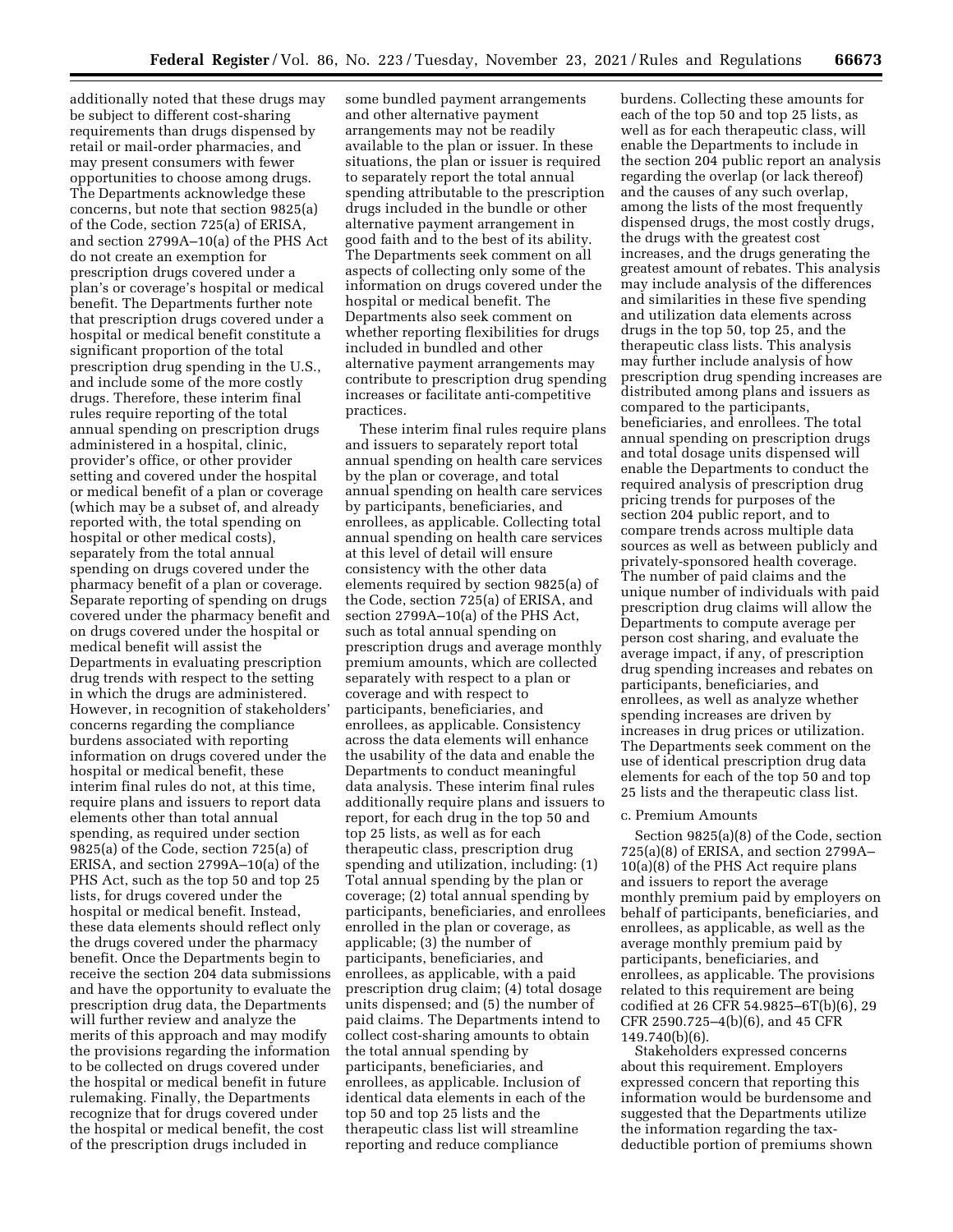on the Forms W–2. Issuers and TPAs expressed concern that information regarding the employer and participant, beneficiary, and enrollee contributions to premiums is currently only known to employers, and that it would be timeconsuming and burdensome for issuers and TPAs to obtain this information from employers. Issuers and TPAs also anticipated that some employers may not want to disclose this information to issuers and TPAs. Issuers and TPAs requested that the Departments allow them to report estimated average monthly premium amounts based on a sample of employers or based on publicly available survey data.

The Departments acknowledge these concerns but note that plans and issuers are required to report this information under section 9825(a)(8) of the Code, section 725(a)(8) of ERISA, and section 2799A–10(a)(8) of the PHS Act. Furthermore, the Departments are of the view that the information on the trends in the employer versus employee contributions to premium amounts is integral to analyzing the extent to which the impact of prescription drug costs on premiums affects employers versus employees. Plans, employers, participants, beneficiaries, and enrollees experience premium increases driven by increases in prescription drug spending or, conversely, premium decreases driven by prescription drug rebates, proportionately to their share of total premium amounts, as well as the changes in this proportion over time. Existing data on premium amounts paid by employers versus by participants, beneficiaries, and enrollees are not complete for each state and market segment defined in these interim final rules. Furthermore, premium information shown on the Forms W–2 includes information related to plans that are not subject to these interim final rules (such as account-based group health plans). Therefore, these interim final rules require plans and issuers to submit the actual average monthly premium amounts separately with respect to payments by employers on behalf of participants, beneficiaries, and enrollees, and payments by participants, beneficiaries, and enrollees.

For purposes of these interim final rules, to accurately capture premium amounts with respect to all types of group health plan sponsors, the average monthly premium amount paid by employers on behalf of participants, beneficiaries, and enrollees, as applicable, includes premium amounts paid by plan sponsors that do not directly employ individuals (for example, employee organizations or employer groups and associations acting

in the interest of their members and considered an ''employer'' within the meaning of section 3(5) of ERISA) but that nonetheless make payments of premiums or premium equivalents on behalf of participants, beneficiaries, and enrollees, as applicable.

These interim final rules also require plans and issuers to report total annual premium amounts and the total number of life-years. Section 9825(a)(9)–(10) of the Code, section 725(a)(9)–(10) of ERISA, and section  $2799A-10(a)(9)$ — (10) of the PHS Act require plans and issuers to report any impact on premiums and reductions in premiums and out-of-pocket costs associated with rebates, fees, or other remuneration paid by drug manufacturers to the plan or coverage or its administrators or service providers. In addition, the section 204 public report required by section 9825(b) of the Code, section 725(b) of ERISA, and section 2799A–10(b) of the PHS Act must include information on the role of prescription drug costs in contributing to premium increases or decreases. Collecting total annual premium amount information will provide the Departments with important context to understand the impact of rebates, fees, and other remuneration. For example, if the impact of rebates, fees, and other remuneration resulted in a premium decrease of \$100,000 for the reference year, it is important for the Departments to know whether the reduction is based on total annual premium amounts of \$1,000,000 or \$10,000,000. Similarly, collection of the total number of life-years will enable the Departments to estimate the combined average premium, as well as to estimate an average impact at the per person level for the participants, beneficiaries, and enrollees, as applicable, whose premiums or out-of-pocket costs may be affected by prescription drug costs and prescription drug rebates, fees, and other remuneration.

The Departments seek comment on all aspects of the data submission requirements regarding premium amounts.

## d. Top 50 Drug Lists

Section 9825(a)(4)–(6) of the Code, section 725(a)(4)–(6) of ERISA, and section  $2799A-10(a)(4)$ —(6) of the PHS Act require plans and issuers to report, respectively: (1) The 50 brand prescription drugs most frequently dispensed by pharmacies for claims paid by the plan or coverage, and the total number of paid claims for each such drug; (2) the 50 most costly prescription drugs with respect to the plan or coverage by total annual spending, and the annual amount spent

by the plan or coverage for each such drug; and (3) the 50 prescription drugs with the greatest increase in plan or coverage expenditures over the plan year preceding the plan year that is the subject of the report, and, for each such drug, the change in amounts expended by the plan or coverage in each such plan year. The provisions related to these requirements are being codified at 26 CFR 54.9825–6T(b)(1) through (3), 29 CFR 2590.725–4(b)(1) through (3), and 45 CFR 149.740(b)(1) through (3).

In accordance with these interim final rules, the top 50 drugs must be determined separately for each aggregation level described in 26 CFR 54.9825–5T, 29 CFR 2590.725–3, and 45 CFR 149.730, as described in section II.C.3 of this preamble. For example, if an issuer acts as the reporting entity, has health insurance business or acts as a TPA in multiple states and market segments, and aggregates the data at the state and market segment level, then the issuer must prepare the three top 50 lists for each market segment within each state. Each of these lists must be based on the combined experience of all plans or policies included in the relevant aggregation. The Departments expect that it will be rare for self-funded plans to report these lists on their own using their own claims experience to determine the top 50 drugs, but to the extent a self-funded plan does so, any TPA that administers benefits for the plan should not include that plan's experience in the TPA's aggregated report.

As noted in section II.C.2.b. of this preamble, at this time, to simplify reporting and analysis and to reduce the reporting burden, these interim final rules require the information on the top 50 lists to include only the drugs covered under the pharmacy benefit of a plan or coverage, and exclude drugs administered in a hospital, clinic, provider's office, or other provider setting and covered under the hospital or medical benefit of a plan or coverage. Stakeholders requested that drugs covered under the hospital or medical benefit be excluded from the section 204 data submissions because these drugs may have different supply chains and procurement mechanisms, be subject to different pricing mechanisms and costsharing requirements than drugs dispensed by retail or mail-order pharmacies, and may present consumers with fewer opportunities to choose among drugs. As a result, the dispensing frequency, total spending, and prescription drug rebates, which are used to rank the top 50 and top 25 lists, are likely to be different for drugs covered under the pharmacy benefit and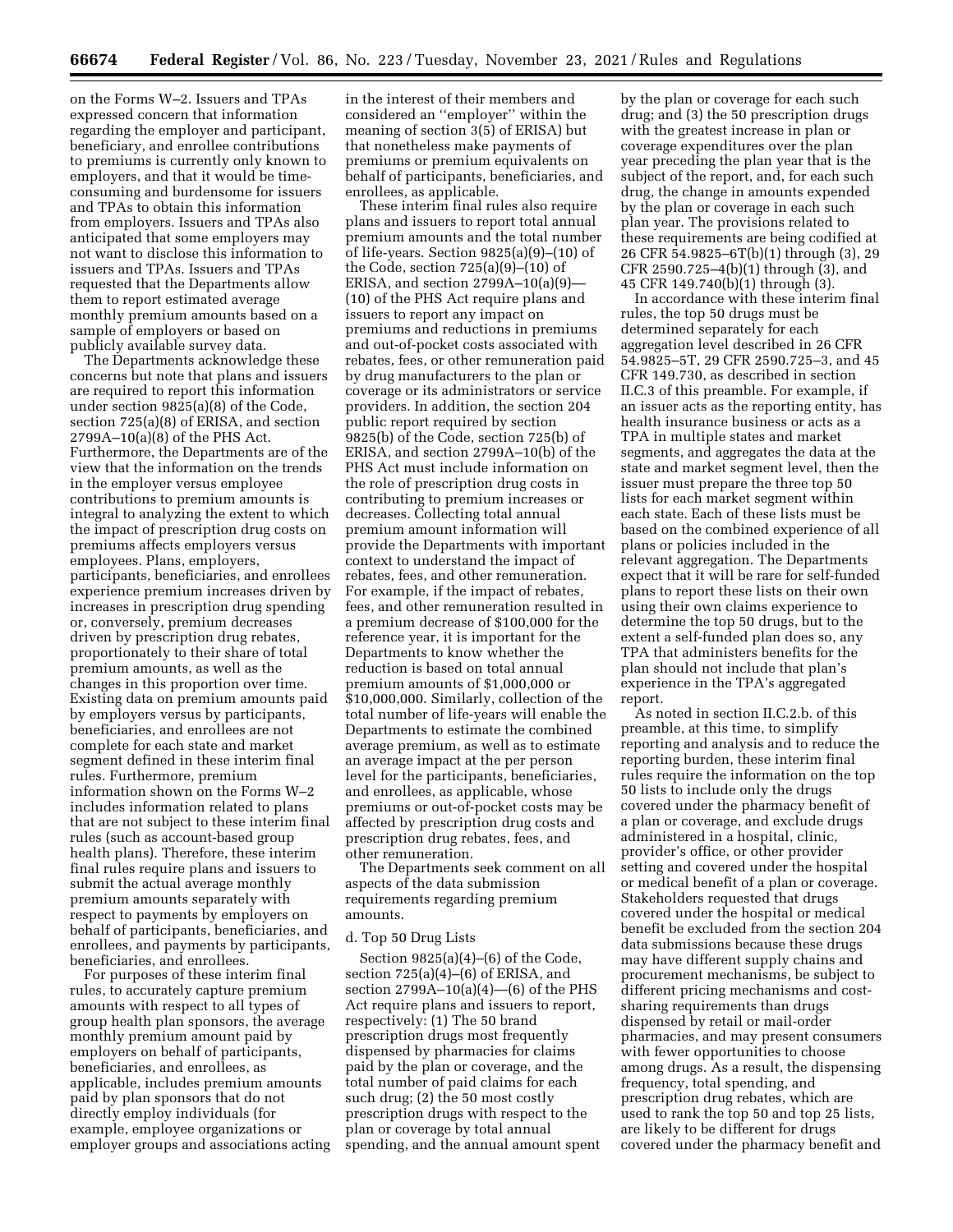for drugs covered under the hospital or medical benefit. Consequently, combining drugs covered under the pharmacy benefit with the hospital or medical benefit could lead to distorted ranking of the top 50 lists. Commenters responding to the RFI further pointed to the operational challenges of combining the data on drugs covered under the pharmacy benefit and the hospital or medical benefit to produce the top 50 lists, given that these data come from separate sources and may be reported by different reporting entities. The Departments will continue to review the validity of this approach and whether it adequately fulfills the objectives of section 9825(a) of the Code, section 725(a) of ERISA, and section 2799A– 10(a) of the PHS Act, and the Departments may modify the reporting requirements for the top 50 lists to include drugs covered under the hospital or medical benefit, or to require separate top 50 lists for drugs covered under the pharmacy benefit and under the hospital or medical benefit, in future rulemaking. The Departments solicit comment on this approach.

*Top 50 Most Frequently Dispensed Brand Prescription Drugs.* Plans, issuers, and other reporting entities must determine the most frequently dispensed brand prescription drugs based on the total number of paid claims for prescriptions filled during the reference year for each drug.

For each of the top 50 most frequently dispensed brand prescription drugs, the section 204 data submission must include the data elements listed in 26 CFR 54.9825–6T(b)(5), 29 CFR 2590.725–4(b)(5), and 45 CFR 149.740(b)(5) (required prescription drug data elements), which include: (1) Total annual spending by the plan or coverage; (2) total annual spending by participants, beneficiaries, and enrollees enrolled in the plan or coverage, as applicable; (3) the number of participants, beneficiaries, and enrollees, as applicable, with a paid prescription drug claim; (4) total dosage units dispensed; and (5) the number of paid claims. The rationale for collecting the required prescription drug data elements for each of the top 50 most frequently dispensed brand prescription drugs is described in section II.C.2.b. of this preamble.

*Top 50 Most Costly Drugs.* Plans, issuers, and other reporting entities must determine the 50 most costly drugs based on total annual spending per drug. Total annual spending, as defined in these interim final rules and as described in section II.B. of this preamble, must be net of prescription drug rebates, fees, and other

remuneration and must include cost sharing as well as, to the extent available, drug manufacturer costsharing assistance. For each of the top 50 most costly drugs, the section 204 data submissions must include the required prescription drug data elements. The statute requires reporting of the top 50 most costly drugs by total annual spending with respect to the plan or coverage, which the Departments interpret to mean all spending under the plan or coverage, including both amounts spent by the plan or coverage as well as cost sharing and other amounts paid by participants, beneficiaries, and enrollees. The statute additionally requires reporting of the amounts spent only by the plan or coverage for each such drug. Because cost sharing generally corresponds to the difference between total annual spending and the amounts spent by the plan or coverage, the Departments chose to capture the amounts spent by the plan or coverage through requiring reporting of the total cost sharing paid under the plan or coverage. Reporting of total cost sharing will provide the Departments with information equivalent to that specified in the statute but will be more convenient for data analysis. The rationale for collecting the required prescription drug data elements for each of the top 50 drugs with the highest total annual spending is described in section II.C.2.b. of this preamble.

*Top 50 Drugs with the Greatest Increase in Expenditures.* Plans, issuers, and other reporting entities must determine the top 50 drugs with the greatest increase in expenditures based on the dollar amount of the increase in total annual spending over the preceding year. The statute requires reporting of the top 50 drugs with the greatest year-over-year increase in plan expenditures, which the Departments interpret to mean all spending under the plan or coverage, including both amounts spent by the plan or coverage as well as cost sharing and other amounts paid by participants, beneficiaries, and enrollees. This interpretation is consistent with the interpretation of the reporting methodology for the top 50 most costly drugs. A number of commenters responding to the RFI recommended that the Departments define the increase in expenditures based on the absolute amount of the increase rather than the percentage increase because the former value would enable the Departments to analyze which drugs are driving the increases in total spending on prescription drugs and would provide

the Departments a better sense of the magnitude of the increases in this spending. The Departments agree with this rationale.

For each of the top 50 drugs with the greatest increase in expenditures, the section 204 data submissions must include: (1) The required prescription drug data elements for the year immediately preceding the reference year; and (2) the required prescription drug data elements for the reference year. The rationale for collecting the information on the year-over-year changes in the required prescription drug data elements for each of the top 50 drugs with the greatest increases in expenditures is described in section II.C.2.b. of this preamble. Only drugs that were approved for marketing and/ or issued an Emergency Use Authorization by FDA for the entire year immediately preceding the reference year and for the entire reference year should be included in this top 50 list.25 This approach will ensure that the cost increase is based on year-over-year changes and is not distorted by the inclusion of new drugs released in the market later in a calendar year.

The Departments seek comment on all aspects of the data submission requirements regarding the top 50 drug lists.

e. Prescription Drug Rebates, Fees, and Other Remuneration

Section 9825(a)(9) of the Code, section 725(a)(9) of ERISA, and section 2799A– 10(a)(9) of the PHS Act require plans and issuers to report prescription drug rebates, fees, and any other remuneration paid by drug manufacturers to the plan or coverage or its administrators or service providers, with respect to prescription drugs prescribed to participants, beneficiaries, or enrollees, as applicable, in the plan or coverage. The statute requires these amounts to be reported for each therapeutic class of drugs, as well as for each of the 25 drugs that yielded the highest amount of rebates and other remuneration under the plan or coverage from drug manufacturers during the plan year.26 The provisions related to these requirements are being codified at 26 CFR 54.9825–6T(b)(7) through (9), 29 CFR 2590.725–4(b)(7) through (9), and 45 CFR 149.740(b)(7) through (9).

<sup>25</sup>This includes an Emergency Use Authorization issued pursuant to section 564 of the Federal Food, Drug, and Cosmetic Act (21 U.S.C. 360bbb–3) for an unapproved use of an otherwise-approved drug.

<sup>26</sup>As discussed in section II.B. of this preamble, in this instance, the Departments are interpreting ''plan year'' to mean ''reference year.''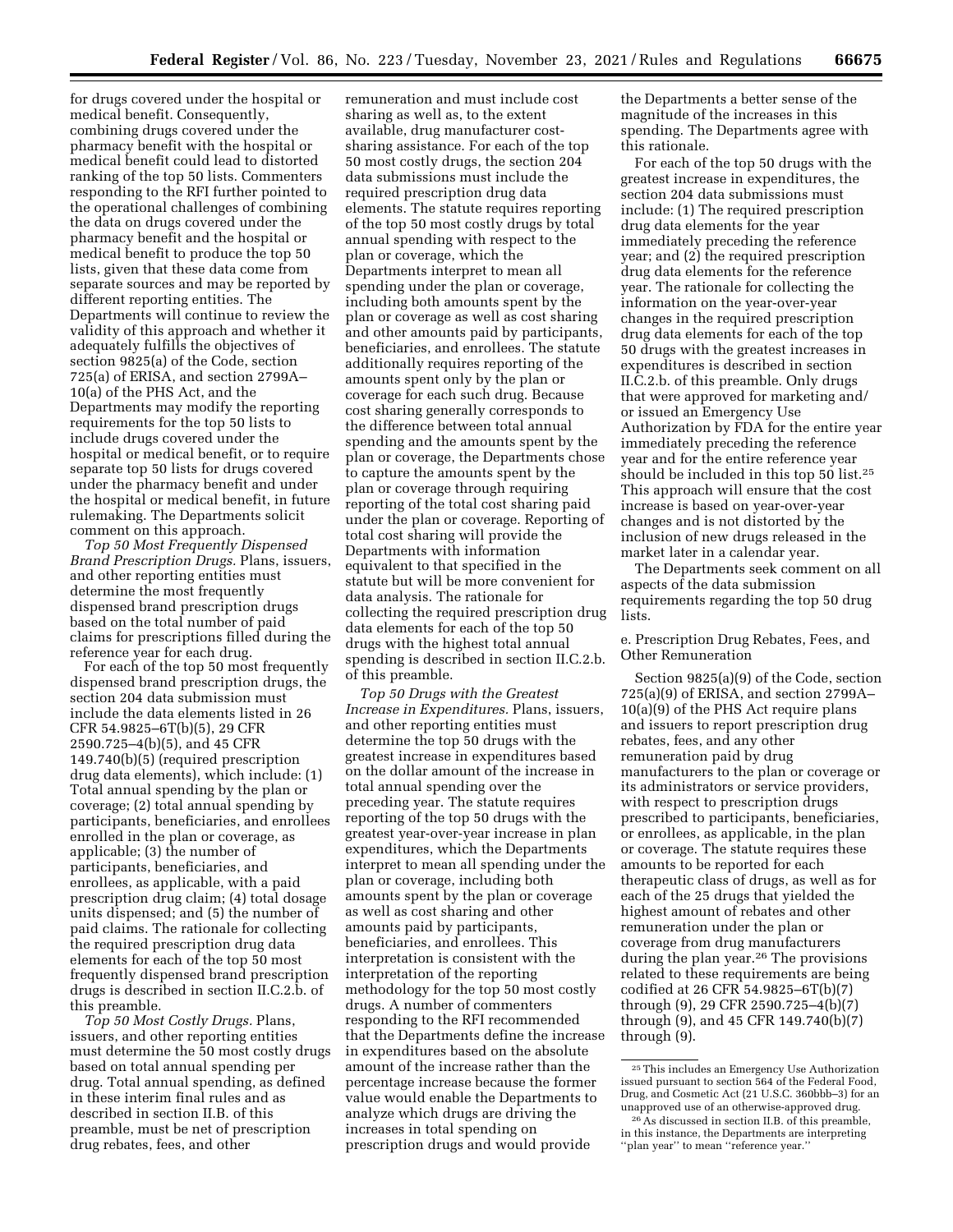As discussed in section II.B. of this preamble regarding the definition of prescription drug rebates, fees, and other remuneration,'' the Departments intend to generally align the categories of rebates, fees, and other remuneration in the section 204 data submissions with the categories specified in the data collection requirements under the Exchange Establishment rule 27 and the PBM Transparency rule<sup>28</sup> to reduce compliance burdens by allowing reporting entities to leverage some of the reporting capabilities they have already built to meet the requirements of these other HHS rules. For consistency with the Exchange Establishment rule and the PBM Transparency rule, these interim final rules further require reporting of total prescription drug rebates, fees, and other remuneration with respect to amounts passed through to the plan or issuer, amounts passed through to participants, beneficiaries, or enrollees, as applicable, and amounts retained by the PBM. Similarly, consistent with the information collected under the Exchange Establishment rule and the PBM Transparency rule, these interim final rules require reporting of the difference between total amounts that the plan or issuer pays the PBM and total amounts that the PBM pays pharmacies. One commenter responding to the RFI opposed collection of the difference between total amounts that the plan or issuer pays the PBM and total amounts that the PBM pays pharmacies, as well as collection of other details regarding prescription drug rebates, fees, and other remuneration consistent with the Exchange Establishment rule and the PBM Transparency rule; however, the commenter also recommended using the same definition for prescription drug rebates, fees, and other remuneration as used in the Exchange Establishment rule and the PBM Transparency rule. In contrast, several other commenters expressed concern with the impact on the market participants and on prescription drug pricing of the difference between total amounts that the plan or issuer pays the PBM and total amounts that the PBM pays pharmacies, and recommended that the Departments collect this information. The Departments are of the view that collection of this information is integral to the Departments' ability to analyze prescription drug reimbursements, pricing trends, and the impact of prescription drug rebates, fees, and other remuneration on premiums and cost sharing for purposes of developing

the section 204 public report. This information will inform the Departments' analyses because, similar to prescription drug rebates, fees, and other remuneration, the difference between total amounts that the plan or issuer pays the PBM and total amounts that the PBM pays pharmacies is a factor that contributes to the differences between the payments for prescription drugs made by plans, issuers, enrollees, participants, and beneficiaries, and the portion of those payments captured by pharmacies and drug manufacturers, and thus impacts the cost of prescription drugs to plans, issuers, enrollees, participants, and beneficiaries. However, similar to bona fide service fees, these interim final rules provide for the submission of these amounts only in total and not at the drug or therapeutic class level. This approach will help reduce compliance burden by enabling plans, issuers, TPAs, and PBMs to leverage some of the reporting capabilities they have already built to meet the requirements of section 1150A of the Social Security Act, and will ensure that the information will be collected only to the extent that the Departments currently view that as necessary for their analysis. Last, the rationale for collecting the required prescription drug data elements for each therapeutic class and for each of the top 25 drugs that yielded the highest amount of rebates is described in section II.C.2.b. of this preamble.

Section 9825(a)(9)–(10) of the Code, section 725(a)(9)–(10) of ERISA, and section 2799A–10(a)(9)—(10) of the PHS Act additionally require plans and issuers to report the impact of the prescription drug rebates, fees, and other remuneration from drug manufacturers on premiums and out-ofpocket costs. For internal consistency, these interim final rules capture the impact on out-of-pocket costs by requiring reporting of the impact of prescription drug rebates, fees, and other remuneration on cost sharing. A number of commenters responding to the RFI indicated that plans and issuers may not know or be able to quantify the impact of prescription drug rebates on premiums or cost sharing. These commenters recommended that the Departments allow plans and issuers to provide qualitative descriptions of how prescription drug rebates, fees, and other remuneration generally provide savings to participants, beneficiaries, and enrollees, instead of attempting to collect drug-level impact amounts. The Departments intend to design the information collection instrument in a manner that would enable plans and

issuers to provide both quantitative and qualitative information regarding the impact of prescription drug rebates on premiums and cost sharing.

The Departments seek comment on all aspects of the data submission requirements regarding prescription drug rebates, fees, and other remuneration.

## 3. Aggregate Reporting (26 CFR 54.9825–5T, 29 CFR 2590.725–3, and 45 CFR 149.730)

### a. General Requirement

Section 9825(a) of the Code, section 725(a) of ERISA, and section 2799A– 10(a) of the PHS Act require plans and issuers to submit the information in section 204 data submissions to the Departments ''with respect to the health plan or coverage.'' Some of the information described in these statutory provisions pertains specifically to each group health plan, such as the beginning and end dates of the plan year, the number of participants, beneficiaries, and enrollees, as applicable, and each state where the plan or coverage is offered. However, the Departments are of the view that section 9825(a) of the Code, section 725(a) of ERISA, and section 2799A–10(a) of the PHS Act do not strictly prescribe that every data element outlined in these provisions must be reported separately by each unique group health plan. After careful consideration of whether aggregate or plan-level information would be more appropriate to facilitate development of the section 204 public report as well as feedback received from stakeholders, the Departments have determined that plans and issuers (or other entities reporting on their behalf) may submit the majority of the information required under these interim final rules on an aggregate basis. The only plan-level information collected will be the following: (1) Identifying information for plans and issuers and other reporting entities; (2) the beginning and end dates of the plan year that ended on or before the last day of the reference year; (3) the number of participants, beneficiaries, or enrollees, as applicable, covered on the last day of the reference year; and (4) each state in which a plan or coverage is offered.

There are several reasons for collecting the majority of the information in the section 204 data submissions on an aggregate basis.

First, collecting aggregate data is necessary for the Departments to be able to draw conclusions about market trends for purposes of developing a meaningful and accurate section 204 public report. The Departments would

<sup>27</sup> 77 FR 18308 (Mar. 27, 2012).

<sup>28</sup> 86 FR 24140 (May 5, 2021).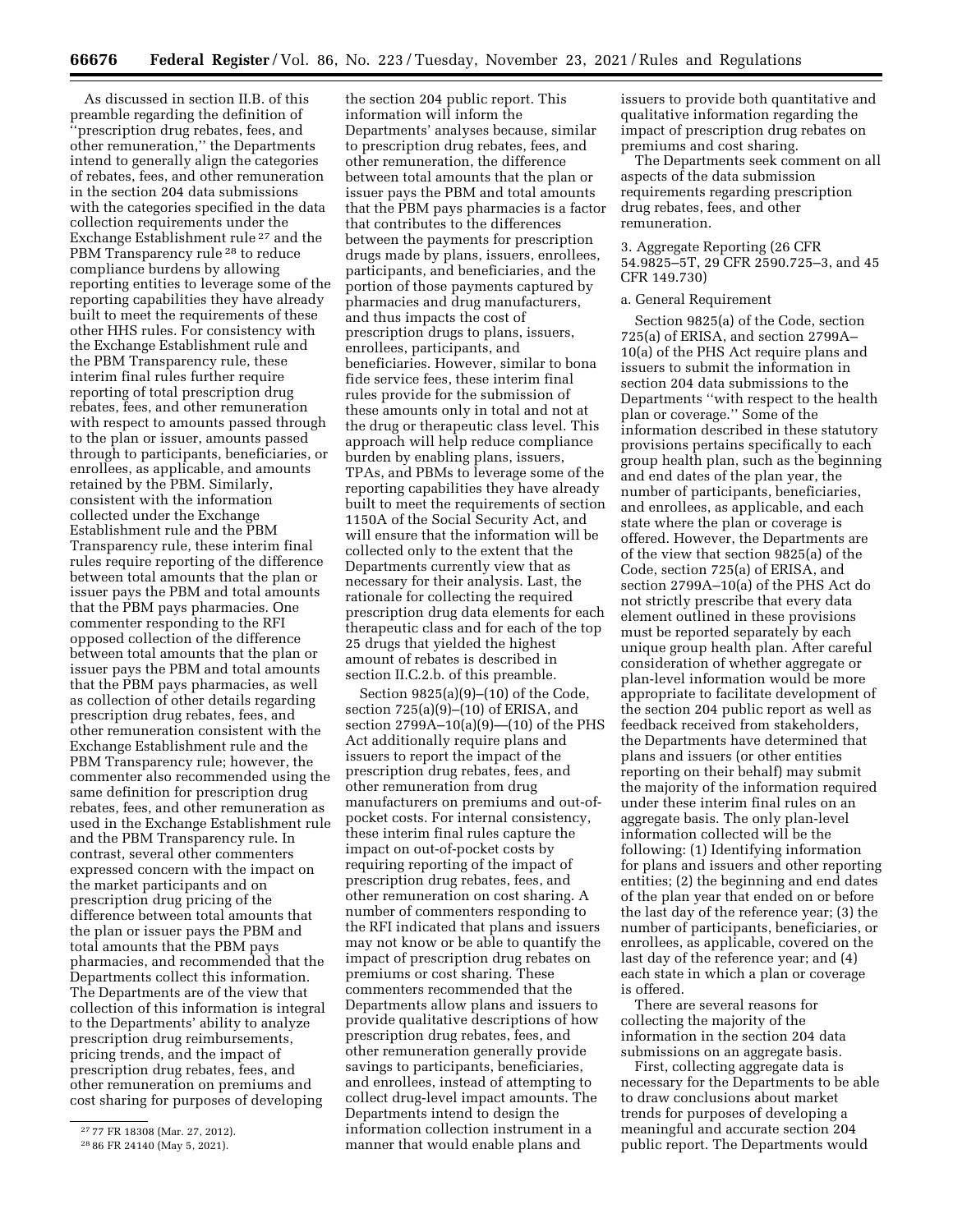not be able to accurately combine planspecific top 50 lists to determine aggregate prescription drug trends within market segments, within states, and across the country. The Departments would not be able to accurately combine plan-specific top 50 lists because the statute only requires plans and issuers to report information for the top 50 drugs and not for all drugs. As a result, the Departments would not have access to the utilization and spending information for drugs that may not make the top 50 lists of every group health plan, but which may have higher combined utilization or spending across all group health plans than the drugs appearing on the plan-specific top 50 lists. Consequently, collection of plan-specific data could impair the Departments' ability to comply with the statutory requirement to produce the section 204 public report on prescription drug reimbursement and pricing trends. As a simplified example of the problems with collecting planspecific data, suppose that the statute requires reporting of only the top 3 most frequently dispensed brand prescription drugs, rather than the top 50 drugs. Also, suppose that there is only one issuer offering two plans in a specific state and market segment. For Plan One, the four brand prescription drugs with the highest number of paid claims are Drug A with 100 claims, Drug B with 80 claims, Drug C with 75 claims, and Drug Z with 70 claims. For Plan Two, the four brand prescription drugs with the highest number of paid claims are Drug D with 110 claims, Drug E with 105 claims, Drug F with 90 claims, and Drug Z with 85 claims. If the Departments collected the top 3 brand prescription drugs at the plan level, Drug Z would be missing from the issuer's submission because it is not in the top 3 list for either plan. However, if the issuer aggregated the data at the state and market segment level before submitting it, Drug Z would have 155 paid claims and the Departments would correctly identify it as the most frequently dispensed drug in this state and market segment.

The inability to correctly identify trends in prescription drug reimbursements, pricing, and impact on premiums from the plan-specific data would inhibit the Departments' ability to comply with the requirements in section 9825(b) of the Code, section 725(b) of ERISA, and 2799A–10(b) of the PHS Act to develop and issue a public report on these trends. Collecting aggregate data will significantly reduce the possibility of such scenarios.

In addition, the data underlying the top 50 lists need to be of sufficient size

for the Departments to be able to draw conclusions about market trends for purposes of developing a meaningful and accurate section 204 public report. The majority of group health plans have a relatively small number of participants, beneficiaries, or enrollees. If the Departments were to collect the top 50 lists separately for each group health plan, most of these lists would be based on small sample sizes and consequently could provide a distorted view of the market. This is because plan-specific lists would tend to be driven by the utilization of specific participants, beneficiaries, or enrollees of a given plan, which may not be representative of the market and may obscure broader trends. For example, a top 50 list for a plan with five participants and beneficiaries may contain only two steroid drugs, both purchased by a single participant to treat a skin condition. These drugs would appear as the first and second drugs on this plan-specific list. The top 50 list for another small employer plan may contain only three drugs—two drugs used to treat a rare autoimmune disease of one participant, and another drug used to manage post-surgery pain of another participant—which would likewise appear as the first, second, and third drugs on that plan-specific list. However, neither of these plan-specific lists is likely to be representative of the broader market; and, as described in the preceding paragraph, the Departments would not be able to combine the data from plan-specific top 50 lists in the manner needed to arrive at accurate totals for any given drug across states, market segments, or the country.

Another reason to collect aggregate data is to protect personally identifiable information and protected health information. Many comments received in response to the RFI stated that collection of plan-level data would raise significant privacy concerns because, as illustrated in the example above, it would not be difficult to discern which drugs and which claims were attributable to specific participants, beneficiaries, or enrollees in plan-level data. These comments argued that aggregate reporting would reduce the likelihood of collecting and transmitting personally identifiable information and protected health information, and thus the risk of inadvertent or inappropriate disclosure. The Departments share this concern and agree that aggregate reporting will better ensure that personally identifiable information and protected health information are protected from disclosure. Specifically, allowing aggregation of data will

provide a larger population sample of participants, beneficiaries, or enrollees from which the data are drawn so that it is difficult to determine if a prescription drug or therapeutic class can be associated with a specific individual. In addition, HHS, which will collect the information on behalf of the Departments and OPM, intends to collect and maintain the information using information technology (IT) systems that are designed to meet all of the security standards protocols established under federal law or by HHS that are relevant to such information.29 The Departments and OPM will further analyze the collected information to evaluate whether additional steps may be taken to ensure consumer privacy.

An additional reason to collect aggregate data is that prescription drug rebates, fees, and other remuneration generally are not negotiated separately for each plan; rather, they tend to be driven by sales volume and other considerations at the PBM level. Therefore, it is the Departments' understanding that plan-specific prescription drug rebate data generally is rarely available. Consequently, planspecific lists of prescription drug rebates for each therapeutic class and for the top 25 drugs with the highest amount of rebates largely would be based on allocation calculations, and therefore plan-specific data would create little value beyond that created by aggregated reporting. Plan-specific lists might have some value for plans, but for purposes of the Departments' analysis of the data for the section 204 public report, there is no compelling policy reason to require plans and issuers to engage in a complex and burdensome allocation exercise, particularly because lists based on allocation calculations would not provide useful information about any specific plan.

Last, the overwhelming majority of commenters on the RFI encouraged the Departments to adopt an aggregate approach to data collection. They noted that an aggregate approach would be significantly less burdensome and urged the Departments to collect data at the highest possible aggregation level. They also raised similar concerns as those described earlier in this section of this

<sup>29</sup>HHS' enterprise-wide information security and privacy program was launched in FY 2003, to help protect HHS against potential IT threats and vulnerabilities. The program ensures compliance with federal mandates and legislation, including the Federal Information Security Management Act and the President's Management Agenda. The HHS Cybersecurity Program plays an important role in protecting HHS's ability to provide mission-critical operations. In addition, the HHS Cybersecurity Program is the cornerstone of the HHS IT Strategic Plan.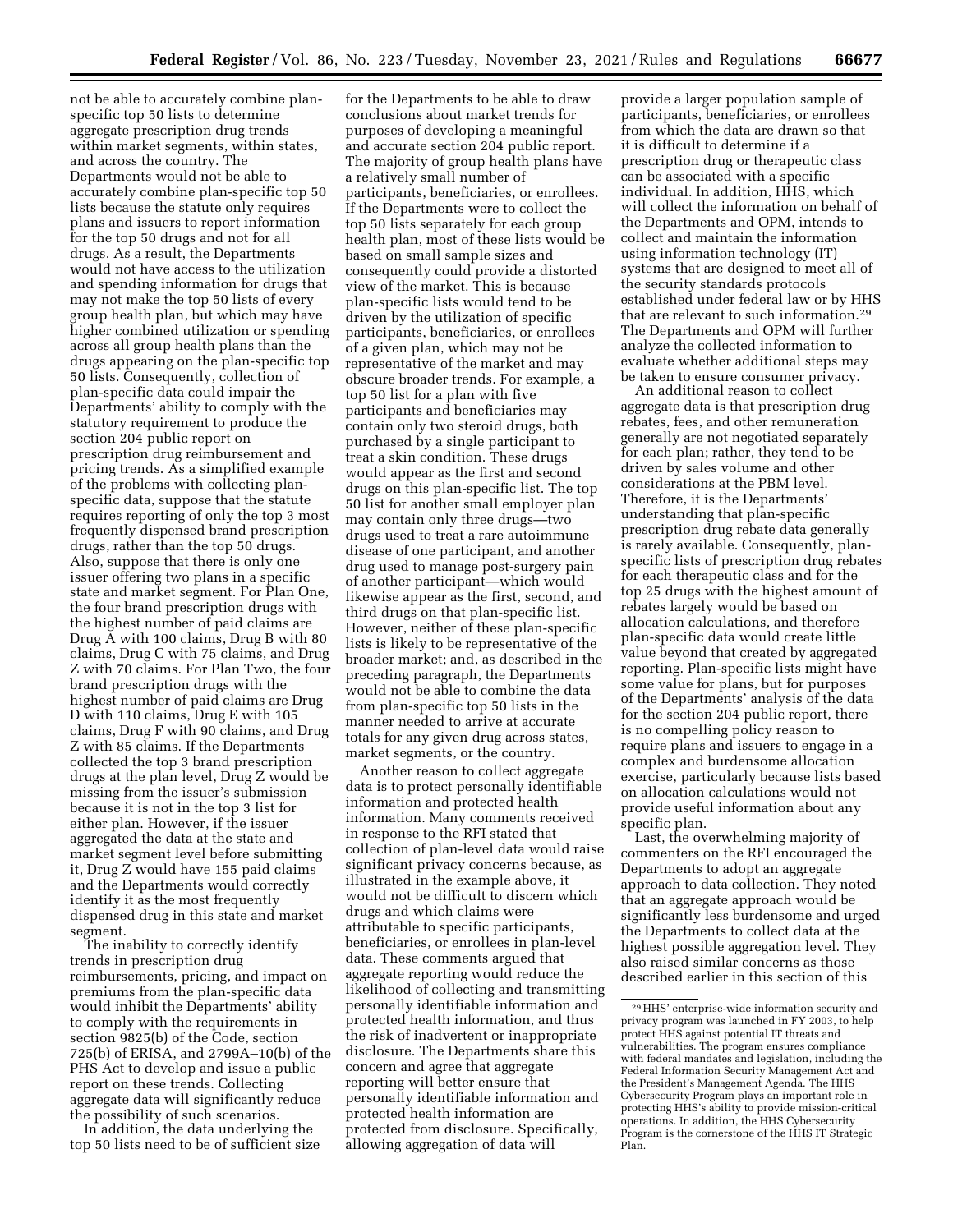preamble regarding small sample sizes, usability of plan-specific data, and disclosure of personally identifiable information and protected health information. In addition, stakeholders noted that some cost elements are not tracked separately for each group health plan. Some commenters did, however, identify potential benefits of planspecific reporting of data. One commenter noted the increased transparency that would result from plans receiving plan-specific information about prescription drugs from PBMs. The commenter also stated that plan-specific reporting would be more valuable for identifying trends than overly aggregated data. Other commenters noted that certain reporting requirements under section 9825(a) of the Code, section 725(a) of ERISA, and section 2799A–10(a) of the PHS Act are plan-specific and asserted that aggregated reporting would present operational challenges if, for example, a TPA were the reporting entity for all of the required information and it serviced different types of plans but did not have access to all of the required information for each plan. One commenter had concerns about plans being held responsible for the TPA's or PBM's failure to accurately report aggregated data.

The Departments are of the view that collection of aggregate data will substantially reduce the burdens for both the reporting entities and the federal government. The Departments estimate that reporting every data element separately for each group health plan would require plans and issuers to prepare and submit a combined total of several million reports. In contrast, reporting aggregate data would result in a combined total of approximately 2,000 reports, requiring plans and issuers to spend significantly less effort and fewer resources on calculations, validation, submission, and storage of the data while still providing a sufficiently large data pool from which to identify trends and variations in prescription drug use and costs. To the extent a TPA is the reporting entity for all of the required information for numerous plans but does not have access to all of the required information for each plan, it can either obtain it from the plan or require the plan to submit that information. As noted in this preamble, plans may need to revise their services agreements with TPAs to address liability for and the accuracy of the information that the TPA or PBM reports and the ways in which the plan can review such reporting to confirm its accuracy.

The smaller number of aggregate data reports submitted to the Departments would also reduce the Departments' burden for collecting, storing, securing, and analyzing the data.

For these reasons, these interim final rules require data to be aggregated in the section 204 data submissions for the reference year at the state and market segment levels. This general requirement is being codified at 26 CFR 54.9825–5T(a), 29 CFR 2590.725–3(a), and 45 CFR 149.730(a). Within each state and market segment, the data of fully-insured plans may be aggregated according to the issuer of the coverage provided to these plans or the FEHB carrier, as applicable, that acts as a reporting entity for these plans. The data of self-funded plans may be aggregated according to the TPA that acts as a reporting entity for these plans. The Departments are of the view that overall, aggregation at the reporting entity, state, and market segment level will capture statistics based on sufficiently large pools of underlying data while also providing a sufficient level of detail for the analysis and reporting required under section 9825(b) of the Code, section 725(b) of ERISA, and section 2799A–10(b) of the PHS Act, and is therefore the optimal aggregation level to enable the Departments to draw meaningful conclusions from the data. Aggregation at the state level will allow for the analysis of geographic variations in prescription drug trends. Aggregation at the market segment level will also allow for the analysis of variations in prescription drug trends among certain distinct populations subject to distinct plan and coverage design considerations, such as employees of small and large employers. Aggregation at the reporting entity level will allow for consistency in the data with respect to cost drivers such as negotiated rates for the provider networks used by a particular issuer or TPA, or the formulary design and prescription drug rebate agreements utilized by a particular PBM. For health insurance coverage, aggregation at the reporting entity, state, and market segment levels is also largely consistent with the aggregation rules for the MLR data collection in 45 CFR 158.120, which will minimize the health care spending reporting burden for issuers.

The Departments are of the view that, at this time, the clear benefits of the aggregate data approach outweigh the potential drawbacks. However, the Departments solicit comment on the general use and the specific aspects of this data aggregation approach versus a plan-specific data collection approach.

In addition, after the Departments begin to receive section 204 data submissions and have the opportunity to evaluate the efficacy and adequacy of the aggregate data approach, the Departments will further review and analyze the merits of this approach and may modify the approach in future rulemaking if necessary or appropriate.

## b. Aggregation by Reporting Entity

The requirements related to aggregation by reporting entity are being codified at 26 CFR 54.9825–5T(b), 29 CFR 2590.725–3(b), and 45 CFR 149.730(b). Specifically, 26 CFR 54.9825–5T(b)(1), 29 CFR 2590.725– 3(b)(1), and 45 CFR 149.730(b)(1) provide that if a reporting entity submits data on behalf of more than one group health plan in a state and market segment, the reporting entity may aggregate the data required in 26 CFR 54.9825–6T(b), 29 CFR 2590.725–4(b), and 45 CFR 149.740(b) for the group health plans for each market segment in the state.

As discussed in sections II.C.3.a. and II.B. of this preamble, the Departments intend to make available a data collection system that will allow multiple reporting entities to submit different subsets of the required information for a single plan or issuer. These interim rules at 26 CFR 54.9825– 5T(b)(2)(i), 29 CFR 2590.725–3(b)(2)(i), and 45 CFR 149.730(b)(2)(i) provide that if multiple reporting entities submit the required data related to one or more plans or issuers in a state and market segment, the data submitted by each of these reporting entities may not be aggregated at a less granular level than the aggregation level used by the reporting entity that submits the data on total annual spending on health care services in 26 CFR 54.9825–6T(b)(4), 29 CFR 2590.725–4(b)(4), and 45 CFR 149.740(b)(4) on behalf of these plans or issuers. Under this approach, the data may not, for example, be aggregated at a less granular level than the aggregation level used by the issuer providing the coverage to fully-insured plans, the TPA acting as a reporting entity for selffunded plans, or the plan sponsor acting as a reporting entity for the self-funded plans it sponsors.

For example, if a TPA is the reporting entity for the total annual spending on health care data for 20 self-funded plans in a state and market segment and aggregates the data of those plans, and a PBM is the reporting entity for the top 25 list for the same 20 self-funded plans, then the PBM must aggregate the data of only these 20 self-funded plans in the state and market segment to produce the top 25 list for these 20 self-funded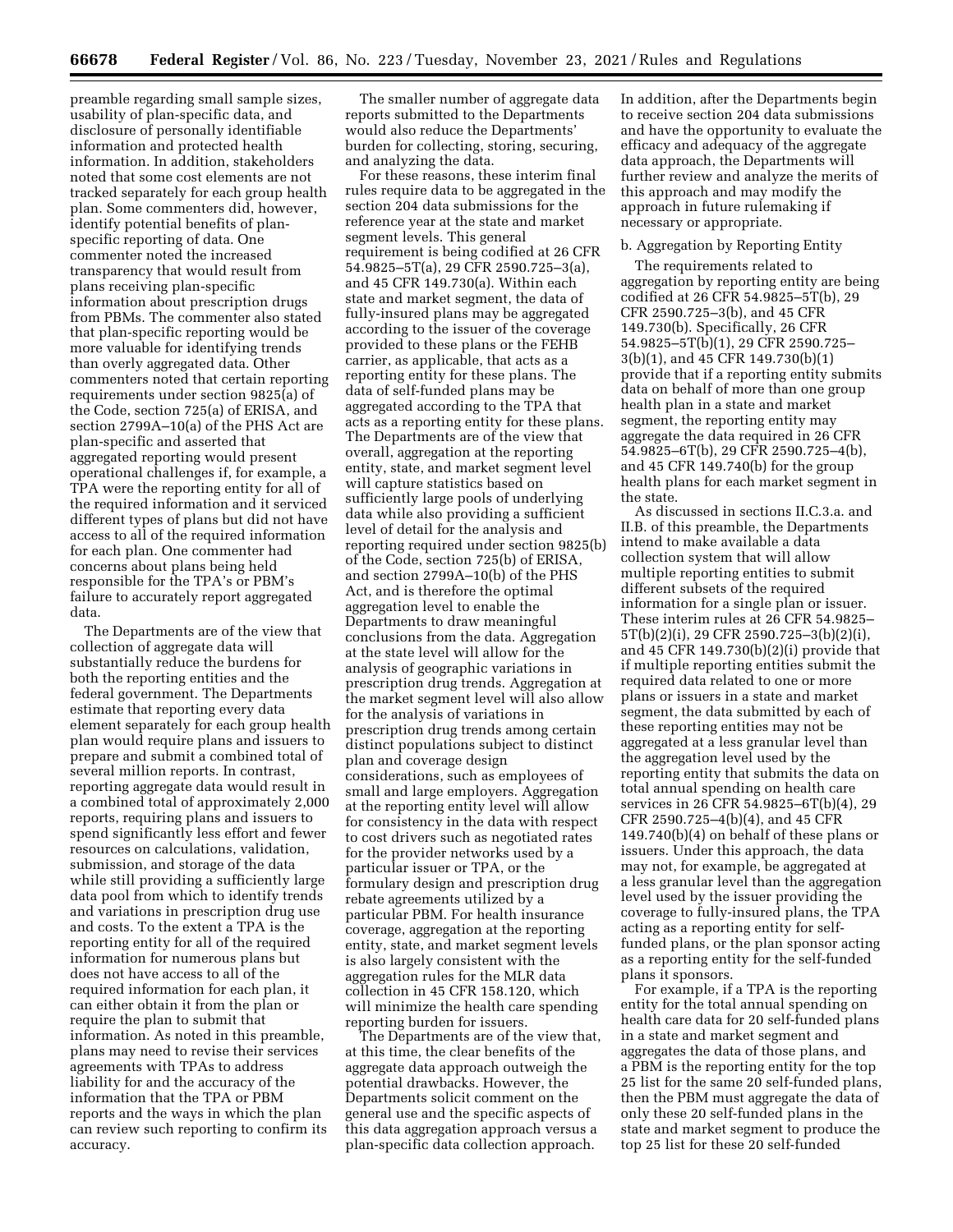plans. If the PBM also serves as the top 25 list reporting entity for 30 other selffunded plans that utilize a different TPA for the section 204 data submission, then the PBM must additionally aggregate the data of only these 30 other self-funded plans in the state and market segment and produce a separate top 25 list for these 30 self-funded plans. However, the PBM cannot aggregate the data for all 50 self-funded plans to produce and submit a single top 25 list for the state and market segment. Conversely, a single data submission by a TPA may be associated with more than one corresponding data submission by several PBMs if the selffunded group health plans for which the TPA acts as a reporting entity do not all utilize the same PBM. Based on the Departments' estimate, discussed in section V of this preamble, that 473 issuers and 205 TPAs, but only 66 PBMs, will be involved in making section 204 data submissions, the Departments estimate that it is highly likely that a single PBM would submit data that complement data submissions of many issuers and TPAs. As a result, if a PBM aggregated data across multiple issuers and TPAs, this could significantly reduce the consistency between the prescription drug and rebate data submitted by the PBM and the health care spending, premium, and enrollment data submitted by issuers and TPAs. However, based on the estimated number of issuers, TPAs, and PBMs, the Departments anticipate that it is significantly less likely that multiple PBMs would submit data that complement the data submission of a single issuer or TPA. Therefore, the Departments are of the view that the disadvantage of the modest inconsistencies that may result from the approach adopted in these interim final rules is outweighed by the benefit of reduced compliance burdens. The Departments solicit comment on this aggregation approach.

These interim final rules additionally provide that the Departments may specify in guidance alternative or additional aggregation methods for data submitted by multiple reporting entities. In choosing alternative or additional aggregation methods, the Departments will seek to reduce compliance burdens for the reporting entities while ensuring that the aggregated data facilitate the development of the biannual public report required under section 9825(b) of the Code, section 725(b) of ERISA, and section 2799A–10(b) of the PHS Act. For example, the Departments may choose to allow data submitted by affiliated issuers to be aggregated at the holding

group level within a state and market segment. Aggregation at the holding group level may further reduce compliance burden, but may obscure differences between different business models, such as preferred provider organizations and health maintenance organizations. The Departments may also choose to allow data submitted by PBMs to be aggregated at a higher level than at the level of each issuer and TPA. Aggregation of prescription drug and rebate data at the PBM level may likewise reduce compliance burdens and may enable more robust trend analysis. However, as discussed previously in this section of this preamble, this approach could significantly reduce the consistency between the prescription drug and rebate data and the health care spending, premium, and enrollment data, potentially impairing some of the analyses the Departments intend to undertake for purposes of the section 204 public report. The Departments will issue any such guidance sufficiently in advance of the data submission deadline to enable plans, issuers, and other reporting entities to adjust their processes. The Departments seek comment on which alternative aggregation methods should be considered and their respective merits and drawbacks.

As noted in section II.C.3.a. of this preamble, data submitted by reporting entities that are issuers, TPAs, or other plan service providers must be aggregated at the state and market segment level. For example, if an issuer is the reporting entity, the issuer must report the data separately for each state where it offered coverage, and within each state must aggregate the data separately for the individual market (excluding student policies), the student market, the fully-insured small group market, the fully-insured large group market (excluding FEHB plans), and the FEHB line of business, as applicable. If the issuer also provides TPA services to self-funded group health plans in the same state, the issuer must additionally aggregate the data separately for all of the self-funded plans offered by small employers and all of the self-funded plans offered by large employers for which the issuer acts as a TPA and as the reporting entity in the state.

In addition, these interim final rules at 26 CFR 54.9825–5T(b)(3), 29 CFR 2590.725–3(b)(3), and 45 CFR 149.730(b)(3) provide that when a group health plan, regardless of funding type, involves health coverage obtained from two affiliated issuers, one, often a health maintenance organization, providing innetwork coverage only and the second,

usually a preferred provider or similar organization, providing out-of-network coverage only, then for purposes of aggregating data at the reporting entity level, the plan's out-of-network experience may be treated as if it were all related to the contract provided by the in-network issuer. This approach ensures that in this situation the experience of employees of a single employer can be aggregated under a single reporting issuer in the same section 204 data submission, which is a reasonable approach because the coverage is priced and marketed to group health plans as one single product. In addition, this provision enables issuers to leverage existing reporting processes that they use for purposes of MLR reporting under 45 CFR part 158.

The Departments solicit comment on all aspects of the data aggregation by reporting entity approach.

### c. Aggregation by State

The provisions related to aggregation by state are being codified at 26 CFR 54.9825–5T(c), 29 CFR 2590.725–3(c), and 45 CFR 149.730(c).

These interim final rules at 26 CFR 54.9825–5T(c)(1), 29 CFR 2590.725– 3(c)(1), and 45 CFR 149.730(c)(1) and 26 CFR 54.9825–5T(c)(2), 29 CFR 2590.725–3(c)(2), and 45 CFR 149.730(c)(2) specify, respectively, that for purposes of aggregating data at the state level, the experience of fullyinsured coverage must be attributed to the state where the contract was issued, while the experience of self-funded group health plans must be attributed to the state where the plan sponsor has its principal place of business, with certain exceptions. These requirements will ensure consistent reporting across plans, issuers, and other reporting entities, and are similar to the requirements in 45 CFR 158.120 for the MLR data collection. Attribution of experience to a state in this manner, rather than, for example, to the state where the individual obtaining health care services or prescription drugs works or resides, will significantly reduce the reporting burden because the data elements required in these interim final rules generally are not tracked based on the situs of the individual. The Departments are of the view that attribution of experience to a state in this manner is unlikely to significantly affect the data trends at the state level given that the Departments expect most if not all reporting entities to aggregate the required data, which will mitigate the possibility of an outsized impact of any given plan's experience on the top 50 lists and trends in a state.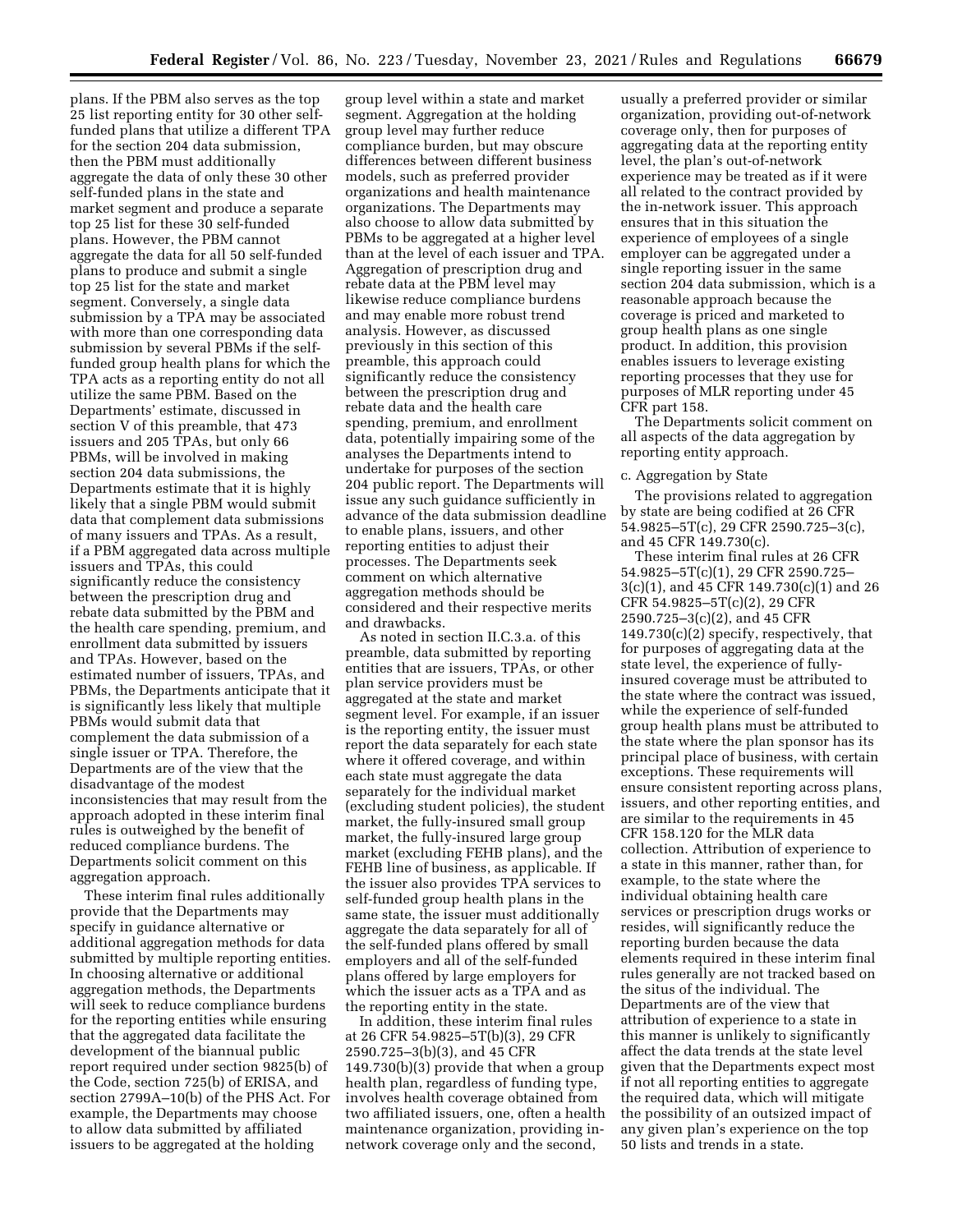Individuals sometimes obtain, and employers sometimes provide, health coverage through associations, trusts, or multiple employer welfare arrangements (MEWAs). Coverage issued through an association, but not in connection with a group health plan, is not group health insurance coverage for purposes of the PHS Act and is instead individual market coverage. These interim final rules at 26 CFR 54.9825–5T(c)(3), 29 CFR 2590.725–3(c)(3), and 45 CFR 149.730(c)(3) provide that the experience of individual market business sold through an association must be attributed to the issue state of the certificate of coverage. For employment-based association coverage subject to ERISA, group health plans may exist at the individual employer level (a non-plan MEWA) or at the association level, if the association qualifies as an employer under ERISA section 3(5) (a plan MEWA).30 These interim final rules at 26 CFR 54.9825– 5T(c)(4), 29 CFR 2590.725–3(c)(4), and 45 CFR 149.730(c)(4) provide that the experience of health coverage provided through a group trust or a MEWA must be attributed to the state where the individual employer (if the plan is at the individual employer level) or the association (if the association qualifies as an employer under ERISA section 3(5)), respectively, has its principal place of business or the state where the association is incorporated, if the association has no principal place of business.

These provisions apply in the same manner to group health plans covering employees in multiple states. For example, the experience of a fullyinsured group health plan covering employees in multiple states must be attributed to the state in which the contract for health insurance coverage is issued or delivered as stated in the contract (except for coverage provided through an association). If the plan contracted for coverage with a different issuer in each state, then the relevant experience must be attributed to each of these states. Similarly, the experience of a self-funded group health plan providing benefits to employees in multiple states must be attributed to the

state in which the plan sponsor has its principal place of business (or, in the case of an association with no principal place of business, the state where the association is incorporated), as applicable.

The Departments solicit comments on all aspects of the data aggregation by state approach.

## **III. Overview of the Interim Final Rules—Office of Personnel Management**

## *A. Authority for Data Collection*

OPM solicited comments on the capability of FEHB carriers to complete this reporting and if there should be any considerations taken into account specific to reporting by FEHB carriers. A few comments raised concerns about OPM's authority to require this reporting or questioned whether it was appropriate to apply section 204 to FEHB carriers.

Under 5 U.S.C. 8910(a), OPM must make a continuing study of the operation and administration of the FEHB Program, including surveys and reports on FEHB plans and on the experience of these plans. Under 5 U.S.C. 8910(b), each contract between OPM and an FEHB carrier must contain provisions requiring carriers to furnish such reasonable reports as OPM deems necessary to carry out its functions under the FEHB Act. Accordingly, OPM's contract with each FEHB carrier requires the carrier to furnish reports that OPM finds necessary to properly administer the FEHB Program.31 In addition, 5 U.S.C. 8910(c) requires government agencies to furnish OPM with such information and reports as may be necessary to enable OPM to administer the FEHB Program. On the basis of this statutory authority, OPM will require FEHB carriers to report information about pharmacy benefits and health care spending, consistent with section 204 of Title II of Division BB of the CAA and the Departments' interim final rules. In response to comments requesting clarification of carriers' reporting responsibilities, OPM has worked with the Departments to facilitate carriers' reporting by establishing that where an entity does not possess all of the information required to be reported, another reporting entity may be responsible for the data submission on the carriers' behalf. Reporting by FEHB carriers is

expected to help accomplish the CAA's intended purposes of achieving national health data transparency and lowering costs both for the FEHB Program and for the health benefits industry.

# *B. Reporting and Display of Data*

Several RFI commenters also raised concerns about duplicative reporting or requested that OPM reconcile its current reporting requirements with any reporting required under section 204 of Title II of Division BB of the CAA. While OPM does require its FEHB carriers to submit certain data directly to OPM, the specific type of reporting diverges from section 204 of Title II of Division BB of the CAA in terms of the nature of the reporting as well as its purpose.

The OPM interim final rules amend existing 5 CFR 890.114(a) to include references to the Department of the Treasury, DOL, and HHS interim final rules to clarify that, pursuant to 5 U.S.C. 8910, FEHB carriers are required to report prescription drug and health care spending as set forth in those regulations with respect to FEHB carriers in the same manner as those provisions apply to a group health plan or health insurance issuer offering group or individual health insurance coverage, subject to 5 U.S.C.  $8902(m)(1)$  and the provisions of the carrier's contract. As provided at 5 CFR 890.114(f), the OPM Director will coordinate with the Departments in matters regarding FEHB carriers' reporting on prescription drug and health care spending, and with respect to oversight of reporting by FEHB carriers. Carriers must report FEHB plan prescription drug and health care spending data to the Departments as a part of the section 204 collection of information consistent with 45 CFR 149.720. Carriers will need to include the information identified in 45 CFR 149.740 and aggregate the data consistent with 45 CFR 149.730.

Several corrections have been made to 5 CFR 890.114. First, paragraph (a) has been revised to remove inadvertently added cross-references to 26 CFR 54.9816–7T and 29 CFR 2590.716–7, which relate to the Department of the Treasury's and DOL's complaints processes. Second, paragraph (d)(1) has been revised to change the phrase ''intent to initiate'' to ''initiation of'' the Federal IDR process. Third, paragraph (d)(2) has been revised so that crossreferences to 26 CFR 54.9816– 8T(c)(4)(vi)(A)(*1*), 29 CFR 2590.716– 8(c)(4)(vi)(A)(*1*), and 45 CFR 149.510(c)(4)(vi)(A)(*1*) now cite paragraph (vii) instead (vi), and the term ''misrepresentation'' now reads ''material misrepresentation.''

<sup>30</sup>Under ERISA section 3(5), an employer is ''any person acting directly as an employer, or indirectly in the interest of an employer, in relation to an employee benefit plan; and includes a group or association of employers acting for an employer in such capacity.'' For more information, see Multiple Employer Welfare Arrangements under the Employee Retirement Income Security Act (ERISA): A Guide to Federal and State Regulation, available at *[https://www.dol.gov/sites/dolgov/files/ebsa/](https://www.dol.gov/sites/dolgov/files/ebsa/about-ebsa/our-activities/resource-center/publications/mewa-under-erisa-a-guide-to-federal-and-state-regulation.pdf)  [about-ebsa/our-activities/resource-center/](https://www.dol.gov/sites/dolgov/files/ebsa/about-ebsa/our-activities/resource-center/publications/mewa-under-erisa-a-guide-to-federal-and-state-regulation.pdf)  [publications/mewa-under-erisa-a-guide-to-federal](https://www.dol.gov/sites/dolgov/files/ebsa/about-ebsa/our-activities/resource-center/publications/mewa-under-erisa-a-guide-to-federal-and-state-regulation.pdf)[and-state-regulation.pdf.](https://www.dol.gov/sites/dolgov/files/ebsa/about-ebsa/our-activities/resource-center/publications/mewa-under-erisa-a-guide-to-federal-and-state-regulation.pdf)* 

<sup>31</sup> In addition to this statutory authority and parallel contract language, FEHB carrier contracts incorporate FEHB regulations found at 5 CFR parts 890 through 894. As part of this rulemaking, OPM amends FEHB regulations to direct carriers to comply with requirements of 45 CFR 149.710 through 149.740.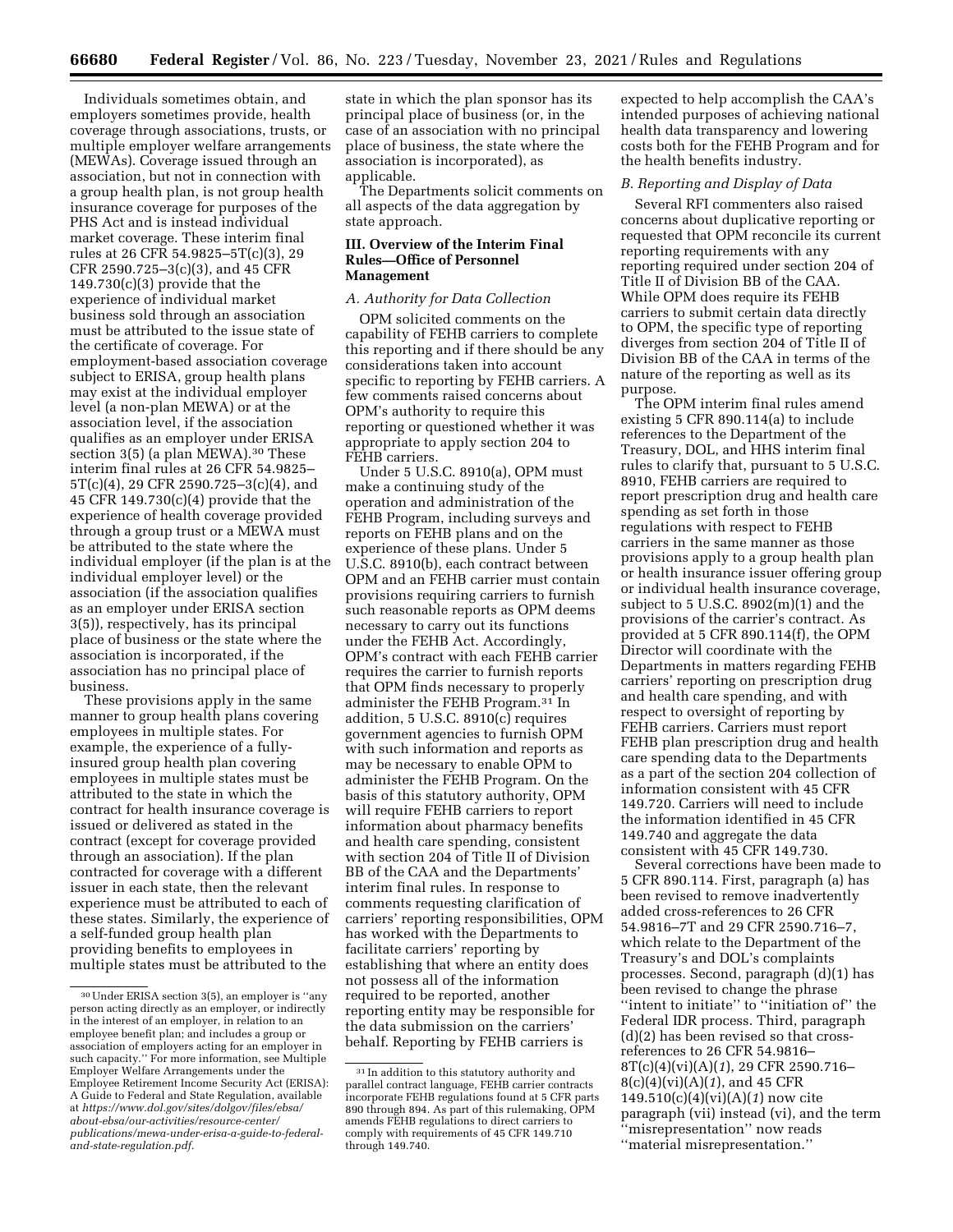### **IV. Waiver of Proposed Rulemaking**

Section 9833 of the Code, section 734 of ERISA, and section 2792 of the PHS Act authorize the Secretaries of the Departments to promulgate any interim final rules that they determine are appropriate to carry out the provisions of chapter 100 of the Code, part 7 of subtitle B of title I of ERISA, and title XXVII of the PHS Act. Consistent with the provisions at section 9833 of the Code, section 734 of ERISA, and section 2792 of the PHS Act, the Secretaries of the Departments and the OPM Director have determined that it is appropriate to issue these interim final rules to enable regulated entities sufficient time to design processes and systems necessary to comply with the data submission requirements of section 9825(a) of the Code, section 725(a) of ERISA, and section 2799A–10(a) of the PHS Act, and to enable the Departments to comply with the public reporting requirements of section 9825(b) of the Code, section 725(b) of ERISA, and section 2799A–10(b) of the PHS Act, as explained further in this section of this preamble. Although these provisions constitute the Departments' primary authority for issuing these interim final rules, the Departments also note that section 553(b) of the Administrative Procedure Act (5 U.S.C. 551, *et seq.*) (APA), provides that a general notice of proposed rulemaking is not required when an agency for good cause finds that notice and comment procedures are impracticable, unnecessary, or contrary to the public interest and incorporates a statement of the finding and its reasons in the rule issued. In addition, subtitle E of the Small Business Regulatory Enforcement Fairness Act of 1996 (also known as the Congressional Review Act or CRA) requires a 60-day delay in the effective date for major rules unless an agency finds good cause that notice and public procedure are impracticable, unnecessary, or contrary to the public interest, in which case the rule shall take effect at such time as the agency determines. 5 U.S.C. 801(a)(3), 808(2). The Secretaries of the Departments and the OPM Director have determined that these interim final rules meet the exception to the default requirement of notice and comment rulemaking under section 553(b) of the APA. Specifically, the Secretaries of the Departments and the OPM Director have determined that it would be impracticable and contrary to the public interest to delay putting the provisions in these interim final rules in place until a full public notice and comment process has been completed, as explained further in this section of this preamble. The Secretaries of the Departments and the OPM Director also find that there is good cause to waive the delay in effective date for these interim final rules.

The time period between enactment of the CAA and the date by which plans and issuers must comply with the provisions of section 9825(a) of the Code, section 725(a) of ERISA, and section 2799A–10(a) of the PHS Act, as added by the CAA, is insufficient to permit the Departments and OPM to pursue notice and comment rulemaking. The CAA was enacted on December 27, 2020. Section 204 of Title II of Division BB of the CAA requires plans and issuers to begin submitting the required prescription drug and health care spending information to the Departments by December 27, 2021, and to submit this information by June 1 of each year thereafter. Due to the novelty and complexity of the requirements in section 9825 of the Code, section 725 of ERISA, and section 2799A–10 of the PHS Act, the Departments and OPM determined it necessary to issue an RFI to inform the Departments' and OPM's implementation of the statutory requirements through rulemaking. Following an analysis of the statutory provisions, the technical and regulatory issues surrounding the concepts, definitions, and reporting related to prescription drugs, and industry practices related to prescription drug costs and data reporting processes and capabilities, among other things, the Departments and OPM published the RFI on June 23, 2021 with a 30-day comment period.32

In their responses to the RFI, regulated entities and other interested parties indicated that they would need significant time to come into compliance after final rules implementing the requirements in section 9825 of the Code, section 725 of ERISA, and section 2799A–10 of the PHS Act are issued. In implementing these requirements, these interim final rules require plans, issuers, and FEHB carriers to establish complex internal data compilation and reporting processes, and may require plans, issuers, FEHB carriers, TPAs, PBMs, and drug manufacturers to modify various contracts and arrangements and to coordinate data compilation and sharing among themselves in order to enable submission of complete and accurate data to the Departments in accordance with the requirements in these interim final rules. All of these entities will require time to implement the changes necessary to comply with these new requirements. In response to the RFI,

although several commenters stated that they would be able to submit the required data 6 months after the Departments and OPM published the final rules, the instructions for the information collection instrument, and the technical specifications for the data collection system, the overwhelming majority of commenters advised that they would need 12 months to comply. Commenters advised that they could not begin renegotiating contracts and investing in the necessary IT systems modifications prior to the final rules, the instructions for the information collection instrument, and the technical specifications for the data collection system being issued.

In recognition of stakeholders' concerns about the feasibility of meeting the first two statutory reporting deadlines of December 27, 2021 and June 1, 2022, as discussed in section II.C.1.b. of this preamble, the Departments are exercising discretion to not initiate enforcement actions against plans or issuers that submit the section 204 data submissions for the 2020 and 2021 reference years by December 27, 2022. Although this deferred enforcement may have allowed for the promulgation of regulations with notice and comment before the Departments would consider taking enforcement action, doing so nonetheless would not have provided sufficient time for the regulated entities to come into compliance with the requirements by December 27, 2022. Issuing these rules as proposed rules would have resulted in the final rules and final technical specifications becoming available to the regulated entities no earlier than June 2022, leaving them only 6 months—well short of the 12 months that most commenters advised is necessary—to complete the complex tasks required to come into compliance. In addition, deferred enforcement does not alter the statutory deadlines, and therefore the Departments must promulgate final rules that become effective no later than December 27, 2021, and must promulgate final rules timely to enable plans and issuers to rely on these rules and adhere to the law by the December 27, 2021 and June 1, 2022 statutory deadlines. The Departments strongly encourage plans and issuers that are able to submit the required information by either the December 27, 2021 or June 1, 2022 statutory deadlines to do so.

Further, although deferring enforcement for an additional period of time beyond December 27, 2022 could have provided sufficient time to issue these rules as proposed rules, the Departments are of the view that any additional delays in collecting the

<sup>32</sup> 86 FR 32813.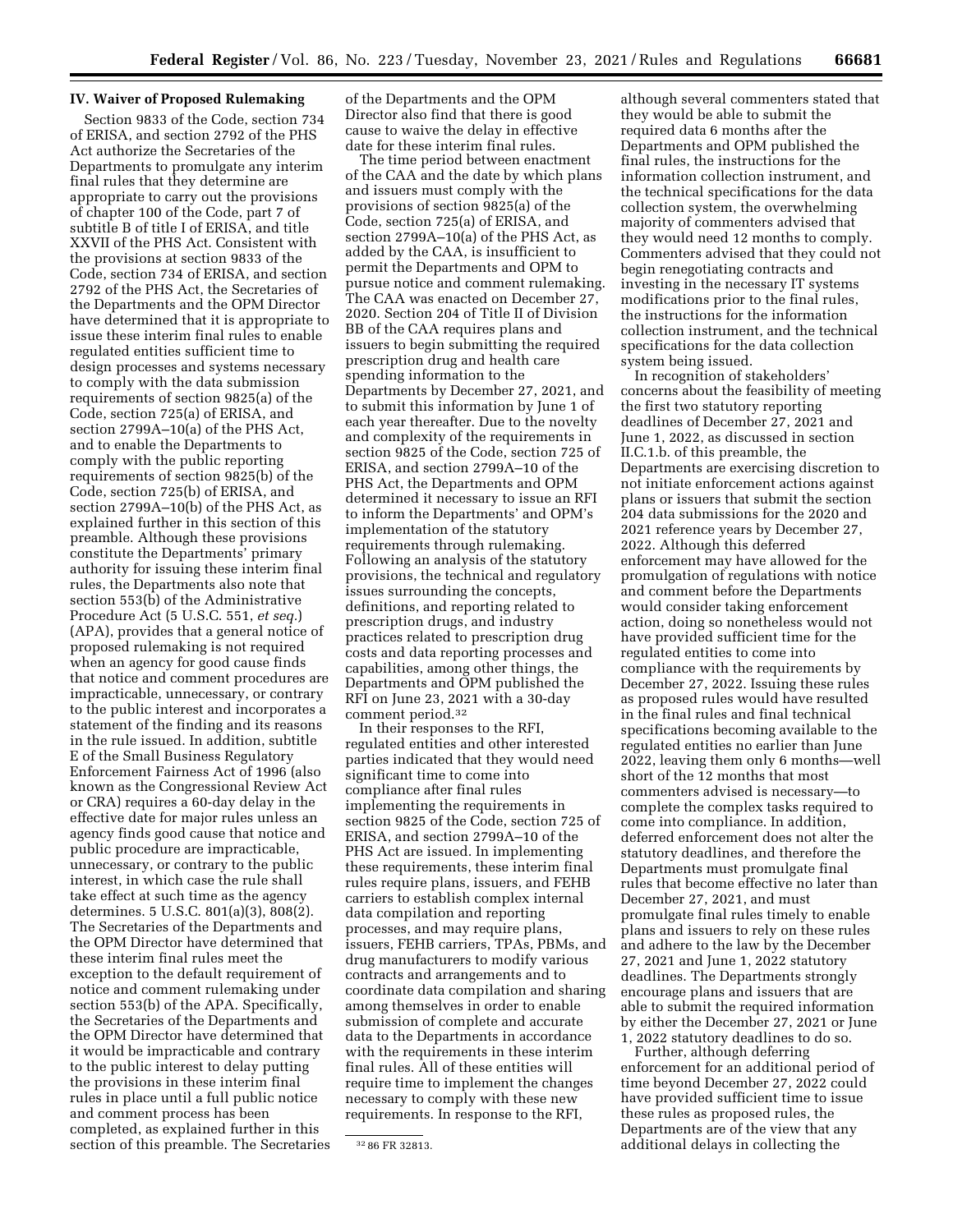information required under section 9825(a) of the Code, section 725(a) of ERISA, and section 2799A–10(a) of the PHS Act would be inappropriate and contrary to the public interest. First, section 9825(b) of the Code, section 725(b) of ERISA, and section 2799A– 10(b) of the PHS Act require the Departments to publish biannual section 204 public reports, with the first such report due no later than 18 months after the date on which the first section 204 data submission is required. Consequently, deferring enforcement further than December 27, 2022 would foreclose the Departments' ability to prepare and timely publish the first section 204 public report. Thus, the Departments are of the view that additional delays related to the section 204 data submissions would risk causing undue and cascading delays in the publication of the section 204 public reports, potentially delaying important legislative and policymaking initiatives that may be spurred by the section 204 public reports and depriving the public of the benefit of any such initiatives. Second, any additional delays related to the section 204 data submissions could require plans and issuers to submit 3, rather than 2, years of data at once (for example, if the Departments were to defer enforcement until June 1, 2023 the statutory deadline for submission of the 2022 data—then plans and issuers would have to submit the data for 2020, 2021, and 2022 by that date). This would place a significant burden on plans and issuers and would lead to lower-quality 2022 data because plans, issuers, and other reporting entities would lose the opportunity to incorporate lessons learned from preparation and submission of the 2020 and 2021 data, and the Departments would lose the ability to provide feedback or guidance to the regulated entities based on challenges or inconsistencies identified in the 2020 and 2021 data submissions.

In addition, the Departments will require time to design, build, and test a fully operational data collection system, which cannot be done prior to the definitions and requirements in these interim final rules being finalized. The reporting entities will in turn require time to familiarize themselves with the data collection system and to adapt their processes to the technical specifications prescribed for the data collection system. Therefore, issuing these rules as interim final rules, rather than as proposed rules, will allow the Departments to develop and operationalize the data collection system and will allow the reporting

entities to provide feedback on the design of this system to the Departments and to incorporate the specifications of the data collection system into their processes.

It is therefore necessary, appropriate, and in the public interest that plans, issuers, FEHB carriers, TPAs, PBMs, and the Departments have certainty regarding the standards of these requirements in order to begin implementation. Accordingly, to allow plans, issuers, FEHB carriers, TPAs, PBMs, and the Departments sufficient time to implement these new requirements and any changes necessary to comply with these new requirements, these interim final rules must be published and available to the public well in advance of the December 27, 2022 enforcement date for the initial data collection. Allowing time for a full notice and comment process prior to the requirements taking effect would not provide sufficient time for the reporting entities to comply with the requirements, and would risk collection of inaccurate and low-quality data, thwarting the statute's objective of producing an actionable section 204 public report on prescription drug pricing and its impact on premiums.

Finally, although these interim final rules reflect public comments submitted in response to the RFI, the Departments and OPM intend to expeditiously and thoroughly review and analyze the public comments that will be submitted on the specific provisions of these interim final rules, as well as any additional feedback that may be provided by reporting entities and other stakeholders following publication of these interim final rules and the information collection requirements. The Departments and OPM intend to promptly issue final rules based on these public comments.

For the foregoing reasons, the Departments and OPM have determined that it is necessary, appropriate, and in the public interest to issue these interim final rules to allow regulated entities to timely comply with the statutory data submission requirements. The Departments and OPM have further determined that it would be impracticable and contrary to the public interest to engage in full notice and comment rulemaking before putting these interim final rules into effect.

### **V. Regulatory Impact Analysis**

### *A. Summary*

These interim final rules implement the provisions of section 9825 of the Code, section 725 of ERISA, and section 2799A–10 of the PHS Act as enacted by

section 204 of Title II of Division BB of the CAA. These provisions are applicable to group health plans and health insurance issuers offering group or individual health insurance coverage. These interim final rules implement section 9825 of the Code, section 725 of ERISA, and section 2799A–10 of the PHS Act, which increase transparency by requiring plans and issuers to annually submit to the Departments information about prescription drugs and health care spending.

Section 9825(a) of the Code, section 725(a) of ERISA, and section 2799A– 10(a) of the PHS Act require plans and issuers to submit certain information to the Departments on prescription drug and health care spending, including, but not limited to, average monthly premium amounts (paid by participants, beneficiaries, and enrollees and paid by employers on behalf of participants, beneficiaries, and enrollees, as applicable), and the number of participants, beneficiaries, and enrollees, as applicable, with respect to the plan or coverage in the previous plan year. Additionally, plans and issuers must report prescription drug rebates, fees, and any other remuneration paid by drug manufacturers and any impact on premiums and out-of-pocket costs associated with these rebates, fees, or other remuneration. Pursuant to 5 U.S.C. 8910, OPM is joining the Departments to require the submission of prescription drug and health care spending data from FEHB plans in the same manner as plans and issuers must provide such data under section 9825 of the Code, section 725 of ERISA, and section 2799A–10 of the PHS Act. The Departments and OPM highlight that nothing prevents a TPA or a PBM from reporting the required information on behalf of plans, issuers, and FEHB carriers, or the subset of the required information that is available to them.

Section 9825(b) of the Code, section 725(b) of ERISA, and section 2799A– 10(b) of the PHS Act require the Departments to publish on the internet biannual reports on prescription drug reimbursements under group health plans and group and individual health insurance coverage, prescription drug pricing trends, and the role of prescription drug costs in contributing to premium increases or decreases under these plans or coverage, aggregated in such a way that no drug or plan specific information is made public.

The Departments and OPM have examined the effects of these interim final rules as required by Executive Order 13563 (76 FR 3821, January 21,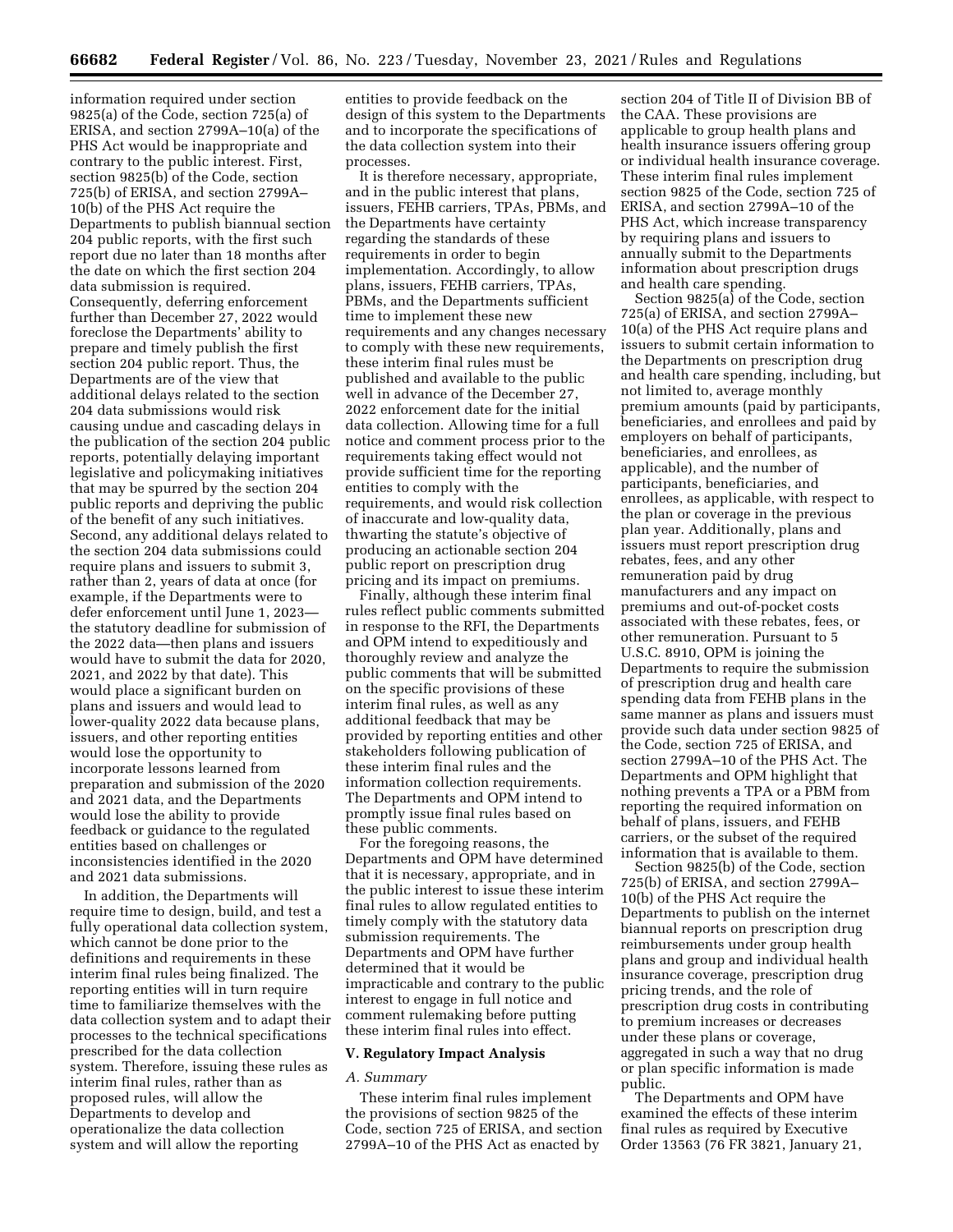2011, Improving Regulation and Regulatory Review); Executive Order 12866 (58 FR 51735, October 4, 1993, Regulatory Planning and Review); the Regulatory Flexibility Act (September 19, 1980, Pub. L. 96–354); section 1102(b) of the Social Security Act (42 U.S.C. 1102(b)); section 202 of the Unfunded Mandates Reform Act of 1995 (March 22, 1995, Pub. L. 104–4); Executive Order 13132 (64 FR 43255, August 10, 1999, Federalism); and the Congressional Review Act (5 U.S.C. 804(2)).

## *B. Executive Order 12866 and 13563*

Executive Order 12866 directs agencies to assess costs and benefits of available regulatory alternatives and, if regulation is necessary, to select regulatory approaches that maximize net benefits (including potential economic, environmental, public health and safety effects, distributive impacts, and equity). Executive Order 13563 emphasizes the importance of quantifying both costs and benefits, of reducing costs, of harmonizing rules, and of promoting flexibility. A regulatory impact analysis (RIA) must be prepared for rules with economically significant effects (\$100 million or more in any 1 year).

Section 3(f) of Executive Order 12866 defines a ''significant regulatory action'' as an action that is likely to result in a rule: (1) Having an annual effect on the economy of \$100 million or more in any one year, or adversely and materially affecting a sector of the economy, productivity, competition, jobs, the environment, public health or safety, or state, local or tribal governments or

communities (also referred to as ''economically significant''); (2) creating a serious inconsistency or otherwise interfering with an action taken or planned by another agency; (3) materially altering the budgetary impacts of entitlement grants, user fees, or loan programs or the rights and obligations of recipients thereof; or (4) raising novel legal or policy issues arising out of legal mandates, the President's priorities, or the principles set forth in the Executive Order.

An RIA must be prepared for major rules with economically significant effects (for example, \$100 million or more in any one year), and a ''significant'' regulatory action is subject to review by the Office of Management and Budget (OMB). The Departments anticipate that this regulatory action is likely to have economic impacts of \$100 million or more in at least 1 year, and thus meets the definition of a ''significant rule'' under Executive Order 12866. Therefore, the Departments and OPM have provided an assessment of the potential costs, benefits, and transfers associated with these interim final rules. In accordance with the provisions of Executive Order 12866, these interim final rules were reviewed by OMB.

# 1. Need for Regulatory Action

There is currently limited information available about how prescription drug costs influence premiums and out-ofpocket costs. There is also limited information available on the prescription drug rebates, fees, and other remuneration paid by drug manufacturers to plans and issuers (or

# TABLE 1—ACCOUNTING STATEMENT

to their administrators or service providers) and the impact of these reimbursements on premiums and outof-pocket costs. The data submission requirements in these interim final rules will provide the Departments and OPM with a better understanding of prescription drug and health care spending in the United States. Further, these interim final rules are necessary to meet the statutory requirements of section 9825 of the Code, section 725 of ERISA, and section 2799A–10 of the PHS Act.

Plans, issuers, FEHB carriers, and other reporting entities will incur costs related to the data submission requirements set forth in these interim final rules. However, in accordance with Executive Order 12866, the Departments determined that the benefits of these interim final rules justify the costs.

# 2. Summary of Impacts

In accordance with OMB Circular A– 4, Table 1 depicts an accounting statement summarizing the Departments' and OPM's assessment of the benefits, costs, and transfers associated with these interim final rules. The Departments and OPM are unable to quantify all benefits, costs, and transfers associated with these interim final rules but have sought, where possible, to describe these nonquantified impacts below. The effects in Table 1 reflect non-quantified impacts and estimated direct monetary costs resulting from the data submission requirements in these interim final rules.

# Benefits:

Qualitative:

- Production of a dataset that satisfies the requirements in section 9825 of the Code, section 725 of ERISA, and section 2799A–10 of the PHS Act and informs the development of the section 204 public reports, which will increase transparency about prescription drugs and health care spending and potentially promote more competitive health care markets.
- The ability of the Departments and OPM to identify the factors contributing to changes in plan expenditures, including prescription drug costs, hospital costs, health care provider and clinical service costs, and other medical costs, which may inform future policymaking that addresses health care costs.
- The ability of the Departments and OPM to identify the most frequently dispensed brand prescription drugs and the most costly prescription drugs covered by plans and issuers and the corresponding expenditures, which may inform future policymaking that addresses prescription drug costs.
- Improved understanding of prescription drug pricing trends by the Departments and OPM.
- Improved understanding by the public and the Departments and OPM of the impact of prescription drug rebates, fees, and other remuneration paid by drug manufacturers to plans, issuers, or FEHB carriers (or to their administrators or service providers) on premiums and out-of-pocket costs.
- Potential to inform Congress and shape future policymaking that could benefit consumers and employers.

| Costs | Estimate<br>(million) | Year dollar  | Discount rate<br>(percent) | Period<br>covered      |
|-------|-----------------------|--------------|----------------------------|------------------------|
|       | \$363.63<br>361.09    | 2021<br>2021 |                            | 2021-2025<br>2021-2025 |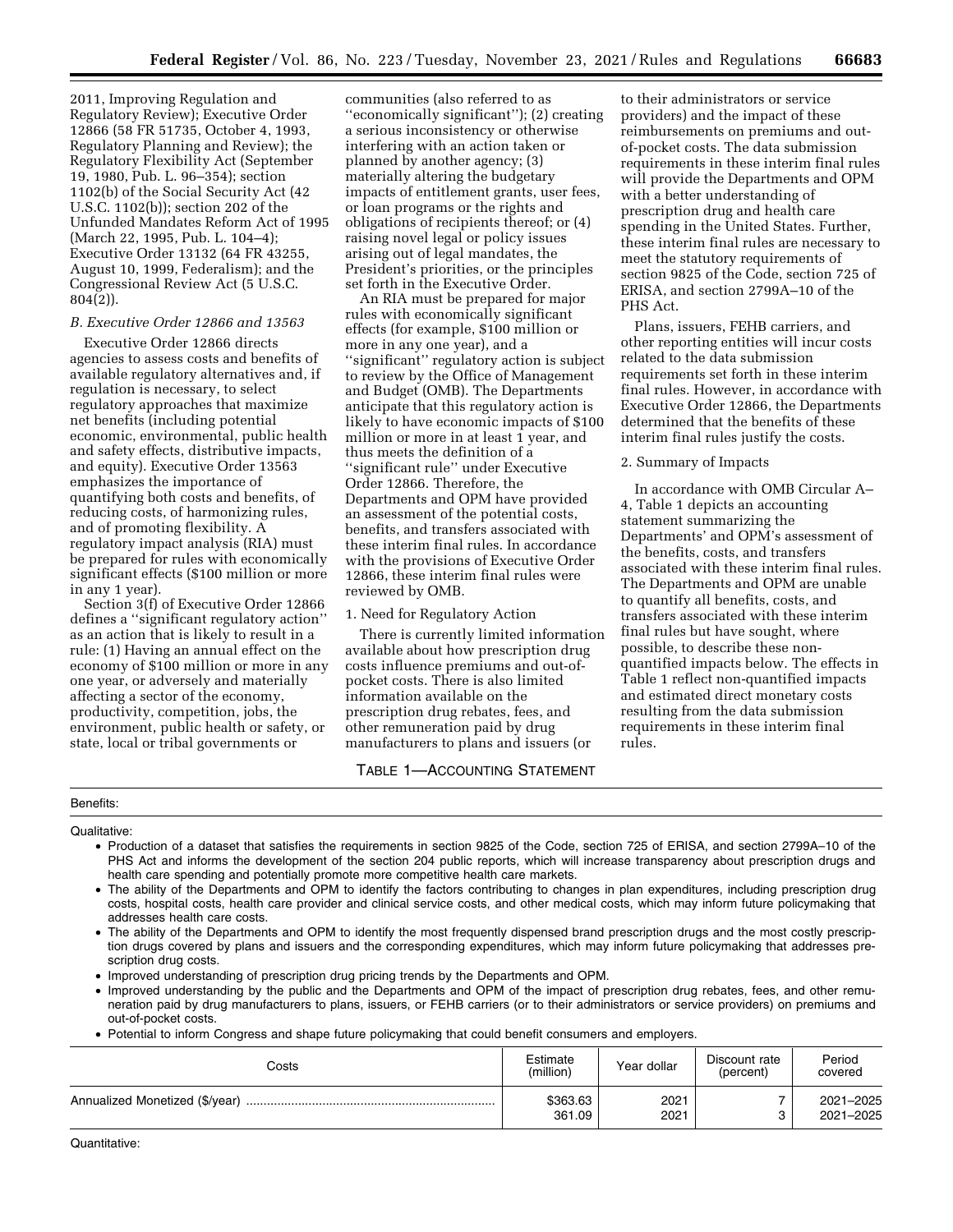| Costs                                                                                                                                                                                                                                                                                                                                                                                                           | Estimate<br>(million) | Year dollar | Discount rate<br>(percent) | Period<br>covered |
|-----------------------------------------------------------------------------------------------------------------------------------------------------------------------------------------------------------------------------------------------------------------------------------------------------------------------------------------------------------------------------------------------------------------|-----------------------|-------------|----------------------------|-------------------|
| • One-time costs to issuers, FEHB carriers, TPAs, and PBMs to design, develop, and implement needed IT systems changes and submit<br>required information, in 2022, estimated to be approximately \$1,034 million.<br>One-time costs to issuers, FEHB carriers, TPAs, and PBMs to update and maintain their IT systems and submit required information in<br>2023, estimated to be approximately \$290 million. |                       |             |                            |                   |

• Annual recurring costs to issuers, FEHB carriers, TPAs, and PBMs to maintain their IT systems and report data in 2024, and yearly thereafter, estimated to be approximately \$211 million.

• One-time costs to issuers, FEHB carriers, TPAs, and PBMs to prepare standard operating procedures and provide training to staff, in 2022, estimated to be approximately \$4.7 million.

• One-time costs to issuers, FEHB carriers, TPAs, and PBMs to modify existing contracts, in 2022, estimated to be approximately \$8 million.

• Costs to the federal government to build and maintain a system to receive, store, and analyze data submitted by issuers, FEHB carriers, TPAs, and PBMs, and to prepare section 204 reports, of approximately \$4.4 million in 2021, \$8.5 million in 2022, \$7.3 million in 2023, \$7.4 million in 2024, and \$7.9 million in 2025.

### Transfers:

Non-Quantified:

• Potential transfers from providers, facilities, pharmaceutical manufacturers, and PBMs to plans, issuers, and FEHB carriers if plans, issuers, and FEHB carriers are able to achieve greater negotiating power due to improved understanding of prescription drug costs.

### a. Benefits

The reporting requirements in these interim final rules will lead to the development of a dataset that satisfies the requirements in section 9825 of the Code, section 725 of ERISA, and section 2799A–10 of the PHS Act. This dataset will inform the development of the biannual section 204 public reports by the Departments regarding prescription drug and health care spending.

The prescription drug and health care spending data collection and the resultant section 204 public reports will benefit plans, issuers, FEHB carriers, employers, and policymakers by advancing their understanding of prescription drug costs and the impact of prescription drug rebates, fees, and other remuneration on premiums and out-of-pocket costs. Consumers could potentially benefit from the section 204 public reports if plans, issuers, and FEHB carriers are able to negotiate lower prescription drug prices and those reductions are passed on to the consumer in the form of reduced out-ofpocket costs and lower premiums. The section 204 data submissions will allow the Departments and OPM to identify the most frequently dispensed brand prescription drugs and the costliest prescription drugs covered by plans, issuers, and FEHB carriers along with the prescription drugs that have contributed to the greatest annual increases in plan expenditures, and the prescription drugs that have generated the highest prescription drug rebates, fees, and other remuneration. These

33Based on data from MLR annual reports for the 2019 MLR reporting year, available at *[https://](https://www.cms.gov/CCIIO/Resources/Data-Resources/mlr) [www.cms.gov/CCIIO/Resources/Data-Resources/](https://www.cms.gov/CCIIO/Resources/Data-Resources/mlr) [mlr.](https://www.cms.gov/CCIIO/Resources/Data-Resources/mlr)* 

reports will provide the Departments and OPM with an improved understanding of prescription drug costs. The dataset will also allow the Departments and OPM to identify other major drivers of increases in health care spending, including hospital costs, primary and specialty health care provider and clinical service costs, and other medical costs. The data may also allow the Departments and OPM to examine variation in health care costs across the country.

Policymakers will be able to use the information provided in the section 204 public reports to set policies that may result in lower premiums, reduced outof-pocket costs, and decreased labor costs. Policymakers will also be able to use this information to set policies that may promote transparency and more competition in health care and prescription drug markets, consistent with the goals of Executive Order 14036.

### b. Costs

The Departments and OPM estimate the burden to report the information will be the time and effort necessary for plans, issuers, FEHB carriers, and other reporting entities to submit the required information in the required format to the Departments. The Departments and OPM assume that issuers, TPAs, and PBMs will submit the required information on behalf of group health plans or FEHB carriers. The Departments and OPM acknowledge that TPAs and PBMs are likely to pass on any related costs to plans, issuers,

and FEHB carriers. The Departments and OPM estimate there are 473 health insurance issuers offering individual and group health insurance,33 205 TPAs 34 (generally submitting on behalf of self-funded group health plans), 46 FEHB carriers, and 66 PBMs 35 (submitting on behalf of plans, issuers, and FEHB carriers) that will submit the required information annually. The Departments and OPM assume that all costs will be incurred in 2022 and beyond, since reporting entities are unlikely to begin implementation in the last month of 2021. The costs related to these information collection requirements are estimated to be \$1,033,758,440 in 2022, \$289,786,640 in 2023, and \$211,128, 360 in 2024 and onward, as discussed in detail later in section V.D. (Paperwork Reduction Act) of this preamble. These total costs have a tendency toward overestimation because the estimate does not reflect process efficiencies for FEHB carriers that are also issuers.

Issuers, FEHB carriers, TPAs, and PBMs will incur additional costs related to the data submission. To estimate these costs, the Departments and OPM used data from the Bureau of Labor Statistics (BLS) to derive average labor costs (including a 100 percent increase for fringe benefits and overhead).36 As explained in section V.D.1. (Paperwork Reduction Act) of this preamble, the Departments and OPM used a different data set to estimate costs related to the information collection requirements.

<sup>34</sup>Estimates for Non-issuer TPAs are based on data derived from the 2016 Benefit Year reinsurance program contributions.

<sup>35</sup>Source: National Association of Insurance Commissioners, last updated on March 16, 2021. Available at *[https://content.naic.org/cipr](https://content.naic.org/cipr_topics/topic_pharmacy_benefit_managers.htm)*\_*topics/ topic*\_*pharmacy*\_*benefit*\_*[managers.htm.](https://content.naic.org/cipr_topics/topic_pharmacy_benefit_managers.htm)* 

<sup>&</sup>lt;sup>36</sup> May 2020 Bureau of Labor Statistics, Occupational Employment Statistics, National Occupational Employment and Wage Estimates,

available at *[https://www.bls.gov/oes/current/oes](https://www.bls.gov/oes/current/oes_nat.htm)*\_ *[nat.htm.](https://www.bls.gov/oes/current/oes_nat.htm)*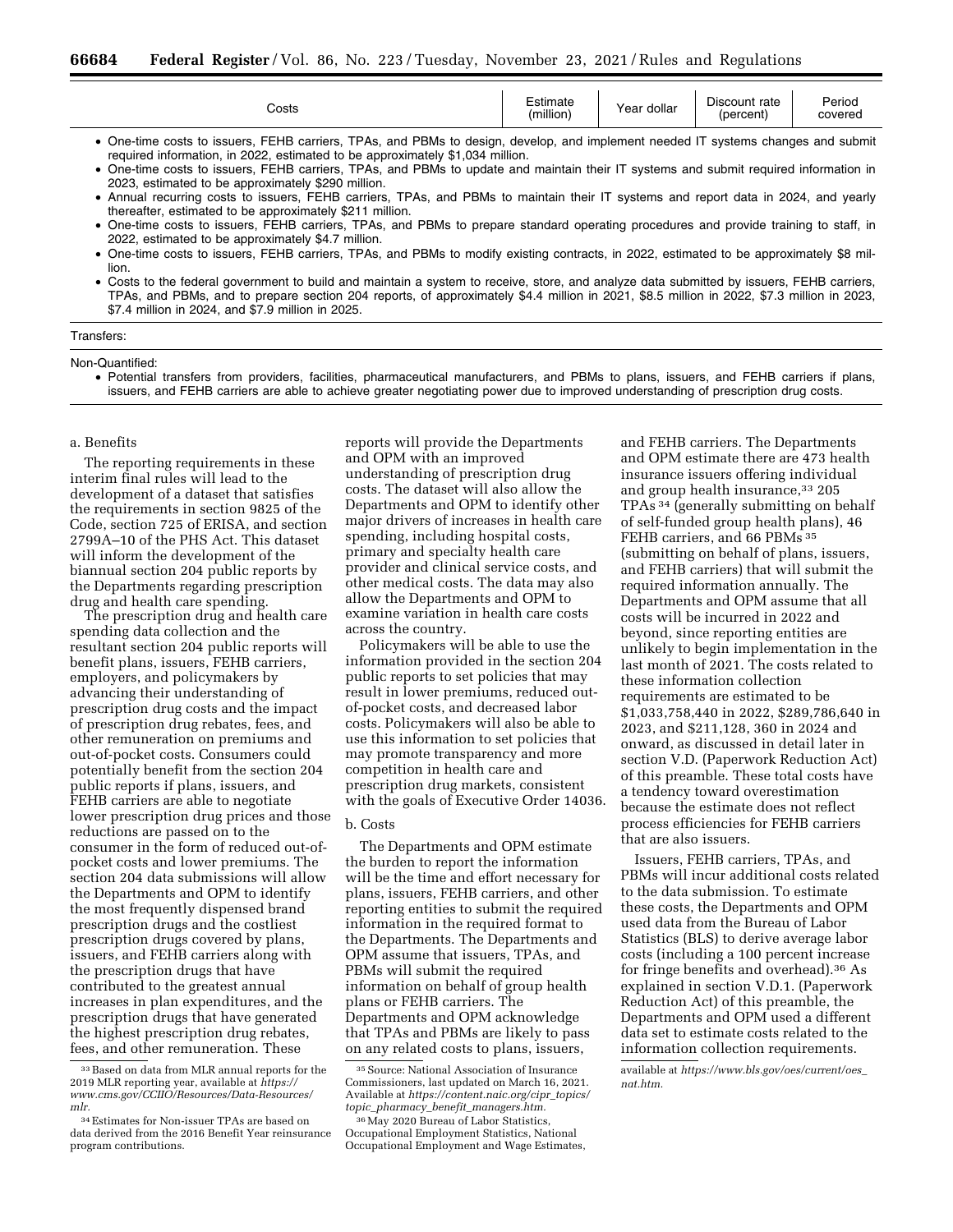| Occupation title                                              | Occupational<br>code | Mean hourly<br>waqe<br>(S/hour) | Fringe<br>benefits and<br>overhead<br>(\$/hour) | Adiusted<br>hourly wage<br>(S/hour) |
|---------------------------------------------------------------|----------------------|---------------------------------|-------------------------------------------------|-------------------------------------|
|                                                               | $11 - 1011$          | \$95.12                         | \$95.12                                         | \$190.24                            |
|                                                               | $11 - 1021$          | 60.45                           | 60.45                                           | 120.90                              |
|                                                               | $11 - 3021$          | 77.76                           | 77.76                                           | 155.52                              |
|                                                               | 23-1011              | 71.59                           | 71.59                                           | 143.18                              |
|                                                               | $23 - 2011$          | 27.22                           | 27.22                                           | 54.44                               |
| Executive Secretaries and Executive Administrative Assistants | 43-6011              | 31.36                           | 31.36                                           | 62.72                               |
|                                                               | 43-6012              | 25.36                           | 25.36                                           | 50.72                               |
|                                                               | 13-1198              | 40.53                           | 40.53                                           | 81.06                               |
|                                                               | 15-1251              | 45.98                           | 45.98                                           | 91.96                               |
|                                                               | 43-6014              | 19.43                           | 19.43                                           | 38.86                               |

# TABLE 2—ADJUSTED HOURLY WAGE RATES

Issuers, FEHB carriers, TPAs, and PBMs will incur costs associated with contract modifications regarding these reporting requirements. The Departments and OPM assume that each of the 473 issuers, 46 FEHB carriers, and 205 TPAs will need to modify or enter into contracts with PBMs for the PBMs to provide information on prescription drug rebates, or other required information, that is generally maintained primarily by PBMs. The Departments and OPM estimate that a total of 724 contracts will be modified. The Departments assume that the contract modifications will involve the time of chief executives, general and operations managers, lawyers, paralegals and legal assistants, executive

secretaries and executive administrative assistants, and legal secretaries and administrative assistants from both entities. The adjusted hourly wages (which incorporate a 100 percent markup for fringe benefits and overhead costs) for those involved in contract modifications are presented in Table 2.

The Departments and OPM estimate that in order to negotiate contract revisions between issuers, FEHB carriers, TPAs, and their PBMs, for each issuer, FEHB carrier, TPA, and PBM, a chief executive will need 1 hour, general and operations managers will need 2 hours, lawyers will need 20 hours, paralegals will need 20 hours, administrative assistants will need 2 hours, and legal secretaries will need 20 hours for a total of 65 hours, at a cost

of approximately \$5,524 for each entity negotiating a contract revision. The total burden related to each contract negotiation between issuers, FEHB carriers, TPAs, and their PBMs is estimated to be 130 hours, with an associated cost of approximately \$11,049. The total burden for all 724 contract modifications is estimated to be approximately 94,120 hours, with an associated cost of approximately \$7,999,157.37 The Departments and OPM assume that this cost will be incurred in 2022. The calculations and the total burden and cost associated with these contract modifications are presented in Table 3. The Departments and OPM seek comment on these estimates.

TABLE 3—BURDEN AND COSTS TO ISSUERS, FEHB CARRIERS, TPAS, AND PBMS ASSOCIATED WITH CONTRACT MODIFICATIONS

|                                                                                                                     |                                     | 2022            |                         |  |
|---------------------------------------------------------------------------------------------------------------------|-------------------------------------|-----------------|-------------------------|--|
| Occupation                                                                                                          | Adiusted<br>hourly wage<br>(S/hour) | Time<br>(hours) | Estimated<br>labor cost |  |
|                                                                                                                     | \$190.24                            |                 | \$190.24                |  |
|                                                                                                                     | 120.90                              |                 | 241.80                  |  |
|                                                                                                                     | 143.18                              | 20              | 2.863.60                |  |
|                                                                                                                     | 54.44                               | 20              | 1.088.80                |  |
|                                                                                                                     | 62.72                               |                 | 125.44                  |  |
|                                                                                                                     | 50.72                               | 20              | 1,014.40                |  |
|                                                                                                                     |                                     | 65              | 5.524.28                |  |
| Total Burden and Cost for Each Contract Negotiation Between an Issuer, FEHB Carrier, or TPA and Their<br><b>PBM</b> |                                     | 130             | 11,048.56               |  |
|                                                                                                                     |                                     | 94.120          | 7.999.157.44            |  |

Number of Contract Modifications = Equivalent Total Cost (\$11,049  $\times$  724 = \$7,999,157).

<sup>&</sup>lt;sup>37</sup>The total hour burden and equivalent cost of burden were calculated as follows: Burden Hours per Contract Modification × Number of Contract Modifications = Total Burden Hours  $(130 \times 724 =$ 94,120); Total Cost per Contract Modification ×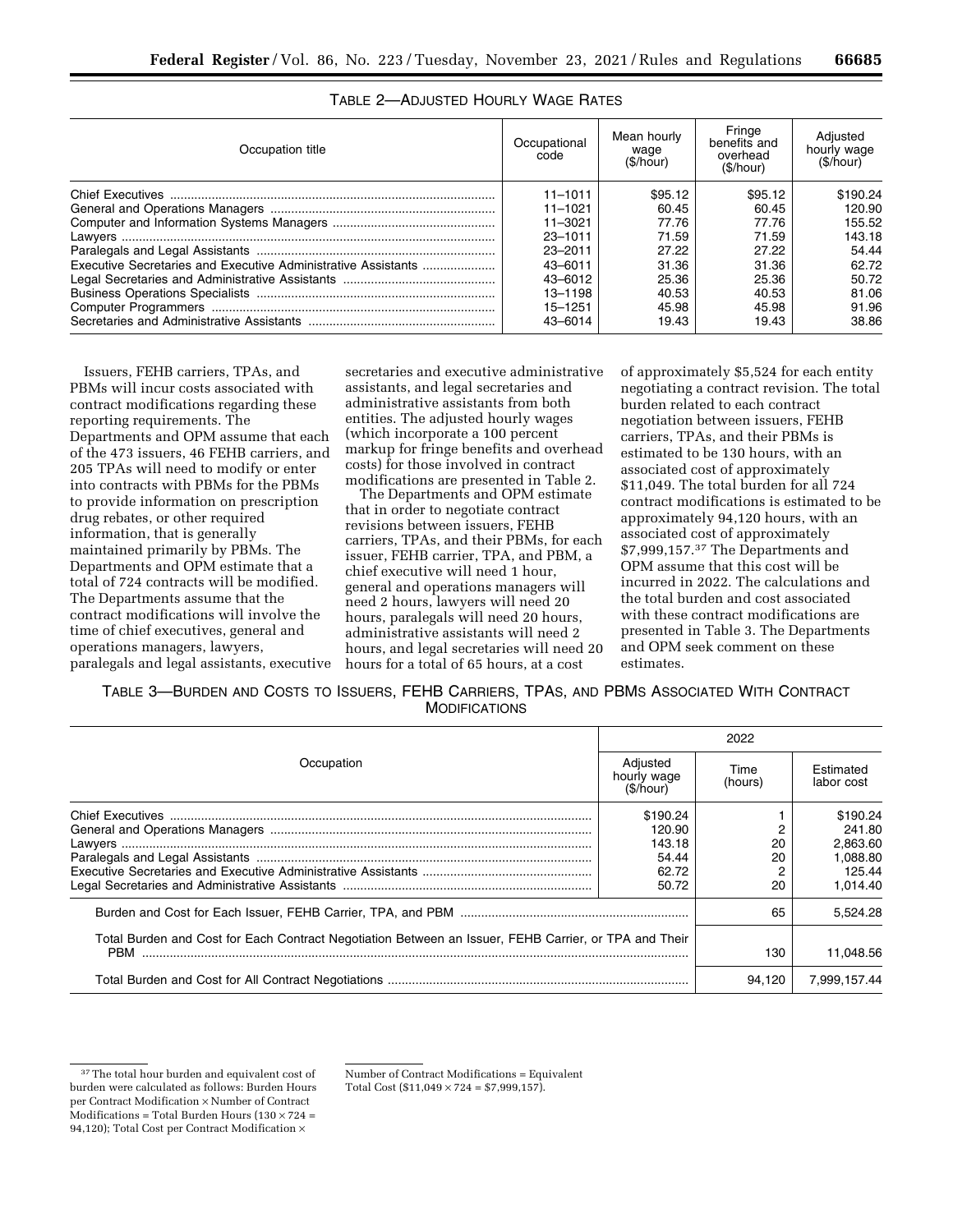All reporting entities will incur costs associated with developing standard operating procedures and training staff responsible for submitting the required data. The Departments and OPM assume that each of the 473 issuers, 46 FEHB carriers, 205 TPAs, and 66 PBMs will require the time of general and operations managers, computer and information systems managers, business operation specialists, computer programmers, and secretaries and administrative assistants to develop new standard operating procedures and deliver or receive training. The adjusted hourly wages for those involved in these

changes in standard operating procedures and training requirements are presented in Table 2.

The Departments and OPM estimate that for each issuer, FEHB carrier, TPA, and PBM, it will take 8 hours for general managers, 8 hours for information system managers, 40 hours for business operation specialists, 4 hours for computer programmers, and 4 hours for administrative assistants to prepare new standard operating procedures and train staff regarding the data submission requirements. The total burden for each issuer, FEHB carrier, TPA, and PBM will be 64 hours with an associated cost

of approximately \$5,977. The total estimated burden of changing standard operating procedures and training staff for all 790 issuers, FEHB carriers, TPAs, and PBMs is 50,560 hours, with an associated equivalent cost of \$4,721,862.38 The Departments and OPM assume that this cost will be incurred in 2022. The calculations and the total burden and cost associated with developing standard operating procedures and training staff are presented in Table 4. The Departments and OPM seek comment on these estimates.

TABLE 4—BURDEN AND COSTS TO ISSUERS, FEHB CARRIERS, TPAS, AND PBMS ASSOCIATED WITH DEVELOPING STANDARD OPERATING PROCEDURES AND TRAINING STAFF

|                                                                                                   |                                      | 2022         |                                            |  |  |
|---------------------------------------------------------------------------------------------------|--------------------------------------|--------------|--------------------------------------------|--|--|
| Occupation                                                                                        | Adiusted<br>hourly wage<br>(\$/hour) | Time (hours) | Estimated<br>labor cost                    |  |  |
| Project Management Specialists and Business Operations Specialists, All Other                     | \$120.90<br>155.52<br>81.06<br>91.96 | 40           | \$967.20<br>1.244.16<br>3.242.40<br>367.84 |  |  |
| Secretaries and Administrative Assistants, Except Legal, Medical, and Executive                   | 38.86                                |              | 155.44                                     |  |  |
|                                                                                                   |                                      | 64           | 5.977.04                                   |  |  |
| Total Burden and Cost Associated with Developing Standard Operating Procedures and Training Staff |                                      | 50.560       | 4.721.861.60                               |  |  |

The federal government will incur costs of approximately \$4.4 million in 2021, \$8.5 million in 2022, \$7.3 million in 2023, \$7.4 million in 2024, and \$7.9 million in 2025 to build and maintain a system to receive and store the information submitted by issuers, FEHB carriers, TPAs, and PBMs, to analyze the data, and to prepare section 204 public reports.

# c. Transfers

These interim final rules could potentially lead to transfers from providers, facilities, pharmaceutical manufacturers, and/or PBMs to plans, issuers, and FEHB carriers if plans, issuers, and FEHB carriers are able to achieve greater negotiating power because of improved understanding of prescription drug costs. If consumers are able to make informed plan selections or prescription drug purchases in response to improved understanding of prescription drug costs (including trends in prescription drug prices and the impact of pharmaceutical manufacturer rebates, fees, and other remuneration on premiums and out-ofpocket costs), these interim final rules

could also potentially lead to transfers from pharmaceutical manufacturers, PBMs, and/or plans, issuers, and FEHB carriers to consumers in the form of lower prescription drug prices. The Departments and OPM seek comment on any potential transfers that may occur as a result of the data submission requirements in these interim final rules.

#### *C. Regulatory Alternatives*

In developing these interim final rules, the Departments considered various alternative approaches.

*Aggregation.* The Departments and OPM considered requiring plans, issuers, and FEHB carriers to submit all of the required information on a planby-plan basis, rather than allowing reporting entities to submit aggregated data. However, as explained in section II.C.3. of this preamble, this approach would impose a large administrative burden on regulated entities and would also result in less accurate and meaningful top 50 and top 25 lists, which would inhibit the Departments' ability to produce accurate and meaningful section 204 public reports as required by the statute. Collecting the top 50 lists separately for each group health plan could produce a distorted view of the market due to the small sample sizes that would underlie these top 50 lists, and due to the Departments' inability to combine data from such plan-specific top 50 lists to determine aggregate prescription drug and rebate trends nationwide and within market segments. Collecting the top 25 rebate list for each group health plan would produce an inaccurate view of rebates, fees, and other remuneration as these rebates are not provided at the individual prescription level, and often not even at the plan level; thus, TPAs and issuers would have to speculate as to actual amounts of rebates and any price concessions for each plan. In addition, this approach would be inconsistent with the approach taken in other HHS data collections. Further, collecting plan-level, drug-specific data would increase the likelihood of collecting and transmitting patient health data and personally identifiable information, and the attendant risk of inadvertent or inappropriate disclosure of this information.

<sup>38</sup>The total hour burden and equivalent cost of burden were calculated as follows: Burden Hours

per Entity × Number of Entities = Total Burden Hours ( $64 \times 790 = 50,560$ ); Total Cost per Entity  $\times$ 

Number of Entities = Equivalent Total Cost (\$5,977  $×790 = $4,721,862$ .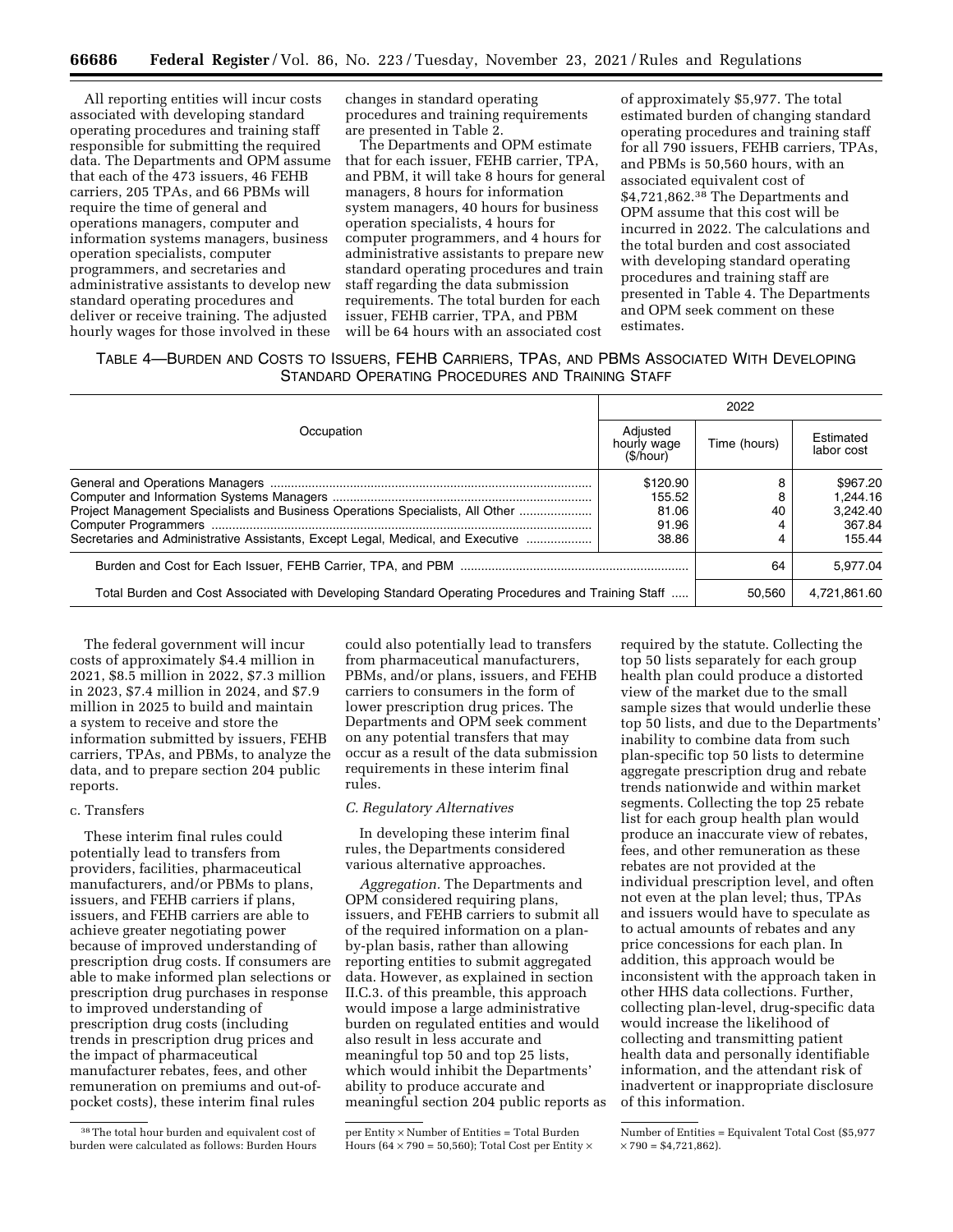However, as noted in section II.C.3. of this preamble, the Departments and OPM will continue to review the merits of this alternative approach and may modify the approach to aggregation in future rulemaking.

*Plan Year.* The Departments and OPM considered requiring plans, issuers, and FEHB carriers to submit the required data by plan or coverage year determined according to the effective dates of each plan or policy. However, this approach is inconsistent with other HHS data collections and would limit the Departments' ability to compare trends among group and individual market segments, public- and privatesponsored health coverage, and multiple data sources. Evaluation of market trends is important both for policy development and for the required section 204 public report.

*Definition of Drug.* The Departments and OPM considered several different classification systems to define a drug for the purposes of section 204 data submissions. The NDC is very granular, containing information on the labeler, active ingredient, form, strength, and packaging of drugs, and would provide robust information if the Departments could collect data for every code. However, section 9825 of the Code, section 725 of ERISA, and section 2799A–10 of the PHS Act give the Departments authority to collect only the information on the top 50 or top 25 drugs, as applicable, by plan or coverage. Given this limited scope of the data collection, a lower level of granularity is preferable for obtaining the most representative information possible, since multiple variations of essentially the same drug 39 are unique NDCs. With access to only the top 50 NDCs, the Departments therefore would not have the data for all NDCs associated with a given prescription drug, and thus would not be able to consolidate the NDC information to identify meaningful trends in the prescription drug markets. The Departments and OPM also considered using the RxNorm Concept Unique Identifier (RxCUI), which is slightly less granular than the NDC, but RxCUI-level data collection suffers from many of the same limitations as NDC-level data collection, and commenters responding to the RFI overwhelmingly advised against collecting the data based on RxCUI because it is not widely used by reporting entities. Instead, many public reports, such as the 2020 Report to Congress on Prescription Drug Pricing

prepared by the HHS Office of the Assistant Secretary for Planning and Evaluation (ASPE),<sup>40</sup> use a name and ingredient system that identifies drugs at a higher level, rather than granular systems such as NDC or RxCUI, to compare drug information across markets and across time. Most commenters responding to the RFI also recommended the use of a classification that would ensure that the same drug in various formulations or dosages would not appear on the top 50 lists multiple times, such as a classification based on name and ingredient. Ultimately, the Departments and OPM determined that the most useful data would be collected if prescription drug information is grouped by name and ingredient.

*Most Costly Drugs.* The Departments and OPM considered requiring plans, issuers, and FEHB carriers to rank the 50 most costly drugs based on spending per dosage unit rather than based on total annual spending. Per-unit spending would reflect drug prices and capture in the top 50 list the cost of the drug without the influence of the number of times a drug was prescribed. In contrast, total spending may capture the top 50 list inexpensive generic drugs that are frequently prescribed and purchased. However, the statutory language suggests that in the section 204 data submission requirements, Congress sought to identify the drugs that drive the overall prescription drug expenditure in the United States, rather than the drugs with the highest unit prices. Ranking the top 50 most costly drugs by total annual spending will provide a more informative comparison to the top 25 drugs that yielded the highest amount of prescription drug rebates because both lists would be based on total, rather than per-unit, dollar amounts.

*Leveraging Similar Data Collections under the PHS Act.* The Departments analyzed the reporting requirements under several existing PHS Act provisions related to prescription drug and health care spending to determine whether any of the data required under section 9825(a) of the Code, section 725(a) of ERISA, and section 2799A– 10(a) of the PHS Act are already available to the Departments pursuant to other reporting requirements. The data collection requirements under section 9825(a) of the Code, section 725(a) of ERISA, and section 2799A–10(a) of the PHS Act have some similarities to the requirements under section 2718(a) of the PHS Act implemented in the MLR

40*[https://aspe.hhs.gov/system/files/aspe-files/](https://aspe.hhs.gov/system/files/aspe-files/263451/2020-drug-pricing-report-congress-final.pdf)  [263451/2020-drug-pricing-report-congress-final.pdf.](https://aspe.hhs.gov/system/files/aspe-files/263451/2020-drug-pricing-report-congress-final.pdf)*  rules,41 as well as section 1150A of the Social Security Act, which is implemented in the Exchange Establishment rule and the PBM Transparency rule. However, there are several important distinctions.

Section 2718(a) of the PHS Act addresses clear accounting for the costs of health insurance coverage, including health care spending, and generally requires issuers to submit annual MLR reports to HHS. HHS implemented these reporting requirements in the MLR rules, codified at 45 CFR part 158. Similar to section 9825(a) of the Code, section 725(a) of ERISA, and section 2799A–10(a) of the PHS Act, the MLR rules require issuers to report data on premiums 42 and claims, including prescription drug claims and rebates.43 However, unlike the requirements in section 9825(a) of the Code, section 725(a) of ERISA, and section 2799A– 10(a) of the PHS Act, the MLR rules do not require that premiums be broken down by amounts paid by employers versus employees; do not break down health care spending costs, other than prescription drug costs, by type; do not break down prescription drug costs by amounts paid by the plan or issuer versus participants, beneficiaries, and enrollees; and do not require reporting of drug-level prescription drug and rebate data. Therefore, while the total amounts for certain items reported under section 9825(a) of the Code, section 725(a) of ERISA, and section 2799A–10(a) of the PHS Act and the MLR rules may match, the amounts currently reported by issuers under the MLR rules cannot be used to satisfy all of the relevant requirements of section 9825(a) of the Code, section 725(a) of ERISA, and section 2799A–10(a) of the PHS Act. Additionally, the MLR rules do not apply to self-funded group health plans (although issuers report certain aggregate information with respect to the experience of self-funded group health plans for which issuers provide administrative services), and data attributable to FEHB plans is not separated out under the MLR rules.

Section 1150A of the Social Security Act requires a health benefit plan or a PBM that manages prescription drug coverage under a contract with a QHP issuer to provide certain prescription drug information to the Secretary of

<sup>39</sup>This characterization is used only for purposes of these interim final rules and is not intended to reflect or suggest any such characterization by FDA.

<sup>41</sup> 75 FR 74863 (Dec. 1, 2010); *see also* 76 FR 76573 (Dec. 7, 2011), 77 FR 28790 (May 16, 2012), 78 FR 15409 (Mar. 11, 2013), 79 FR 30339 (May 27, 2014), 80 FR 10749 (Feb. 27, 2015), 85 FR 29164 (May 14, 2020), 86 FR 24140 (May 5, 2021).

<sup>42</sup> 45 CFR 158.130.

<sup>43</sup> 45 CFR 158.140.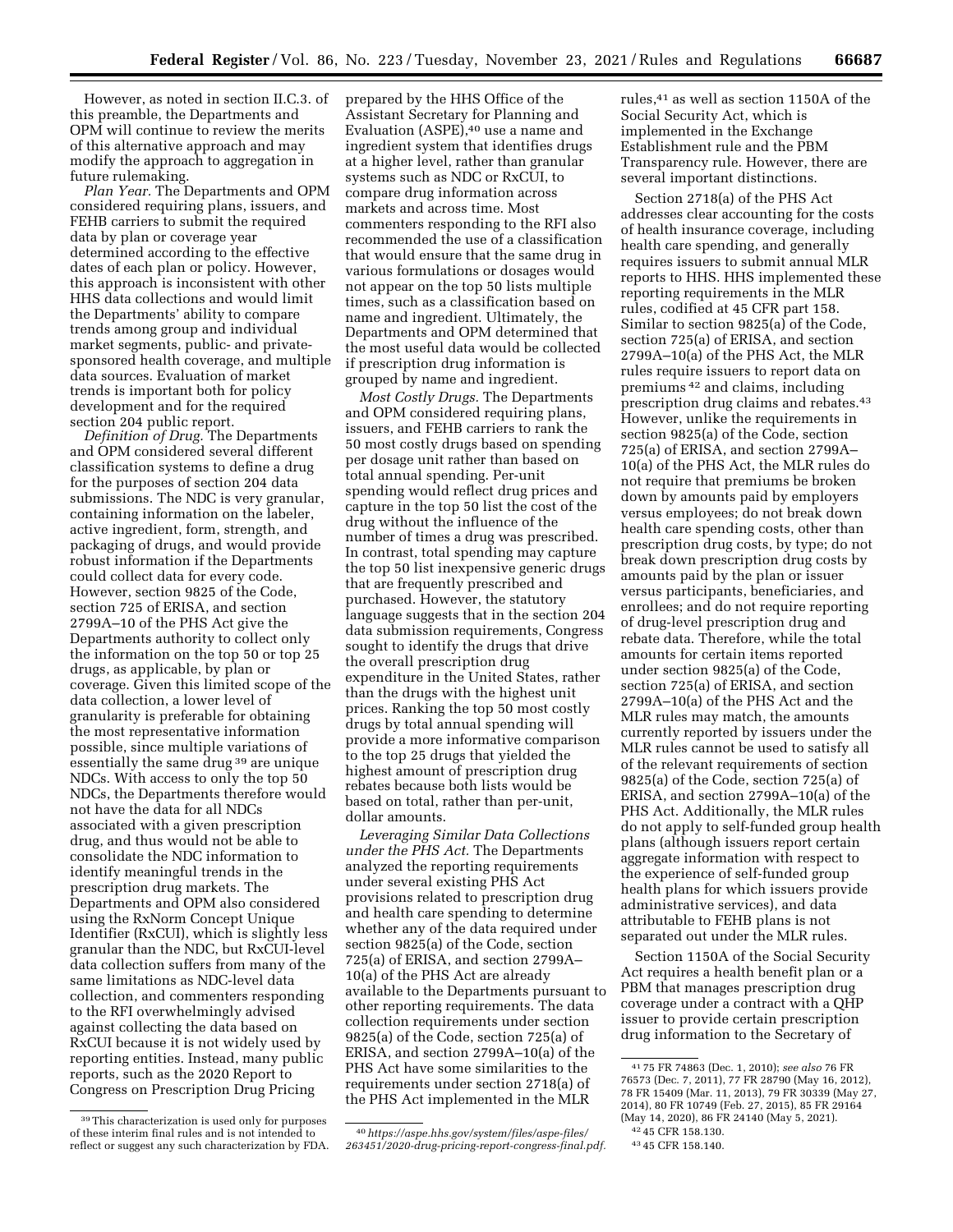HHS.44 This information includes: (a) The percentage of prescriptions dispensed through retail versus mail order pharmacies; (b) the percentage of prescriptions for generic drugs; (c) the amount and type of rebates, discounts, or price concessions (excluding bona fide service fees) that the PBM negotiates that are attributable to utilization under the plan; (d) the amount of rebates, discounts, or price concessions passed through to the plan sponsor; (e) the total number of prescriptions that were dispensed; and (f) the difference between the amount that the plan pays the PBM and the amount that the PBM pays pharmacies. HHS implemented these reporting requirements as they apply to QHP issuers in the Exchange Establishment rule,45 and implemented these reporting requirements as they apply to PBMs in the PBM Transparency rule.46

Section 9825(a) of the Code, section 725(a) of ERISA, and section 2799A– 10(a) of the PHS Act, the Exchange Establishment rule, and the PBM Transparency rule require issuers to report some of the same information regarding prescription drug rebates. However, section 9825(a) of the Code, section 725(a) of ERISA, and section 2799A–10(a) of the PHS Act apply to all plans and issuers, whereas the Exchange Establishment rule and the PBM Transparency rule only apply to individual and small group market QHPs and their PBMs. Therefore, reporting under the Exchange Establishment rule and PBM Transparency rule will not fully satisfy the relevant requirements of section 9825(a) of the Code, section 725(a) of ERISA, and section 2799A–10(a) of the PHS Act. However, as discussed in

45 77 FR 18308 (Mar. 27, 2012).

section II.C.2.e. of the preamble, to reduce reporting burden, these interim final rules align collection of certain data elements in the section 204 data submissions with the data elements collected under the Exchange Establishment rule and the PBM Transparency rule.

## *D. Paperwork Reduction Act— Department of Health and Human Services*

Under the Paperwork Reduction Act of 1995 (PRA), the Departments and OPM are required to provide 60-day notice in the **Federal Register** and solicit public comment before a collection of information requirement is submitted to the Office of Management and Budget (OMB) for review and approval. These interim final rules contain information collection requirements (ICRs) that are subject to review by OMB. A description of these provisions is given in the following paragraphs with an estimate of the annual burden, summarized in Table 18. To fairly evaluate whether an information collection should be approved by OMB, section 3506(c)(2)(A) of the PRA requires that the Departments and OPM solicit comment on:

• The need for the information collection and its usefulness in carrying out the proper functions of the agency;

• The accuracy of the Departments' estimate of the information collection burden;

• The quality, utility, and clarity of the information to be collected; and

• Recommendations to minimize the information collection burden on the affected public, including automated collection techniques.

The Departments and OPM are soliciting public comment on each of the required issues under section 3506(c)(2)(A) of the PRA for the following ICRs.

Contemporaneously with the publication of these interim final rules, HHS has submitted a request for a new ICR containing the information collection requirements for the prescription drug and health care

spending requirements created by section 204 of Title II of Division BB of the CAA. HHS has requested emergency review and approval in accordance with 5 CFR 1320.13(a)(2)(i) and (iii) of the PRA. The Secretaries of the Departments and the OPM Director have determined that public harm is likely to result and the collection of information is likely to be delayed if normal clearance procedures are followed. The ICR will be available at *[https://www.RegInfo.gov.](https://www.RegInfo.gov)* 

The Departments and OPM will be requesting approval of the emergency review requests by the effective date of these interim final rules. The Departments and OPM will be seeking approval for the ICRs for 180 days, the maximum allowed for an ICR approved using an emergency review. These interim final rules also serve as the notice providing the public with a 60 day period to submit written comments on the ICRs as part of the normal clearance process under the PRA.

## 1. Wage Estimates

The Departments and OPM have chosen to use the Contract Awarded Labor Category (CALC) 47 database tool to derive the hourly rates for the burden and cost estimates in these interim final rules to derive estimates of costs related to the ICR. The Departments and OPM chose to use wages derived from the CALC database because, even though the BLS data set is valuable to economists, researchers, and others that would be interested in larger, more macro-trends in parts of the economy, the CALC data set is meant to help market research based on existing government contracts in determining how much a project/product will cost based on the required skill sets needed and it includes some occupation types that are not available in the BLS data set.

<sup>44</sup>QHPs are offered in the individual and small group markets. Section 1150A(a) of the Social Security Act also applies to Medicare Part D plans and Medicare Advantage plans offering a prescription drug plan, and PBMs that manage prescription drug coverage under contract with a prescription drug plan sponsor of a prescription drug plan or a Medicare Advantage organization offering a Medicare Advantage prescription drug plan.

<sup>46</sup> 86 FR 24140 (May 5, 2021).

<sup>47</sup>The CALC tool (*<https://calc.gsa.gov/>*) was built to assist acquisition professionals with market research and price analysis for labor categories on multiple U.S. General Services Administration (GSA) & Veterans Administration (VA) contracts. Wages obtained from the CALC database are fully burdened to account for fringe benefits and overhead costs.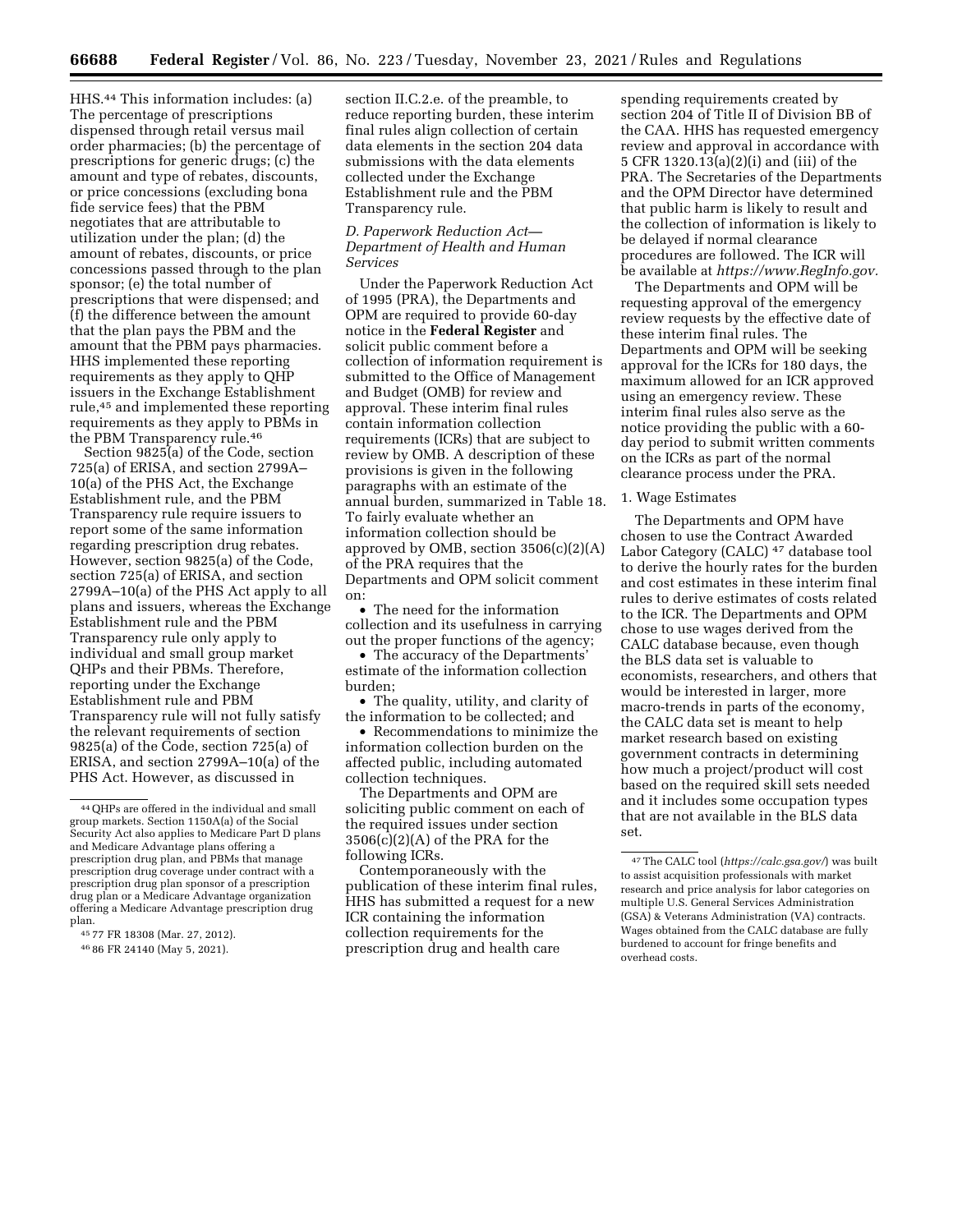# TABLE 5—CALC HOURLY WAGES USED IN BURDEN ESTIMATES

| Project Manager/Team Lead<br>Senior Business Analysis<br>Technical Architect/Sr. Developer | 51 1 O<br>110<br>134<br>207 |
|--------------------------------------------------------------------------------------------|-----------------------------|
| DevOps Engineer/Security Engineer<br><b>Application Developer</b>                          | 143                         |

# 2. ICRs Regarding Reporting of Prescription Drug and Health Care Spending (45 CFR 149.720, 149.730, and 149.740)

As discussed in section II.C. of this preamble, section 9825(a) of the Code, section 725(a) of ERISA, and section 2799A–10(a) of the PHS Act require plans and issuers to annually submit to the Departments certain information about prescription drugs and health care spending, including, but not limited to, average monthly premium amounts, and the number of participants, beneficiaries, and enrollees, as applicable, with respect to the plan or coverage in the previous plan year. In these interim final rules, OPM also directs FEHB carriers to comply with these requirements with respect to an FEHB plan in the same manner as such provisions apply to a group health plan or health insurance issuer offering group or individual health insurance coverage. The burden estimates are based on the expected time and effort for reporting entities to prepare and submit the required data. The Departments assume that for self-funded group health plans, the costs will be incurred by TPAs and that prescription drug information will be submitted by PBMs on behalf of plans and issuers. Costs incurred by TPAs and PBMs are likely to be passed on to plans, issuers, and FEHB carriers. The Departments acknowledge that some large self-funded plans may seek

to make needed IT changes and report the required information to HHS without the use or assistance of a TPA or other third-party entity. In those instances, the self-funded plan will directly incur the burden and cost to meet the requirements of these interim final rules. The Departments are unable to determine how many self-funded plans may choose to develop their IT systems and report the required information to HHS and seek comment as to the number of plans that may choose to do so. The Departments assume that all costs will be incurred in 2022 and beyond.

The Departments and OPM estimate there are 473 issuers and 46 FEHB carriers offering group and individual and health insurance coverage, 205 TPAs (generally on behalf of self-funded group health plans), and 66 PBMs (on behalf of plans, issuers, and FEHB carriers) that will submit the required data annually.

In 2022, reporting entities will incur a one-time cost to make changes to their IT systems to include the development of programs, processes, and systems for reporting the data. In 2023 and beyond, each entity will incur annual costs to update and maintain reporting capabilities and to report the required data to the Departments.

For issuers and FEHB carriers, the Departments and OPM estimate that in 2022, each issuer and FEHB carrier will incur a one-time first-year cost and hour burden to design, develop, and implement needed IT systems changes to collect and submit the required data to the Departments as set forth in these interim final rules, including obtaining employer and employee premium contributions from employers providing group health coverage. The Departments and OPM estimate that for each issuer and FEHB carrier, on average, it will take Project Managers/Team Leads 2,080 hours (at \$110 per hour), Scrum Masters 1,560 hours (at \$110 per hour), Senior Business Analysts 1,040 hours (at \$134 per hour), Technical Architects/Sr. Developers 2,080 hours (at \$207 per hour), Application Developers 2,080 hours (at \$111 per hour), and DevOps Engineers/Security Engineers 520 hours (at \$143 per hour) to complete this task. The Departments and OPM estimate the total burden per issuer will be approximately 9,360 hours, with an equivalent cost of approximately \$1,275,560. For all 519 issuers and FEHB carriers, the total first-year burden is estimated to be 4,857,840 hours with an equivalent total cost of approximately \$662,015,640.48

<sup>48</sup>Calculation of totals was done as follows: Burden Hours per Respondent × Number of Respondent = Total Burden Hours (9,360 × 519 =

<sup>4,857,840).</sup> Total Cost per Respondent × Number of Respondents = Total Cost  $(\$1,275,560 \times 519 =$ \$662,015,640).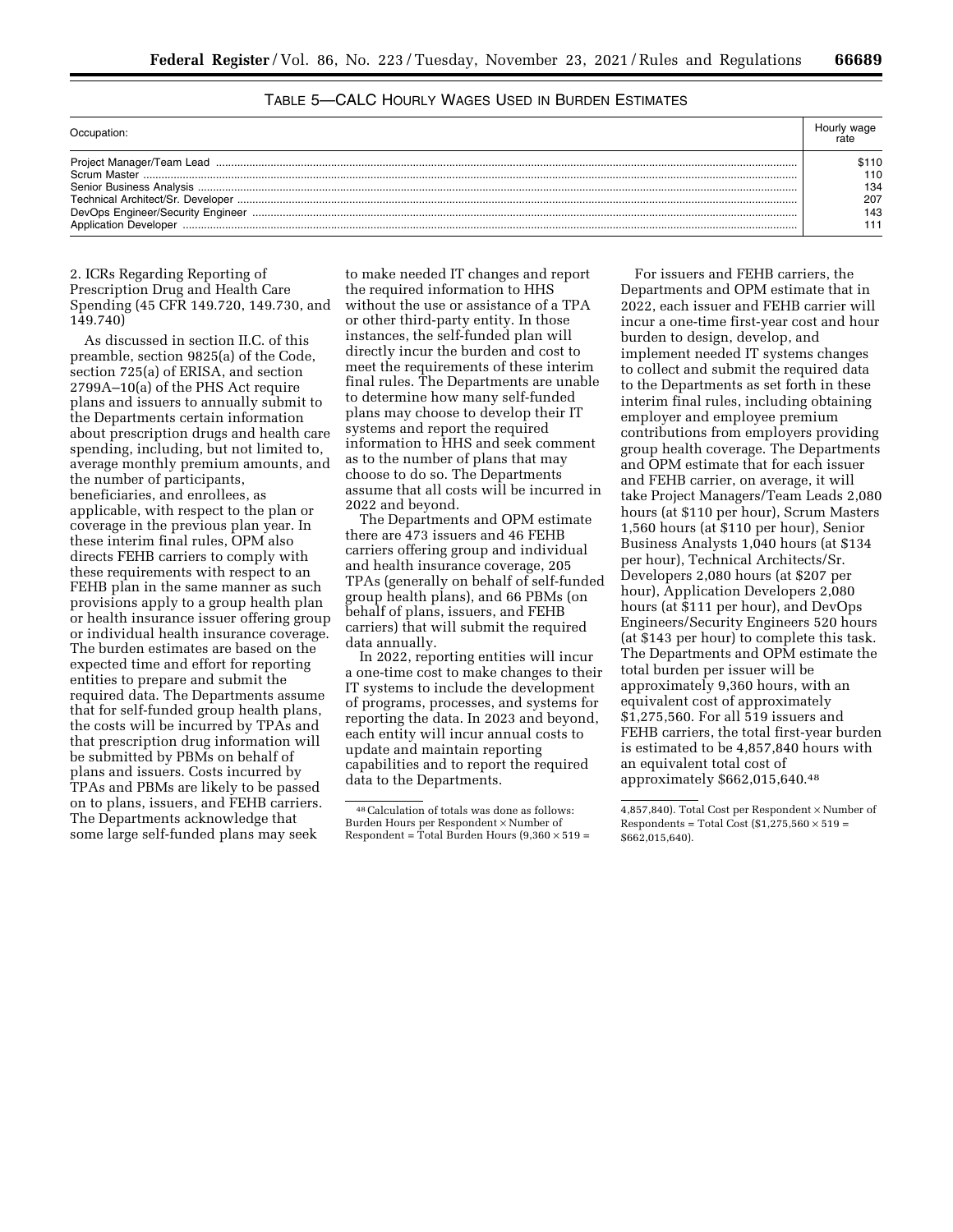TABLE 6—ESTIMATED TOTAL FIRST-YEAR COST AND HOUR BURDEN FOR ISSUERS AND FEHB CARRIERS TO DESIGN, DEVELOP AND IMPLEMENT NEEDED IT SYSTEM CHANGES AND SUBMIT REQUIRED DATA

| Number of respondents | Number of<br>responses | Burden hours<br>per<br>respondent | Total burden<br>hours | Total cost    |
|-----------------------|------------------------|-----------------------------------|-----------------------|---------------|
| 519                   | 519                    | 9,360                             | 4,857,840             | \$662,015,640 |

In addition to the one-time first-year cost and burden estimated in the previous section of this preamble, issuers and FEHB carriers will incur an additional one-time cost and burden in the second year of implementation to maintain and update their IT systems and to submit the required data to the Departments. The Departments and OPM estimate that for each issuer and FEHB carrier it will take Project

Managers/Team Leads 520 hours (at \$110 per hour), Scrum Masters 260 hours (at \$110 per hour), Senior Business Analysts 260 hours (at \$134 per hour), Technical Architects/Sr. Developers 520 hours (at \$207 per hour), Application Developers 520 hours (at \$111 per hour), and DevOps Engineers/Security Engineers 260 hours (at \$143 per hour) to perform these tasks. The Departments and OPM

estimate the total second-year burden for each issuer will be 2,340 hours, with an equivalent cost of approximately \$323,180. For all 519 issuers and FEHB carriers, the total one-time second-year implementation and reporting burden is estimated to be 1,214,460 hours with an equivalent total cost of approximately \$167,730,420. The cost and burden associated with the second year will be incurred in 2023.49

TABLE 7—ESTIMATED ONE-TIME SECOND-YEAR COST AND HOUR BURDEN FOR ISSUERS AND FEHB CARRIERS TO UPDATE AND MAINTAIN IT SYSTEMS AND SUBMIT REQUIRED DATA

| Number of respondents | Number of<br>responses | Burden hours<br>per<br>respondent | Total burden<br>hours | Total cost    |
|-----------------------|------------------------|-----------------------------------|-----------------------|---------------|
| 519                   | 519                    | 2.340                             | 1.214.460             | \$167,730,420 |

In addition to the one-time first-year and second-year costs and burdens estimated earlier in this section of this preamble, issuers and FEHB carriers will incur ongoing annual costs, to be incurred from 2024 onward, related to ensuring submission accuracy, providing quality assurance, conducting maintenance and making updates, enhancing or updating any needed security measures, and submitting the required data to the Departments. The Departments and OPM estimate that for each issuer and FEHB carrier it will take

Project Managers/Team Leads 520 hours (at \$110 per hour), Scrum Masters 260 hours (at \$110 per hour), Senior Business Analyst 40 hours (at \$134 per hour), Technical Architects/Sr. Developers 520 hours (at \$207 per hour), Application Developers 260 hours (at \$111 per hour), and DevOps Engineers/Security Engineers 260 hours (at \$143 per hour) to perform these tasks. The total annual burden for each issuer and FEHB carrier will be 1,860 hours, with an equivalent cost of approximately \$264,840. For all 519

issuers and FEHB carriers, the total annual maintenance and reporting burden is estimated to be 965,340 hours with an equivalent total cost of approximately \$137,451,960.50 The Departments and OPM consider this to be an upper-bound estimate and expect maintenance costs to decline in succeeding years as issuers gain efficiencies and experience in updating, managing, and submitting the required data.

TABLE 8—ESTIMATED ANNUAL COST AND HOUR BURDEN FOR MAINTENANCE AND REPORTING FOR ALL ISSUERS

| Number of respondents | Number of<br>responses | Burden hours<br>per<br>respondent | Total burden<br>hours | Total cost    |
|-----------------------|------------------------|-----------------------------------|-----------------------|---------------|
| 519                   | 519                    | .860                              | 965.340               | \$137,451,960 |

The Departments and OPM estimate the three-year average annual total burden for all 519 issuers and FEHB carriers to develop, build, and maintain needed IT systems changes to collect and aggregate the required data, and submit that data to the Departments, will be 2,345,880 hours with an average annual total cost of \$322,399,340. The total annual burden for all respondents is likely overestimated because the estimate does not reflect process efficiencies for FEHB carriers that are also issuers. As HHS, DOL, the Department of the Treasury, and OPM share jurisdiction, HHS will account for 45 percent of the burden, or approximately 1,055,646 burden hours with an equivalent cost of approximately \$145,079,703. The Departments and OPM seek comment on these estimates.

<sup>49</sup>Calculation of totals was done as follows: Burden Hours per Respondent × Number of Respondent = Total Burden Hours  $(2,340 \times 519 =$ 1,214,460). Total Cost per Respondent × Number of

Respondents = Total Cost (\$323,180  $\times$  519 =  $$167,730,420$ 

<sup>50</sup>Calculation of totals was done as follows: Burden Hours per Respondent × Number of

Respondent = Total Burden Hours  $(1,860 \times 519)$  = 965,340). Total Cost per Respondent × Number of Respondents = Total Cost (\$264,840  $\times$  519 = \$137,451,960).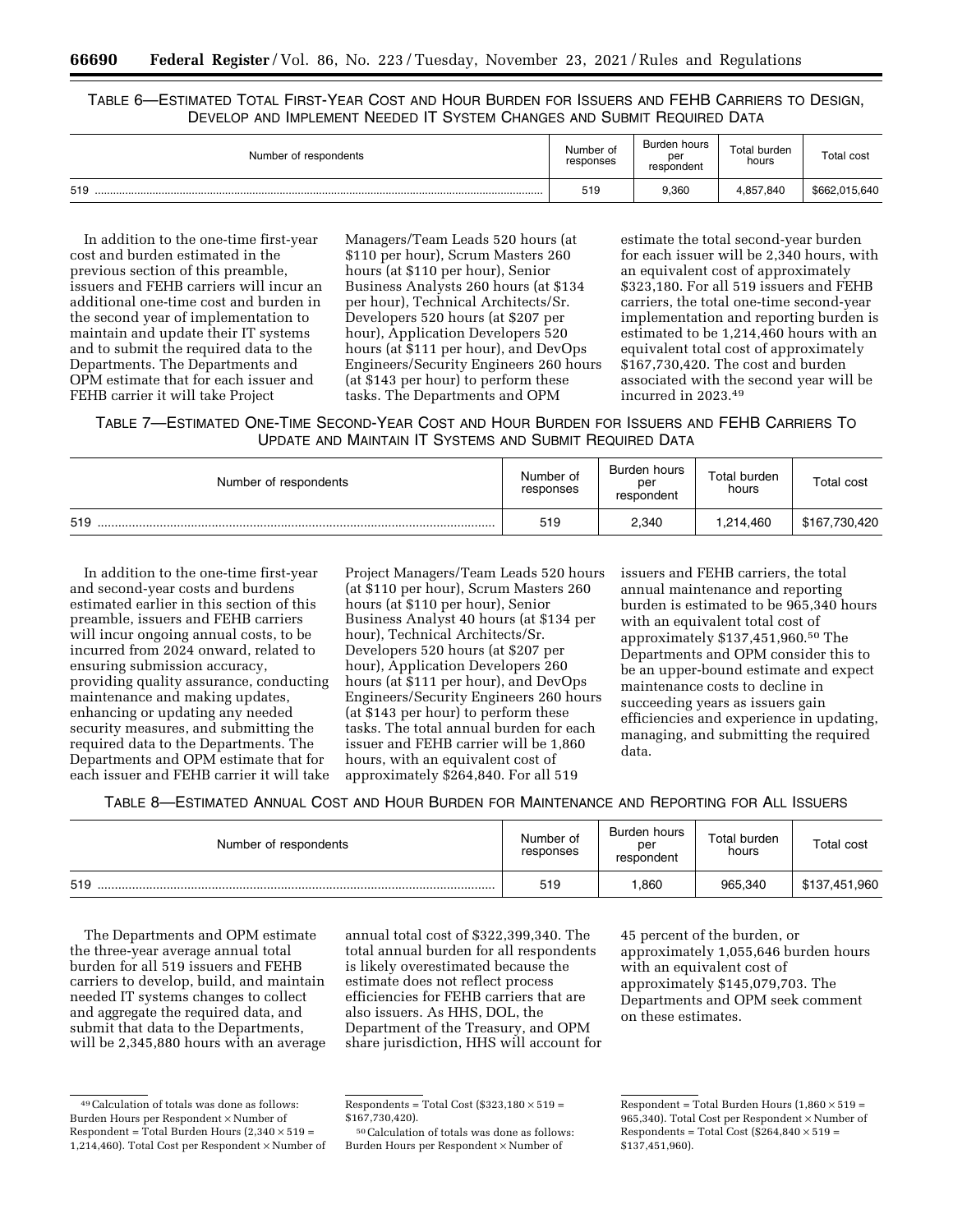|      | Estimated<br>number of<br>respondents | Estimated<br>number of<br>responses | <b>Burden</b><br>per<br>response<br>(hours) | Total<br>estimated<br>annual burden<br>(hours) | Total<br>estimated<br>labor cost $(\$)$ |
|------|---------------------------------------|-------------------------------------|---------------------------------------------|------------------------------------------------|-----------------------------------------|
| 2022 | 234                                   | 234                                 | 9,360                                       | 2,186,028                                      | \$297,907,038                           |
| 2023 | 234                                   | 234                                 | 2,340                                       | 546,507                                        | 75,478,689                              |
| 2024 | 234                                   | 234                                 | .860                                        | 434.403                                        | 61,853,382                              |
|      | 234                                   | 234                                 | 4.520                                       | 1.055.646                                      | 145,079,703                             |

| Table 9—Annual Burden for Issuers and FEHB Carriers in the Individual and Group Markets |  |
|-----------------------------------------------------------------------------------------|--|
|-----------------------------------------------------------------------------------------|--|

For TPAs, the Departments and OPM estimate that in 2022, each TPA will incur a one-time first-year cost and burden to design, develop, and implement needed IT systems changes to collect and submit, generally on behalf of self-funded group health plans, the data required under these interim final rules, including obtaining employer and employee premium contributions from employers providing

group health coverage. The Departments and OPM estimate that for each TPA, on average, it will take Project Managers/ Team Leads 2,080 hours (at \$110 per hour), Scrum Masters 1,560 hours (at \$110 per hour), Senior Business Analysts 1,040 hours (at \$134 per hour), Technical Architects/Sr. Developers 2,080 hours (at \$207 per hour), Application Developers 2,080 hours (at \$111 per hour), and DevOps Engineers/

Security Engineers 520 hours (at \$143 per hour) to complete this task. The Departments and OPM estimate the total burden per TPA will be approximately 9,360 hours, with an equivalent cost of approximately \$1,275,560. For all 205 TPAs, the total one-time first-year implementation and reporting burden is estimated to be 1,918,800 hours with an equivalent total cost of approximately \$261,489,800.51

TABLE 10—ESTIMATED TOTAL ONE-TIME FIRST-YEAR COST AND HOUR BURDEN FOR TPAS TO DESIGN, DEVELOP, AND IMPLEMENT NEEDED IT SYSTEMS CHANGES AND SUBMIT REQUIRED DATA

| Number of respondents | Number of<br>responses | Burden hours<br>per<br>respondent | Total burden<br>hours | Total cost    |
|-----------------------|------------------------|-----------------------------------|-----------------------|---------------|
| 205                   | 205                    | 9,360                             | 1.918.800             | \$261,489,800 |

In addition to the one-time first-year cost and burden estimated in the previous section of this preamble, TPAs will incur an additional one-time cost and burden in the second year of implementation to maintain and update their IT systems and to submit the data to the Departments. The Departments and OPM estimate that for each TPA it will take Project Managers/Team Leads

520 hours (at \$110 per hour), Scrum Masters 260 hours (at \$110 per hour), Senior Business Analysts 260 hours (at \$134 per hour), Technical Architects/Sr. Developers 520 hours (at \$207 per hour), Application Developers 520 hours (at \$111 per hour), and DevOps Engineers/Security Engineers 260 hours (at \$143 per hour) to perform these tasks. The total second-year burden for

each TPA will be 2,340 hours, with an equivalent cost of approximately \$323,180. For all 205 TPAs, the total one-time second-year implementation and reporting burden is estimated to be 479,700 hours with an equivalent total cost of approximately \$66,251,900.52 The cost and burden associated with the second year will be incurred in 2023.

TABLE 11—ESTIMATED ONE-TIME SECOND-YEAR COST AND HOUR BURDEN FOR TPAS TO UPDATE AND MAINTAIN IT SYSTEMS AND SUBMIT REQUIRED DATA

| Number of respondents | Number of<br>responses | Burden hours<br>per<br>respondent | Total burden<br>hours | <b>Total cost</b> |
|-----------------------|------------------------|-----------------------------------|-----------------------|-------------------|
| 205                   | 205                    | 2,340                             | 479.700               | \$66,251,900      |

In addition to one-time first-year and second-year costs and burdens estimated in the previous sections of this preamble, TPAs will incur ongoing annual costs, in 2024 and subsequent years, related to ensuring submission accuracy, providing quality assurance, conducting maintenance and making updates, enhancing or updating any

needed security measures, and submitting the required data to the Departments. The Departments and OPM estimate that for each TPA it will take Project Managers/Team Leads 520 hours (at \$110 per hour), Scrum Masters 260 hours (at \$110 per hour), Senior Business Analysts 40 hours (at \$134 per hour), Technical Architects/Sr.

52Calculation of totals was done as follows: Burden Hours per Respondent × Number of

Developers 520 hours (at \$207 per hour), Application Developers 260 hours (at \$111 per hour), and DevOps Engineers/Security Engineers 260 hours (at \$143 per hour) to perform these tasks. The total annual burden for each TPA will be 1,860 hours, with an equivalent cost of approximately \$264,480. For all 205 TPAs, the total

Respondent = Total Burden Hours  $(2,340 \times 205 =$ 479,700). Total Cost per Respondent × Number of Respondents = Total Cost (\$323,180  $\times$  205 = \$66,251,900).

<sup>51</sup>Calculation of totals was done as follows: Burden Hours per Respondent × Number of Respondent = Total Burden Hours  $(9,360 \times 205 =$ 1,918,800). Total Cost per Respondent × Number of

Respondents = Total Cost  $(\$1,275,560 \times 205 =$  $$261,489,800$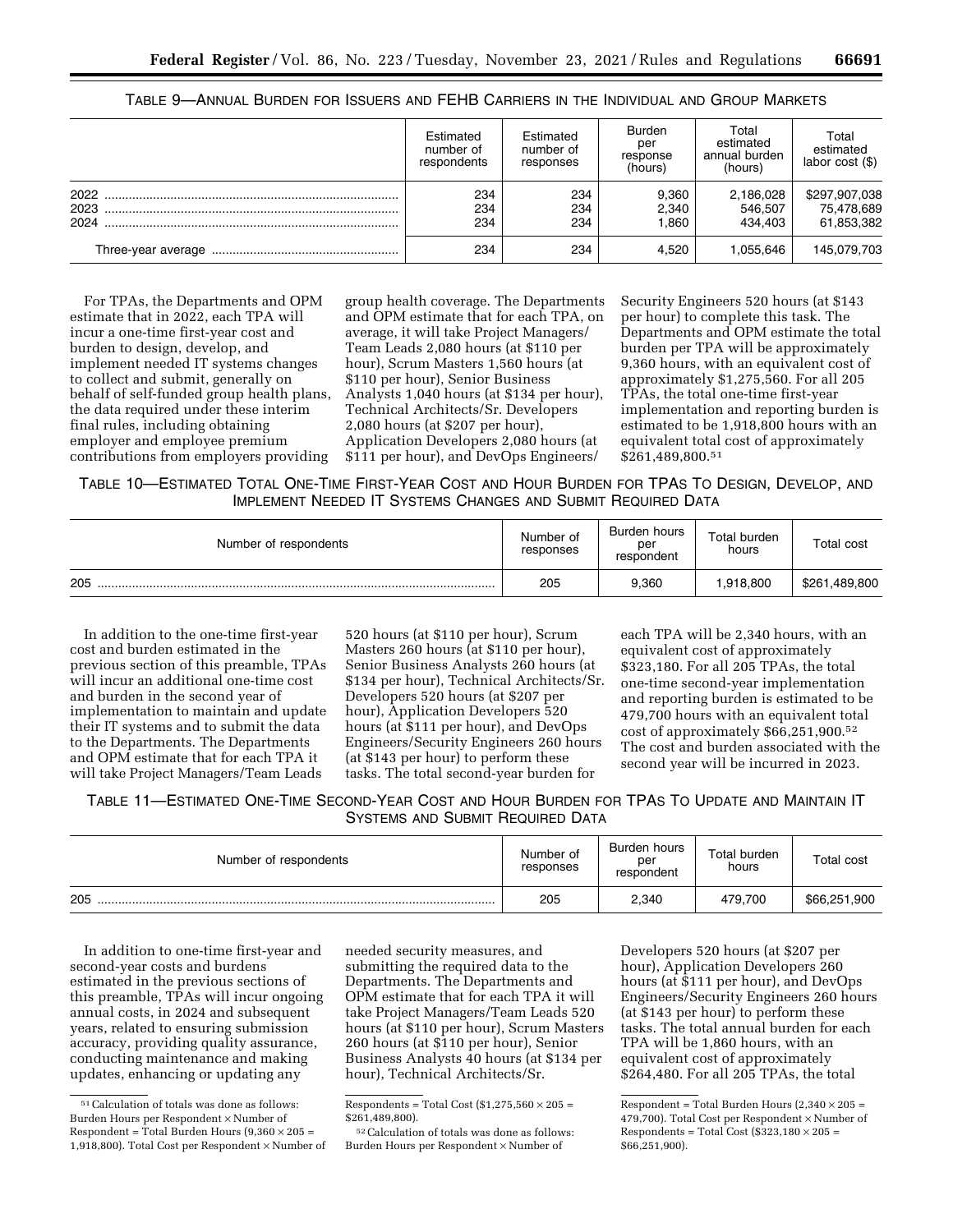annual ongoing maintenance and reporting burden is estimated to be 381,300 hours with an equivalent total cost of approximately \$54,292,200.53

The Departments and OPM consider this to be an upper-bound estimate and expect maintenance costs to decline in succeeding years as issuers gain

efficiencies and experience in updating, managing, and submitting the required data.

TABLE 12—ESTIMATED ANNUAL COST AND HOUR BURDEN FOR MAINTENANCE AND REPORTING FOR ALL TPAS

| Number of respondents | Number of<br>responses | Burden hours<br>per<br>respondent | Total burden<br>hours | Total cost   |
|-----------------------|------------------------|-----------------------------------|-----------------------|--------------|
| 205                   | 205                    | .860                              | 381.300               | \$54,292,200 |

The Departments and OPM estimate the 3-year average annual total burden for all 205 TPAs to develop, build, and maintain needed IT systems changes to collect and aggregate the required data, and submit that data to the

Departments, will be 926,600 hours with an average annual total cost of \$127,344,633. As HHS, DOL, the Department of the Treasury, and OPM share jurisdiction, HHS will account for 45 percent of the burden, or

approximately 416,970 burden hours with an equivalent cost of approximately \$57,305,085. The Departments and OPM seek comment on these burden estimates.

TABLE 13—ANNUAL BURDEN FOR TPAS TO DEVELOP AND MAINTAIN NEEDED IT SYSTEMS CHANGES AND SUBMIT REQUIRED DATA

|                      | Estimated<br>number of<br>respondents | Estimated<br>number of<br>responses | Burden per<br>response<br>(hours) | Total<br>estimated<br>annual burden<br>(hours) | Total<br>estimated<br>labor cost<br>$($ \$ |
|----------------------|---------------------------------------|-------------------------------------|-----------------------------------|------------------------------------------------|--------------------------------------------|
| 2022<br>2023<br>2024 | 92<br>92<br>92                        | 92<br>92<br>92                      | 9,360<br>2,340<br>.860            | 863.460<br>215.865<br>171.585                  | \$117,670,410<br>19,813,355<br>24,431,490  |
|                      | 92                                    | 92                                  | 4,520                             | 416.970                                        | 57,305,085                                 |

For PBMs, the Departments and OPM estimate that in 2022, each PBM will incur a one-time first-year cost and burden to design, develop, and implement needed IT systems changes to collect and submit, on behalf of plans and issuers, the data required under these interim final rules. The Departments and OPM estimate that for each PBM, on average, it will take

Project Managers/Team Leads 2,080 hours (at \$110 per hour), Scrum Masters 2,080 hours (at \$110 per hour), Senior Business Analysts 1,560 hours (at \$134 per hour), Technical Architects/Sr. Developers 2,080 hours (at \$207 per hour), Application Developers 4,160 hours (at \$111 per hour), and DevOps Engineers/Security Engineers 780 hours (at \$143 per hour) to complete this task.

The Departments and OPM estimate the total burden per PBM will be approximately 12,740 hours, with an equivalent cost of approximately \$1,670,500. For all 66 PBMs, the total one-time first-year implementation and reporting burden is estimated to be 840,840 hours with an equivalent total cost of approximately \$110,253,000.54

TABLE 14—ESTIMATED TOTAL ONE-TIME FIRST-YEAR COST AND HOUR BURDEN FOR PBMS TO DESIGN, DEVELOP, AND IMPLEMENT NEEDED IT SYSTEMS CHANGES AND SUBMIT REQUIRED DATA

| Number of respondents | Number of<br>responses | Burden hours<br>per<br>respondent | Total burden<br>hours | Total cost    |
|-----------------------|------------------------|-----------------------------------|-----------------------|---------------|
| 66                    | 66                     | 12,740                            | 840,840               | \$110,253,000 |

In addition to the one-time first-year cost and burden estimated in the previous section of this preamble, PBMs will incur additional one-time cost and burden in the second year of implementation to maintain and update their IT systems and to submit the required data to the Departments. The Departments and OPM estimate that for

each PBM it will take Project Managers/ Team Leads 1,040 hours (at \$110 per hour), Scrum Master 1,040 hours (at \$110 per hour), Senior Business Analysts 780 hours (at \$134 per hour), Technical Architects/Sr. Developers 1,040 hours (at \$207 per hour), Application Developers 2,340 hours (at \$111 per hour), and DevOps Engineers/

54Calculation of totals was done as follows: Burden Hours per Respondent × Number of

Security Engineers 260 hours (at \$143 per hour) to perform these tasks. The total second-year burden for each PBM will be 6,500 hours, with an equivalent cost of approximately \$845,520. For all 66 PBMs, the total one-time second-year implementation and reporting burden is estimated to be 429,000 hours with an

<sup>53</sup>Calculation of totals was done as follows: Burden Hours per Respondent × Number of Respondent = Total Burden Hours  $(1,860 \times 205 =$ 381,300). Total Cost per Respondent × Number of

Respondents = Total Cost (\$264,480  $\times$  205 = \$54,292,200).

Respondents = Total Burden Hours ( $12,740 \times 66 =$ 840,840). Total Cost per Respondent × Number of Respondents = Total Cost  $(\$1,670,500 \times 66 =$ \$110,253,000).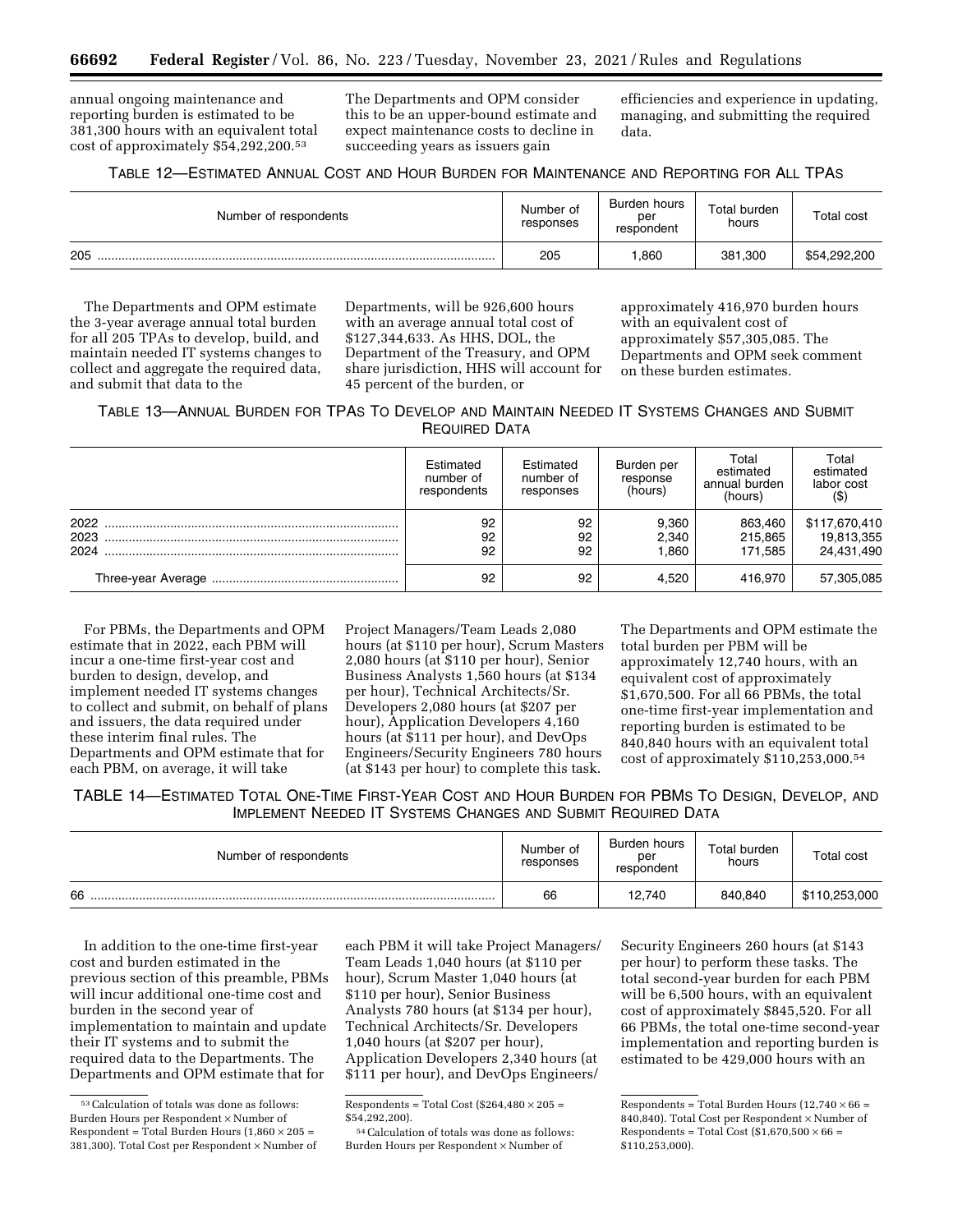equivalent total cost of approximately \$55,804,320.55

TABLE 15—ESTIMATED ONE-TIME SECOND-YEAR COST AND HOUR BURDEN FOR PBMS TO UPDATE AND MAINTAIN IT SYSTEMS AND SUBMIT REQUIRED DATA

| Number of<br>respondents | Number of<br>responses | Burden hours<br>per<br>respondent | Total burden<br>hours | Total cost   |
|--------------------------|------------------------|-----------------------------------|-----------------------|--------------|
| 66                       | 66                     | 6,500                             | 429,000               | \$55,804,320 |

In addition to the one-time first-year and second-year costs and burdens estimated in the previous sections of this preamble, PBMs will incur ongoing annual costs related to ensuring submission accuracy, providing quality assurance, conducting maintenance and making updates, enhancing or updating any needed security measures, and submitting the required data to the Departments. The Departments and OPM estimate that for each PBM it will take Project Managers/Team Leads 520

hours (at \$110 per hour), Scrum Masters 260 hours (at \$110 per hour), Senior Business Analysts 40 hours (at \$134 per hour), Technical Architects/Sr. Developers 520 hours (at \$207 per hour), Application Developers 520 hours (at \$111 per hour), and DevOps Engineers/Security Engineers 260 hours (at \$143 per hour) to perform these tasks. The Departments and OPM estimate the total annual burden for each PBM will be 2,120 hours, with an equivalent cost of approximately

\$293,700. For all 66 PBMs, the total annual maintenance and submission burden is estimated to be 139,920 hours with an equivalent total cost of approximately \$19,384,200.56 The Departments and OPM consider this to be an upper-bound estimate and expect maintenance costs to decline in succeeding years as PBMs gain efficiencies and experience in updating, managing, and submitting the required data.

TABLE 16—ESTIMATED ANNUAL COST AND HOUR BURDEN FOR MAINTENANCE AND REPORTING FOR ALL PBMS

| Number of respondents | Number of<br>responses | Burden hours<br>per<br>respondent | Total burden<br>hours | Total cost   |
|-----------------------|------------------------|-----------------------------------|-----------------------|--------------|
| 66                    | 66                     | 2,120                             | 139.920               | \$19,384,200 |

The Departments and OPM estimate the three-year average annual total burden for all 66 PBMs to develop, build, and maintain needed IT systems changes to collect and aggregate the required data, and submit that data to

the Departments, will be 469,920 hours with an average annual total cost of \$61,813,840. As HHS, DOL, the Department of the Treasury, and OPM share jurisdiction, HHS will account for 45 percent of the burden, or

approximately 211,464 hours, with an equivalent cost of approximately \$27,816,228. The Departments and OPM seek comment on these burden estimates.

TABLE 17—ANNUAL BURDEN FOR PBMS TO DEVELOP AND MAINTAIN NEEDED IT SYSTEMS CHANGES AND SUBMIT REQUIRED DATA

|                      | Estimated<br>number of<br>respondents | Estimated<br>number of<br>responses | Burden per<br>response<br>(hours) | Total<br>estimated<br>annual burden<br>(hours) | Total<br>estimated<br>labor cost<br>(\$ |
|----------------------|---------------------------------------|-------------------------------------|-----------------------------------|------------------------------------------------|-----------------------------------------|
| 2022<br>2023<br>2024 | 30<br>30<br>30                        | 30<br>30<br>30                      | 12.740<br>6,500<br>2.120          | 378,378<br>193.050<br>62.964                   | \$49,613,850<br>25,111,944<br>8,722,890 |
|                      | 30                                    | 30                                  | 7.120                             | 211.464                                        | 27,816,228                              |

Plans will need to provide information on the average monthly premiums paid by participants, beneficiaries, and enrollees, as applicable, and paid by employers on behalf of participants, beneficiaries, and enrollees, as applicable, to issuers and TPAs, so that issuers and TPAs can

report this information to the Departments on behalf of plans. This information is compiled by plans for other reporting purposes and should be readily available. The Departments and OPM assume that plans will be able to provide the information to issuers,

56Calculation of totals was done as follows: Burden Hours per Respondent × Number of

FEHB carriers, and TPAs at minimal cost.

In developing the cost and burden estimates in this ICR, the Departments and OPM recognize that while there may be various reporting entities that submit the required information, IT development will require varying

<sup>55</sup>Calculation of totals was done as follows: Burden Hours per Respondent × Number of Respondents = Total Burden Hours  $(6,500 \times 66 =$ 429,000). Total Cost per Respondent × Number of

Respondents = Total Cost (\$845,520  $\times$  66 = \$55,804,320).

Respondent = Total Burden Hours  $(2,120 \times 66 =$ 139,920). Total Cost per Respondent × Number of Respondents = Total Cost (\$293,700  $\times$  66 = \$19,384,200).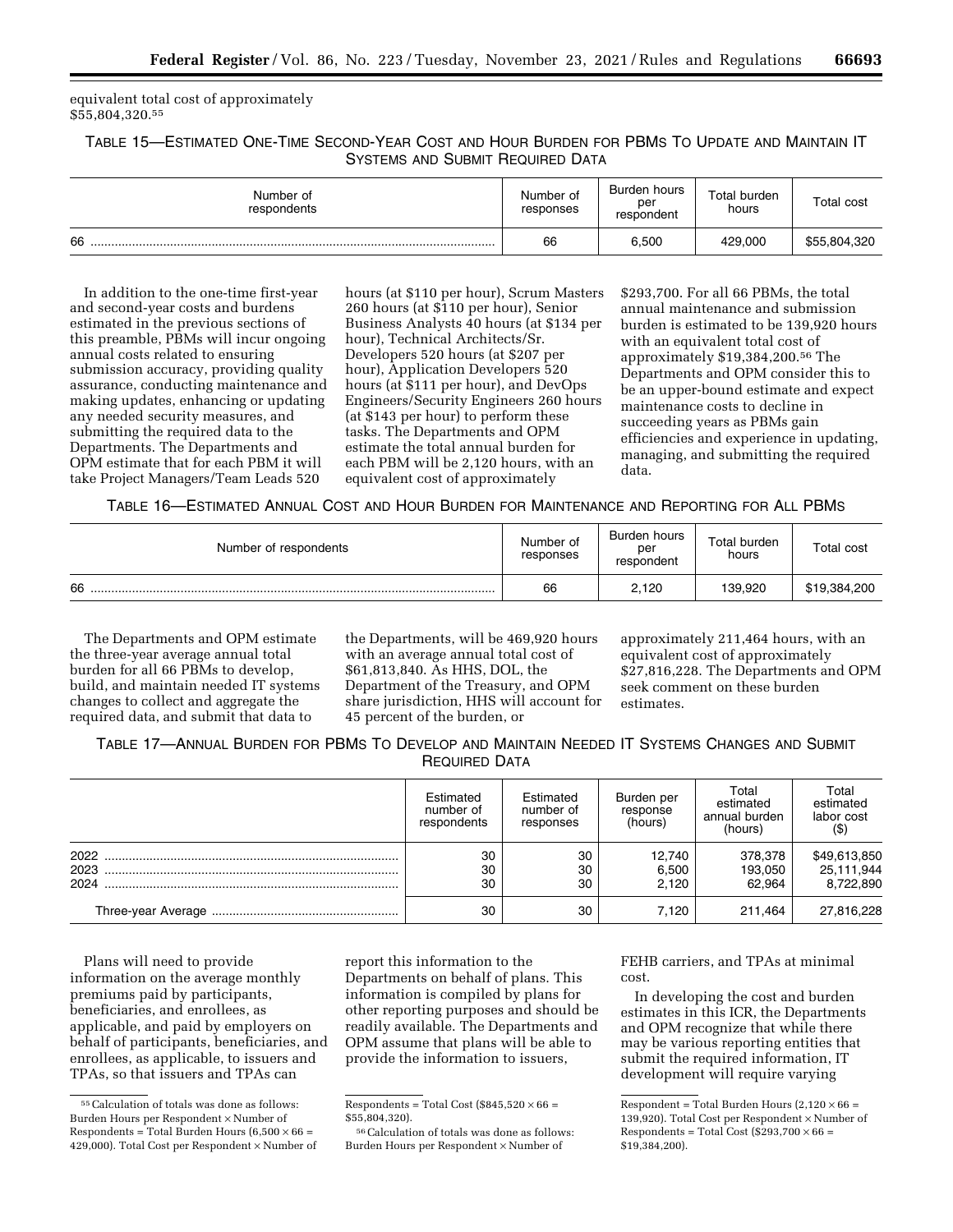degrees of effort across the reporting entities. The Departments and OPM also recognize that some reporting entities will have mature in-house engineering teams and systems that can quickly respond to the requirements in these interim final rules, while others may have contracts with external firms and may require contract negotiation to develop and build the IT systems needed to meet the requirements. There may also be process efficiencies for issuers that are also FEHB carriers.

Additionally, software and system maintenance will depend on various factors such as: The maturity of software in use; the ability to access data; software development resources or ability; any dependency upon thirdparty developers; the size of the reporting entity; and the number of plans. Due to these unknown factors, the estimates in these ICRs are the average cost and burden each entity will assume to develop and build an IT system from scratch. The Departments

and OPM seek comment on these assumptions and what barriers reporting entities may face in developing their IT systems to meet the requirements in these interim final rules. HHS is seeking an OMB control number and approval for the proposed information collection (OMB control number: 0938–NEW (Prescription Drug and Health Care Spending (CMS–10788))).

3. Summary of Annual Burden Estimates for Information Collection Requirements

| TABLE 18—ANNUAL RECORDKEEPING AND REPORTING REQUIREMENTS |  |
|----------------------------------------------------------|--|
|----------------------------------------------------------|--|

| Regulation                                                                                      | OMB control No.                   | Respondents     | Responses       | Burden per<br>response<br>(hours) | Total annual<br>burden<br>(hours) | Hourly labor<br>cost of<br>reporting | <b>Total cost</b><br>$($ \$)              |
|-------------------------------------------------------------------------------------------------|-----------------------------------|-----------------|-----------------|-----------------------------------|-----------------------------------|--------------------------------------|-------------------------------------------|
| 45 CFR 149.720, 730, 740-issuer<br>45 CFR 149.720, 730, 740-TPA<br>45 CFR 149.720, 730, 740-PBM | .0938-NEW<br>0938-NEW<br>0938-NEW | 234<br>92<br>30 | 234<br>92<br>30 | 4.520<br>4.520<br>7.120           | 1,055,646<br>416.970<br>211.464   | \$137<br>137<br>132                  | \$145,079,703<br>57.305.085<br>27.816.228 |
| Total                                                                                           |                                   | 356             | 356             |                                   | 1.684.080                         |                                      | 230.201.016                               |

## 4. Submission of PRA-Related **Comments**

The Departments and OPM submitted a copy of these interim final rules to OMB for review of the rules' information collection and recordkeeping requirements. These requirements are not effective until they have been approved by OMB.

To obtain copies of the supporting statement and any related forms for the proposed collections discussed above, please visit *[www.cms.hhs.gov/](http://www.cms.hhs.gov/PaperworkReductionActof1995) [PaperworkReductionActof1995](http://www.cms.hhs.gov/PaperworkReductionActof1995)* or call the Reports Clearance Office at 410– 786–1326.

The Departments and OPM invite public comments on these potential information collection requirements. If you wish to comment, please submit your comments electronically as specified in the ''Addresses'' section of these rules and identify the rule (CMS– 9905–IFC) and the ICR's CFR citation.

ICR-related comments are due January 24, 2022.

## *E. Paperwork Reduction Act— Department of Labor, Department of the Treasury, and the Office of Personnel Management*

As part of the continuing effort to reduce paperwork and respondent burden, the Departments and OPM conduct a preclearance consultation program to provide the general public and federal agencies with an opportunity to comment on proposed and continuing collections of information in accordance with the

PRA. This process helps to ensure that the public understands the Departments' and OPM's collection instructions, respondents can provide the requested data in the desired format, reporting burden (time and financial resources) is minimized, collection instruments are clearly understood, and the Departments and OPM can properly assess the impact of collection requirements on respondents.

Contemporaneously with the publication of these interim final rules, HHS as the host agency has submitted a request for a new common form ICR containing the information collection requirements for the prescription drug and health care spending requirements created by section 204 of Title II of Division BB of the CAA. Once HHS has obtained OMB approval for the information collection, DOL, the Department of the Treasury, and OPM will seek OMB approval to use the common form ICR by providing its agency-specific information to OMB.

Under the PRA, an agency may not conduct or sponsor, and an individual is not required to respond to, a collection of information unless it displays a valid OMB control number.

The information collections are summarized as follows:

1. ICRs Regarding Reporting of Prescription Drug and Health Care Spending (26 CFR 54.9825–1T—6T, 29 CFR 2590.725–1—4)

As discussed earlier in the HHS Paperwork Reduction Act section (V.D.2) of this preamble, issuers, FEHB carriers, TPAs, and PBMs will incur costs to submit the required information to the Departments. The Departments and OPM estimate the three-year average annual total burden, for all 519 issuers and FEHB carriers to develop, build, and maintain needed IT systems changes to collect and aggregate the required information, and submit that information to the Departments, will be 2,345,880 hours with an average annual total cost of \$322,399,340. The threeyear average annual total burden, for all 205 TPAs to develop, build, and maintain needed IT systems changes to collect and aggregate the required information, and submit that information to the Departments, is estimated to be 926,600 hours with an average annual total cost of \$127,344,633. In addition, the three-year average annual total burden, for all 66 PBMs to develop, build, and maintain needed IT systems changes to collect and aggregate the required information, and submit that information to the Departments, will be 469,920 hours with an average annual total cost of \$61,813,840. As DOL, the Department of the Treasury, OPM, and HHS share jurisdiction, HHS will account for 45 percent of the burden, DOL will account for 25 percent, the Department of the Treasury will account for 25 percent, and OPM will account for 5 percent. The burden accounted for by DOL and the Department of the Treasury each is presented in Table 19 and the burden accounted for by OPM is presented in Table 20.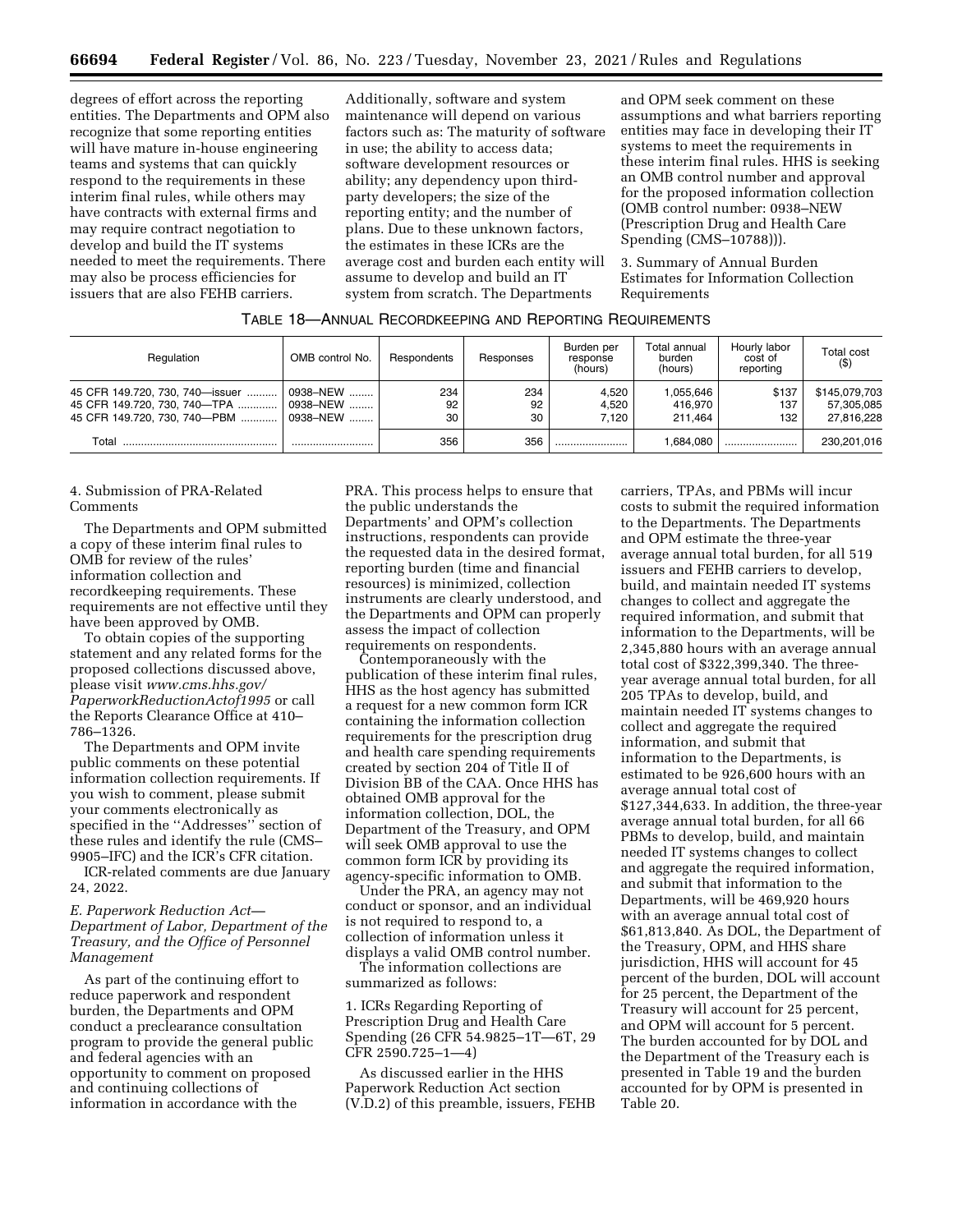TABLE 19—ANNUAL RECORDKEEPING AND REPORTING REQUIREMENTS FOR DOL AND THE DEPARTMENT OF THE **TREASURY** 

| Respondent                               | Number of<br>respondents | Number of<br>responses | Total annual<br>burden<br>(hours) | Total labor<br>cost of<br>reporting      |
|------------------------------------------|--------------------------|------------------------|-----------------------------------|------------------------------------------|
| FEHB carrier<br><b>TPA</b><br><b>PBM</b> | 130<br>51                | 130<br>51<br>17        | 586,470<br>231.650<br>117.480     | \$80,599,835<br>31,836,158<br>15,453,460 |
| Total                                    | 198                      | 198                    | 935.600                           | 127,889,453                              |

*Agency:* DOL–EBSA, Treasury–IRS, OPM–FEHB. *Type of Review:* New information collection. *Title:* Reporting of Prescription Drug and Health Care Spending.

*OMB Control Number:* NEW.

*Affected Public:* Businesses or other for-profits; not-for-profit institutions. *Forms:* 

*Estimated Total Respondents:* 198. *Estimated Total Responses:* 198. *Frequency of Response:* Annual.

*Estimated Total Burden Hours:*  935,600 (DOL—425,273, Treasury— 425,273, OPM—85,055). *Estimated Total Cost Burden:*  \$127,889,453 (DOL—\$58,131,570, Treasury—\$58,131,570, OPM— \$11,626,314).

| TABLE 20—ANNUAL RECORDKEEPING AND REPORTING REQUIREMENTS FOR OPM |  |  |  |
|------------------------------------------------------------------|--|--|--|
|------------------------------------------------------------------|--|--|--|

| Respondent                                      | Number of<br>respondents | Number of<br>responses | Total annual<br>burden<br>(hours) | Total labor<br>cost of<br>reporting    |
|-------------------------------------------------|--------------------------|------------------------|-----------------------------------|----------------------------------------|
| <b>FEHB Carrier</b><br><b>TPA</b><br><b>PRM</b> | 26<br>10<br>C            | 26<br>10<br>3          | 117,294<br>46,330<br>23.496       | \$16,119,967<br>6,367,232<br>3,090,692 |
| Total                                           | 39                       | 39                     | 187.120                           | 25,577,891                             |

## *F. Regulatory Flexibility Act*

The Regulatory Flexibility Act (RFA) (5 U.S.C. 601 *et seq.*) requires agencies to analyze options for regulatory relief of small entities to prepare an initial regulatory flexibility analysis to describe the impact of the proposed rule on small entities, unless the head of the agency can certify that the rule will not have a significant economic impact on a substantial number of small entities. The RFA generally defines a ''small entity'' as (1) a proprietary firm meeting the size standards of the Small Business Administration (SBA), (2) a not-forprofit organization that is not dominant in its field, or (3) a small government jurisdiction with a population of less than 50,000. States and individuals are not included in the definition of ''small entity.'' HHS uses a change in revenues of more than 3 to 5 percent as its measure of significant economic impact on a substantial number of small entities. Individuals and states are not included in the definition of a small entity. These interim final rules are not preceded by a general proposed rule, and thus the requirements of the RFA do not apply.

# *G. Unfunded Mandates Reform Act*

Section 202 of the Unfunded Mandates Reform Act of 1995 (UMRA) requires that agencies assess anticipated

costs and benefits and take certain other actions before issuing a proposed rule or any final rule for which a general proposed rule was published that includes any federal mandate that may result in expenditures in any 1 year by state, local, or Tribal governments, in the aggregate, or by the private sector, of \$100 million in 1995 dollars, updated annually for inflation. In 2021, that threshold is approximately \$158 million. These interim final rules were not preceded by a general proposed rule, and thus the requirements of UMRA do not apply.

### *H. Federalism*

Executive Order 13132 outlines fundamental principles of federalism. It requires adherence to specific criteria by federal agencies in formulating and implementing policies that have ''substantial direct effects'' on the states, the relationship between the national government and states, or on the distribution of power and responsibilities among the various levels of government, including policies that impose direct costs on states or preempt state laws. Federal agencies promulgating regulations that have these federalism implications must consult with state and local officials, and describe the extent of their consultation and the nature of the

concerns of state and local officials in the preamble to the interim final rules.

These interim final rules require plans, issuers, and FEHB carriers to submit prescription drug and health care spending data to the Departments, which will be used to inform a biannual public report that will be issued by the Departments regarding prescription drug reimbursements, trends, and impact on premiums. A number of states currently have laws, regulations, or guidance related to the reporting of prescription drug and health care spending data, although there is no consistency among these states in the data elements collected or the definitions used for those data elements. It is the Departments' and OPM's view that these interim final rules will not have substantial direct effects on states' ability to collect such prescription drug and health care spending data as the states may deem necessary. The rules do not impose direct costs on states or preempt state laws.

While developing these interim final rules, the Departments consulted with the states and attempted to balance the states' interests in regulating health insurance issuers with the need to ensure transparency in the prescription drug and health care market and collect data on a consistent basis in order to inform nationwide analyses. By doing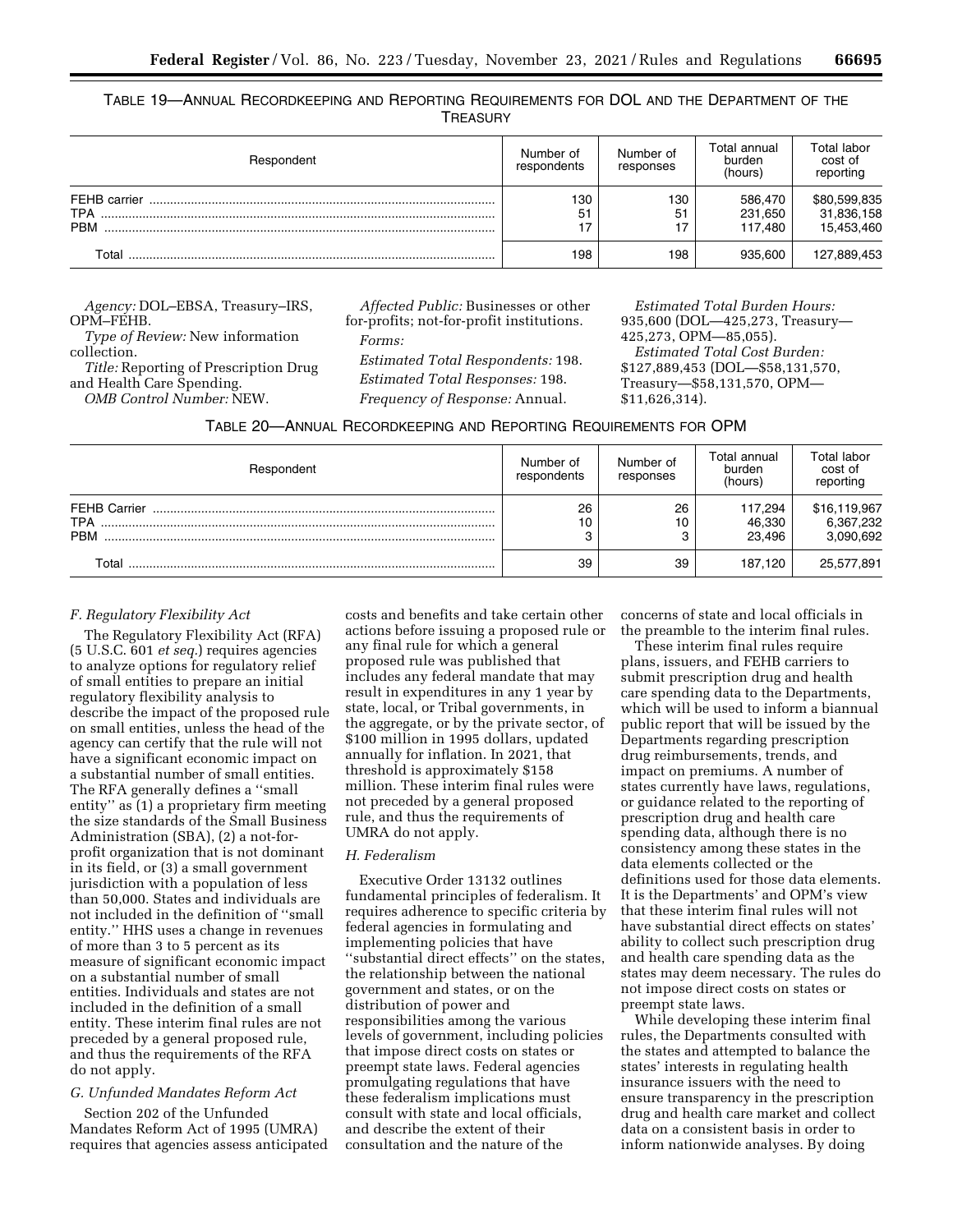so, the Departments complied with the requirements of Executive Order 13132.

### *I. Congressional Review Act*

These interim final rules are subject to the Congressional Review Act provisions of the Small Business Regulatory Enforcement Fairness Act of 1996 (5 U.S.C. 801 *et seq.*) and will be transmitted to the Congress and to the Comptroller General for review in accordance with such provisions. Under the Congressional Review Act, the Office of Information and Regulatory Affairs designated these interim final rules as a ''major rule'' as that term is defined in 5 U.S.C. 804(2), because it is likely to result in an annual impact on the economy of \$100 million or more.

### **Statutory Authority**

The Office of Personnel Management regulations are adopted pursuant to the authority contained in 5 U.S.C. 8910 and 5 U.S.C. 8913.

The Department of the Treasury regulations are adopted pursuant to the authority contained in sections 7805 and 9833 of the Code.

The Department of Labor regulations are adopted pursuant to the authority contained in 29 U.S.C. 1002, 1135, 1182, 1185d, 1191a, 1191b, and 1191c; Secretary of Labor's Order 1–2011, 77 FR 1088 (Jan. 9, 2012).

The Department of Health and Human Services regulations are adopted pursuant to the authority contained in sections 2792 and 2799A–10 of the Public Health Service Act (42 U.S.C. 300gg–92 and 300gg–120).

### **Edward DeHarde,**

*Acting Associate Director, Healthcare and Insurance, Office of Personnel Management.* 

### **Douglas W. O'Donnell,**

*Deputy Commissioner for Services and Enforcement, Internal Revenue Service.* 

# **Lily L. Batchelder,**

*Assistant Secretary of the Treasury (Tax Policy).* 

Signed at Washington, DC, this 12th day of November, 2021.

#### **Ali Khawar,**

*Acting Assistant Secretary, Employee Benefits Security Administration, Department of Labor.* 

Dated: November 12, 2021.

## **Xavier Becerra,**

*Secretary, Department of Health and Human Services.* 

### **List of Subjects**

## *5 CFR Part 890*

Administrative practice and procedure, Government employees, Health facilities, Health insurance, Health professions, Hostages, Iraq, Kuwait, Lebanon, Military personnel, Reporting and recordkeeping requirements, Retirement.

### *26 CFR Part 54*

Excise taxes, Health care, Health insurance, Pensions, Reporting and recordkeeping requirements.

# *29 CFR Part 2510*

Employee benefit plans, Pensions.

### *29 CFR Part 2590*

Continuation coverage, Disclosure, Employee benefit plans, Group health plans, Health care, Health insurance, Medical child support, Reporting and recordkeeping requirements.

# *45 CFR Part 149*

Balance billing, Health care, Health insurance, Reporting and recordkeeping requirements, Surprise billing, State regulation of health insurance, Transparency in coverage.

# **OFFICE OF PERSONNEL MANAGEMENT**

For the reasons stated in the preamble, the Office of Personnel Management amends 5 CFR part 890 as follows:

## **PART 890—FEDERAL EMPLOYEES HEALTH BENEFITS PROGRAM**

■ 1. The authority citation for part 890 continues to read as follows:

**Authority:** 5 U.S.C. 8913; Sec. 890.102 also issued under sections 11202(f), 11232(e), and 11246 (b) of Pub. L. 105–33, 111 Stat. 251; Sec. 890.111 also issued under section 1622(b) of Pub. L. 104–106, 110 Stat. 521 (36 U.S.C. 5522); Sec. 890.112 also issued under section 1 of Pub. L. 110–279, 122 Stat. 2604 (2 U.S.C. 2051); Sec. 890.113 also issued under section 1110 of Pub. L. 116–92, 133 Stat. 1198 (5 U.S.C. 8702 note); Sec. 890.301 also issued under section 311 of Pub. L. 111– 3, 123 Stat. 64 (26 U.S.C. 9801); Sec. 890.302(b) also issued under section 1001 of Pub. L. 111–148, 124 Stat. 119, as amended by Pub. L. 111–152, 124 Stat. 1029 (42 U.S.C. 300gg–14); Sec. 890.803 also issued under 50 U.S.C. 3516 (formerly 50 U.S.C. 403p) and 22 U.S.C. 4069c and 4069c–1; subpart L also issued under section 599C of Pub. L. 101– 513, 104 Stat. 2064 (5 U.S.C. 5561 note), as amended; and subpart M also issued under section 721 of Pub. L. 105–261 (10 U.S.C. 1108), 112 Stat. 2061.

■ 2. Amend § 890.114 by revising the section heading and paragraphs (a) and (d) and adding reserved paragraph (e) and paragraph (f) to read as follows:

# **§ 890.114 Surprise billing and transparency.**

(a) A carrier must comply with requirements described in 26 CFR 54.9816–3T through 54.9816–6T, 54.9816–8T, 54.9817–1T, 54.9817–2T,

54.9822–1T, and 54.9825–3T through 6T; 29 CFR 2590.716–3 through 2590.716–6, 2590.716–8, 2590.717–1, 2590.717–2, 2590.722, 2590.725–1 through 2590.725–4; and 45 CFR 149.30, 149.110 through 149.140, 149.310, 149.510 and 520, and 149.710 through 149.740 in the same manner as such provisions apply to a group health plan or health insurance issuer offering group or individual health insurance coverage, subject to 5 U.S.C.  $8902(m)(1)$ , and the provisions of the carrier's contract. For purposes of application of such sections, all carriers are deemed to offer health benefits in the large group market.

\* \* \* \* \*

(d)(1) In addition to notification to the Department per 26 CFR 54.9816– 8T(b)(2)(iii), 29 CFR 2590.716– 8(b)(2)(iii), and 45 CFR  $149.510(b)(2)(iii)$ , a carrier must notify the Director of its initiation of the Federal IDR process, or its receipt of written notice that a provider, facility, or provider of air ambulance services has initiated the Federal IDR process, upon sending or receiving such notice.

(2) The Director will coordinate with the Departments in resolving matters under 26 CFR 54.9816– 8T(c)(4)(vii)(A)(*1*), 29 CFR 2590.716– 8(c)(4)(vii)(A)(*1*), or 45 CFR 149.510(c)(4)(vii)(A)(*1*) where fraud or material misrepresentation are presented, and matters involving 26 CFR 54.9816–8T(c)(4)(vii)(A)(*2*), 29 CFR 2590.716–8(c)(4)(vii)(A)(*2*), and 45 CFR 149.510(c)(4)(vii)(A)(*2*). The Director will coordinate with the Departments in oversight of reports submitted by certified IDR entities with respect to carriers pursuant to 26 CFR 54.9816– 8T(f), 29 CFR 2590.716–8(f), or 45 CFR 149.510(f).

(e) [Reserved]

(f) The Director will coordinate with the Departments in oversight of prescription drug and health care spending with respect to FEHB carriers pursuant to 45 CFR 149.710 through 149.740.

# **INTERNAL REVENUE SERVICE**

#### **Amendments to the Regulations**

Accordingly, 26 CFR part 54 is amended as follows:

### **PART 54—PENSION EXCISE TAXES**

■ **Paragraph 3.** The authority citation for part 54 continues to read, in part, as follows:

**Authority:** 26 U.S.C. 7805.

■ **Par. 4.** Sections 54.9825–1T through 54.9825–6T are added to read as follows: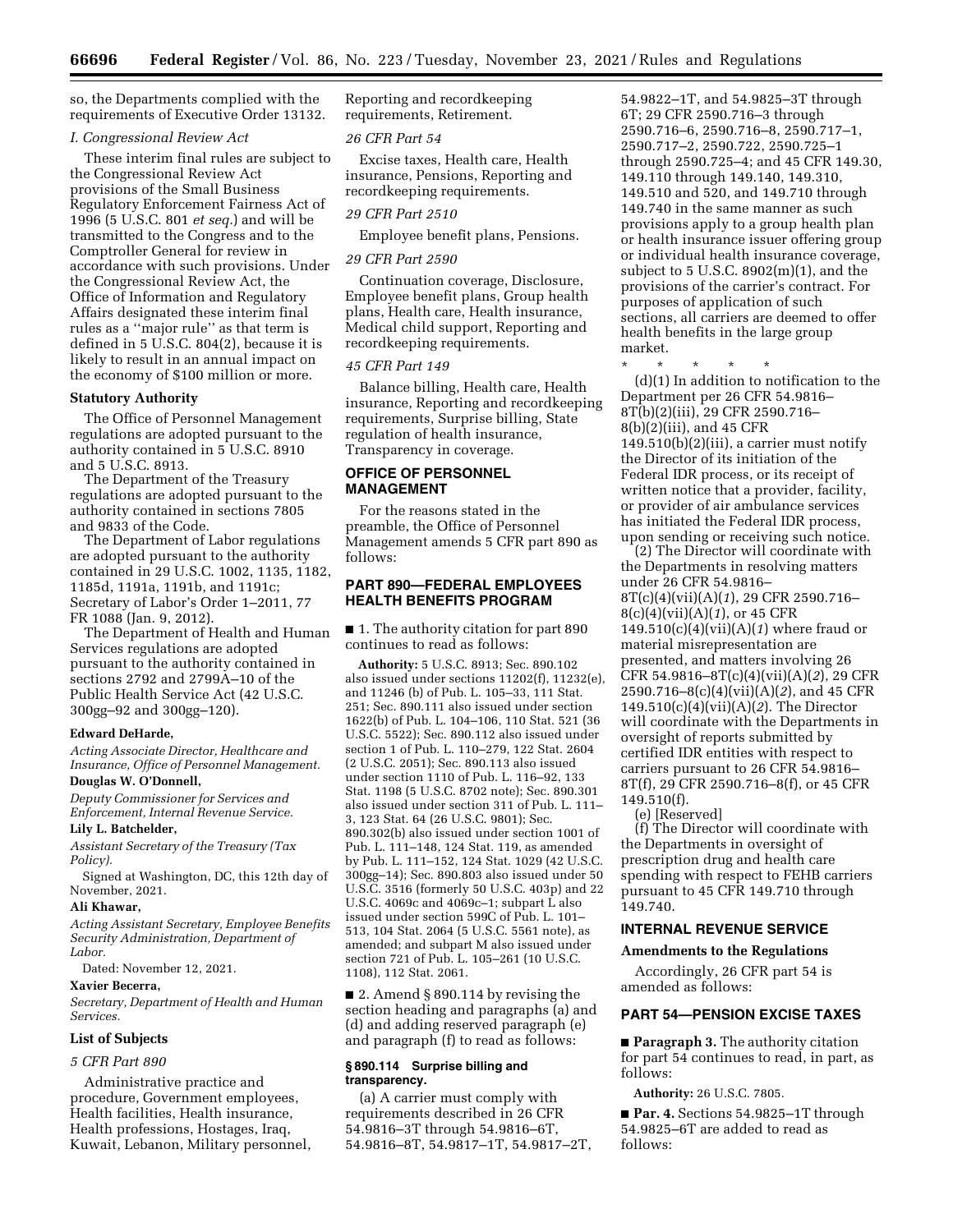- \* \* \* \* \* 54.9825–1T Basis and scope (temporary).
- 54.9825–2T Applicability (temporary).
- 54.9825–3T Definitions (temporary).
- 54.9825–4T Reporting requirements related to prescription drug and health care spending (temporary).
- 54.9825–5T Aggregate reporting (temporary).
- 54.9825–6T Required information (temporary).
- \* \* \* \* \*

# **§ 54.9825–1T Basis and scope (temporary).**

(a) *Basis.* This section and §§ 54.9825–2T through 54.9825–6T implement subchapter B of chapter 100 of the Internal Revenue Code of 1986.

(b) *Scope.* This part establishes standards for group health plans with respect to surprise medical bills, transparency in health care coverage, and additional patient protections.

### **§ 54.9825–2T Applicability (temporary).**

(a) *In general.* The requirements in §§ 54.9825–4T through 54.9825–6T apply to group health plans (including grandfathered health plans as defined in § 54.9815–1251), except as specified in paragraph (b) of this section.

(b) *Exceptions.* The requirements in §§ 54.9825–4T through 54.9825–6T do not apply to the following:

(1) Excepted benefits as described in  $§ 54.9831-1(c).$ 

(2) Short-term, limited-duration insurance as defined in § 54.9801–2.

(3) Health reimbursement arrangements or other account-based group health plans as described in § 54.9815–2711(d).

### **§ 54.9825–3T Definitions (temporary).**

The definitions in § 54.9816–3T apply to §§ 54.9825–4T through 54.9825–6T unless otherwise specified. In addition, for purposes of §§ 54.9825–4T through 54.9825–6T, the following definitions apply:

*Brand prescription drug* means a drug for which an application is approved under section 505(c) of the Federal Food, Drug, and Cosmetic Act (21 U.S.C. 355(c)), or under section 351 of the PHS Act (42 U.S.C. 262), and that is generally marketed under a proprietary, trademark-protected name. The term ''brand prescription drug'' includes a drug with Emergency Use Authorization issued pursuant to section 564 of the Federal Food, Drug, and Cosmetic Act (21 U.S.C. 360bbb–3), and that is generally marketed under a proprietary, trademark-protected name. The term ''brand prescription drug'' includes drugs that the U.S. Food and Drug Administration determines to be

interchangeable biosimilar products under sections  $351(i)(3)$  and  $351(k)(4)$  of the PHS Act (42 U.S.C. 262).

*Dosage unit* means the smallest form in which a pharmaceutical product is administered or dispensed, such as a pill, tablet, capsule, ampule, or measurement of grams or milliliters.

*Federal Employees Health Benefits (FEHB) line of business* refers to all health benefit plans that are offered to eligible enrollees pursuant to a contract between the Office of Personnel Management and Federal Employees Health Benefits (FEHB) Program carriers. Such plans are Federal governmental plans offered pursuant to 5 U.S.C. chapter 89.

*Life-years* means the total number of months of coverage for participants and beneficiaries, as applicable, divided by 12.

*Market segment* means one of the following: The individual market (excluding the student market), the student market, the fully-insured small group market, the fully-insured large group market (excluding the FEHB line of business), self-funded plans offered by small employers, self-funded plans offered by large employers, and the FEHB line of business.

*Premium amount* means, with respect to individual health insurance coverage and fully-insured group health plans, earned premium as that term is defined in 45 CFR 158.130, excluding the adjustments specified in 45 CFR 158.130(b)(5). Premium amount means, with respect to self-funded group health plans and other arrangements that do not rely exclusively or primarily on payments of premiums as defined in 45 CFR 158.130, the premium equivalent amount representing the total cost of providing and maintaining coverage, including claims costs, administrative costs, and stop-loss premiums, as applicable.

*Prescription drug (drug)* means a set of pharmaceutical products that have been assigned a National Drug Code (NDC) by the Food and Drug Administration and are grouped by name and ingredient in the manner specified by the Secretary, jointly with the Secretary of Labor and the Secretary of Health and Human Services.

*Prescription drug rebates, fees, and other remuneration* means all remuneration received by or on behalf of a plan or issuer, its administrator or service provider, including remuneration received by and on behalf of entities providing pharmacy benefit management services to the plan or issuer, with respect to prescription drugs prescribed to participants and beneficiaries in the plan or coverage, as

applicable, regardless of the source of the remuneration (for example, pharmaceutical manufacturer, wholesaler, retail pharmacy, or vendor). Prescription drug rebates, fees, and other remuneration also include, for example, discounts, chargebacks or rebates, cash discounts, free goods contingent on a purchase agreement, upfront payments, coupons, goods in kind, free or reduced-price services, grants, or other price concessions or similar benefits. Prescription drug rebates, fees, and other remuneration include bona fide service fees. Bona fide service fees mean fees paid by a drug manufacturer to an entity providing pharmacy benefit management services to the plan or issuer that represent fair market value for a bona fide, itemized service actually performed on behalf of the manufacturer that the manufacturer would otherwise perform (or contract for) in the absence of the service arrangement, and that are not passed on in whole or in part to a client or customer of the entity, whether or not the entity takes title to the drug.

*Reference year* means the calendar year immediately preceding the calendar year in which data submissions under this section are required.

*Reporting entity* means an entity that submits some or all of the information required under §§ 54.9825–4T through 54.9825–6T with respect to a plan or issuer, and that may be different from the plan or issuer that is subject to the requirements of §§ 54.9825–4T through 54.9825–6T.

*Student market* has the meaning given in 45 CFR 158.103.

*Therapeutic class* means a group of pharmaceutical products that have similar mechanisms of action or treat the same types of conditions, grouped in the manner specified by the Secretary, jointly with the Secretary of Labor and the Secretary of Health and Human Services, in guidance. The Secretary may require plans and issuers to classify drugs according to a commonly available public or commercial therapeutic classification system, a therapeutic classification system provided by the Secretary of Health and Human Services, or a combination thereof.

*Total annual spending* means incurred claims, as that term is defined in 45 CFR 158.140, excluding the adjustments specified in 45 CFR 158.140(b)(1)(i), (b)(2)(iv), and (b)(4), and including cost sharing. With respect to prescription drugs, total annual spending is net of prescription drug rebates, fees, and other remuneration.

Sec.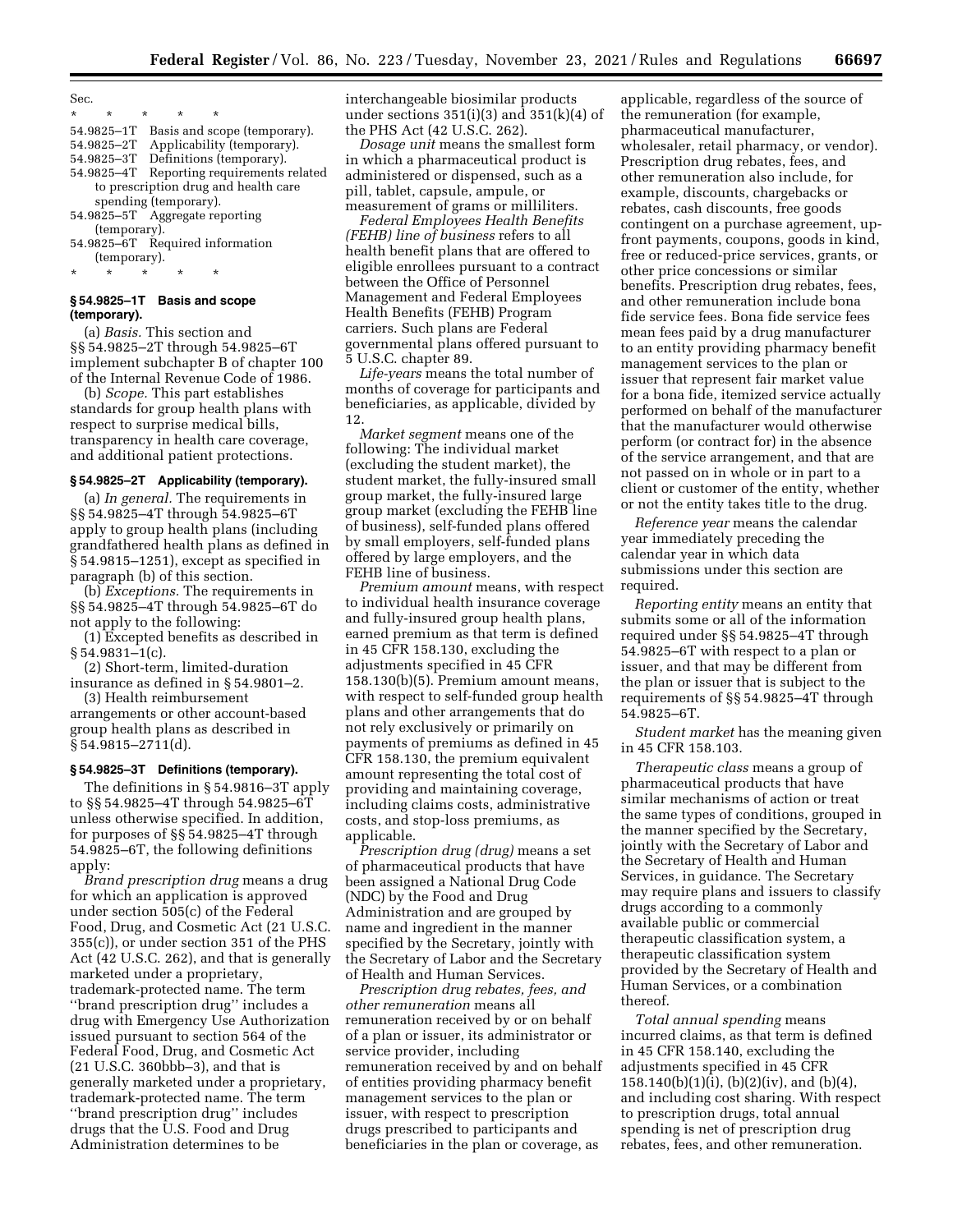### **§ 54.9825–4T Reporting requirements related to prescription drug and health care spending (temporary).**

(a) *General requirement.* A group health plan or a health insurance issuer offering group health insurance coverage must submit an annual report to the Secretary, the Secretary of Health and Human Services, and the Secretary of Labor, on prescription drug and health care spending, premiums, and enrollment under the plan or coverage.

(b) *Timing and form of report.* The report for the 2020 reference year must be submitted to the Secretary by December 27, 2021. Beginning with the 2021 reference year, the report for each reference year is due by June 1 of the year following the reference year. The report must be submitted in the form and manner prescribed by the Secretary, jointly with the Secretary of Health and Human Services and the Secretary of Labor.

(c) *Transfer of business.* Issuers that acquire a line or block of business from another issuer during a reference year are responsible for submitting the information and report required by this section for the acquired business for that reference year, including for the part of the reference year that was prior to the acquisition.

(d) *Reporting entities and special rules to prevent unnecessary duplication—*(1) *Special rule for insured group health plans.* To the extent coverage under a group health plan consists of group health insurance coverage, the plan may satisfy the requirements of paragraph (a) of this section if the plan requires the health insurance issuer offering the coverage to report the information required by this section in compliance with this subpart pursuant to a written agreement. Accordingly, if a health insurance issuer and a group health plan sponsor enter into a written agreement under which the issuer agrees to provide the information required under paragraph (a) of this section in compliance with this section, and the issuer fails to do so, then the issuer, but not the plan, violates the reporting requirements of paragraph (a) of this section with respect to the relevant information.

(2) *Other contractual arrangements.* A group health plan or health insurance issuer offering group health insurance coverage may satisfy the requirements under paragraph (a) of this section by entering into a written agreement under which one or more other parties (such as health insurance issuers, pharmacy benefit managers, third-party administrators, or other third parties) report some or all of the information required under paragraph (a) of this

section in compliance with this section. Notwithstanding the preceding sentence, if a group health plan or health insurance issuer chooses to enter into such an agreement and the party with which it contracts fails to provide the information in accordance with paragraph (a) of this section, the plan or issuer violates the reporting requirements of paragraph (a) of this section.

(e) *Applicability date.* The provisions of this section are applicable beginning December 27, 2021.

# **§ 54.9825–5T Aggregate reporting (temporary).**

(a) *General requirement.* A group health plan or a health insurance issuer offering group health insurance coverage must submit, or arrange to be submitted, the information required in § 54.9825–6T(b) separately for each State in which group health coverage or group health insurance coverage was provided in connection with the group health plan or by the health insurance issuer. The report must include the experience of all plans and policies in the State during the reference year covered by the report, and must include the experience separately for each market segment as defined in § 54.9825– 3T.

(b) *Aggregation by reporting entity*— (1) *In general.* If a reporting entity submits data on behalf of more than one group health plan in a State and market segment, the reporting entity may aggregate the data required in § 54.9825–6T(b) for the group health plans for each market segment in the State.

(2) *Multiple reporting entities.* (i) If multiple reporting entities submit the required data related to one or more plans or issuers in a State and market segment, the data submitted by each of these reporting entities must not be aggregated at a less granular level than the aggregation level used by the reporting entity that submits the data on total annual spending on health care services, as required by § 54.9825– 6T(b)(4), on behalf of these plans or issuers.

(ii) The Secretary, jointly with the Secretary of Health and Human Services and the Secretary of Labor, may specify in guidance alternative or additional aggregation methods for data submitted by multiple reporting entities, to ensure a balance between compliance burdens and a data aggregation level that facilitates the development of the biannual public report required under section 9825(b) of the Code.

(3) *Group health insurance coverage with dual contracts.* If a group health

plan involves health insurance coverage obtained from two affiliated issuers, one providing in-network coverage only and the second providing out-of-network coverage only, the plan's out-of-network experience may be treated as if it were all related to the contract provided by the in-network issuer.

(c) *Aggregation by State.* (1) Experience with respect to each fullyinsured policy must be included on the report for the State where the contract was issued, except as specified in paragraphs (c)(3) and (4) of this section.

(2) Experience with respect to each self-funded group health plan must be included on the report for the State where the plan sponsor has its principal place of business.

(3) For individual market business sold through an association, experience must be attributed to the issue State of the certificate of coverage.

(4) For health coverage provided to plans through a group trust or multiple employer welfare arrangement, the experience must be included in the report for the State where the employer (if the plan is sponsored at the individual employer level) or the association (if the association qualifies as an employer under ERISA section 3(5)) has its principal place of business or the state where the association is incorporated, in the case of an association with no principal place of business.

(d) *Applicability date.* The provisions of this section are applicable beginning December 27, 2021.

# **§ 54.9825–6T Required information (temporary).**

(a) *Information for each plan or coverage.* The report required under § 54.9825–4T must include the following information for each plan or coverage, at the plan or coverage level:

(1) The identifying information for plans, issuers, plan sponsors, and any other reporting entities.

(2) The beginning and end dates of the plan year that ended on or before the last day of the reference year.

(3) The number of participants and beneficiaries, as applicable, covered on the last day of the reference year.

(4) Each State in which the plan or coverage is offered.

(b) *Information for each state and market segment.* The report required under § 54.9825–4T must include the following information with respect to plans or coverage for each State and market segment for the reference year, unless otherwise specified:

(1) The 50 brand prescription drugs most frequently dispensed by pharmacies, and for each such drug, the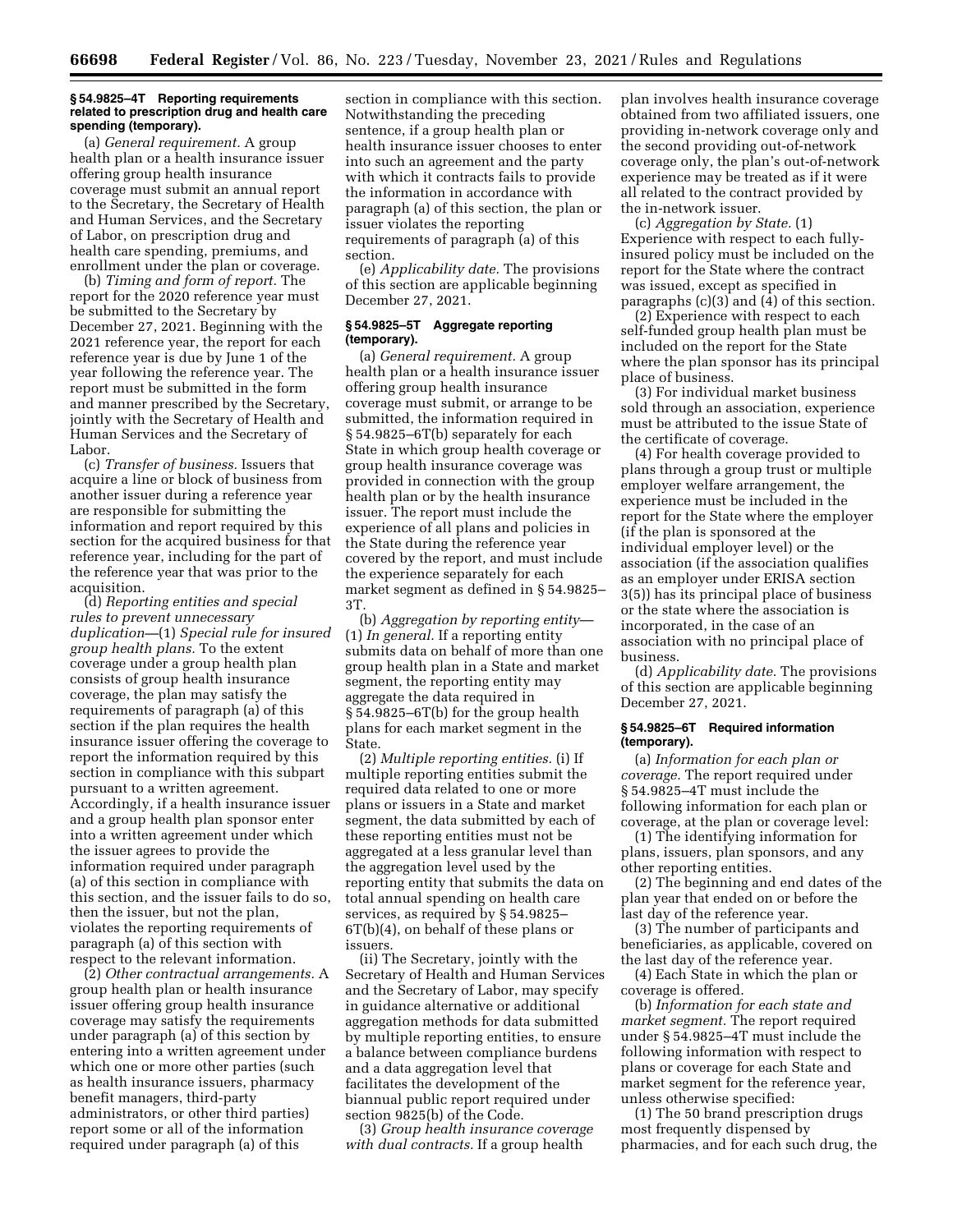data elements listed in paragraph (b)(5) of this section. The most frequently dispensed drugs must be determined according to total number of paid claims for prescriptions filled during the reference year for each drug.

(2) The 50 most costly prescription drugs and for each such drug, the data elements listed in paragraph (b)(5) of this section. The most costly drugs must be determined according to total annual spending on each drug.

(3) The 50 prescription drugs with the greatest increase in expenditures between the year immediately preceding the reference year and the reference year, and for each such drug: The data elements listed in paragraph (b)(5) of this section for the year immediately preceding the reference year, and the data elements listed in paragraph (b)(5) of this section for the reference year. The drugs with the greatest increase in expenditures must be determined based on the increase in total annual spending from the year immediately preceding the reference year to the reference year. A drug must be approved for marketing or issued an Emergency Use Authorization by the Food and Drug Administration for the entirety of the year immediately preceding the reference year and for the entirety of the reference year to be included in the data submission as one of the drugs with the greatest increase in expenditures.

(4) Total annual spending on health care services by the plan or coverage and by participants and beneficiaries, as applicable, broken down by the type of costs, including—

(i) Hospital costs;

(ii) Health care provider and clinical service costs, for primary care and specialty care separately;

(iii) Costs for prescription drugs, separately for drugs covered by the plan's or issuer's pharmacy benefit and drugs covered by the plan's or issuer's hospital or medical benefit; and

(iv) Other medical costs, including wellness services.

(5) Prescription drug spending and utilization, including—

(i) Total annual spending by the plan or coverage;

(ii) Total annual spending by the participants and beneficiaries, as applicable, enrolled in the plan or coverage, as applicable;

(iii) The number of participants and beneficiaries, as applicable, with a paid prescription drug claim;

(iv) Total dosage units dispensed; and

(v) The number of paid claims.

(6) Premium amounts, including—

(i) Average monthly premium amount paid by employers and other plan

sponsors on behalf of participants and beneficiaries, as applicable;

(ii) Average monthly premium amount paid by participants and beneficiaries, as applicable; and

(iii) Total annual premium amount and the total number of life-years.

(7) Prescription drug rebates, fees, and other remuneration, including—

(i) Total prescription drug rebates, fees, and other remuneration, and the difference between total amounts that the plan or issuer pays the entity providing pharmacy benefit management services to the plan or issuer and total amounts that such entity pays to pharmacies.

(ii) Prescription drug rebates, fees, and other remuneration, excluding bona fide service fees, broken down by the amounts passed through to the plan or issuer, the amounts passed through to participants and beneficiaries, as applicable, and the amounts retained by the entity providing pharmacy benefit management services to the plan or issuer; and the data elements listed in paragraph (b)(5) of this section—

(A) For each therapeutic class; and (B) For each of the 25 prescription drugs with the greatest amount of total prescription drug rebates and other price concessions for the reference year.

(8) The method used to allocate prescription drug rebates, fees, and other remuneration, if applicable.

(9) The impact of prescription drug rebates, fees, and other remuneration on premium and cost sharing amounts.

(c) *Applicability date.* The provisions of this section are applicable beginning December 27, 2021.

## **DEPARTMENT OF LABOR**

# **Employee Benefits Security Administration**

### **29 CFR Chapter XXV**

For the reasons set forth in the preamble, the Department of Labor amends 29 CFR part 2590 as set forth below:

## **PART 2590—RULES AND REGULATIONS FOR GROUP HEALTH PLANS**

■ 5. The authority citation for part 2590 continues to read as follows:

**Authority:** 29 U.S.C. 1027, 1059, 1135, 1161–1168, 1169, 1181–1183, 1181 note, 1185, 1185a–n, 1191, 1191a, 1191b, and 1191c; sec. 101(g), Pub. L. 104–191, 110 Stat. 1936; sec. 401(b), Pub. L. 105–200, 112 Stat. 645 (42 U.S.C. 651 note); sec. 512(d), Pub. L. 110–343, 122 Stat. 3881; sec. 1001, 1201, and 1562(e), Pub. L. 111–148, 124 Stat. 119, as amended by Pub. L. 111–152, 124 Stat. 1029; Division M, Pub. L. 113–235, 128 Stat. 2130; Pub. L. 116–260 134 Stat. 1182; Secretary of

Labor's Order 1–2011, 77 FR 1088 (Jan. 9, 2012).

## **Subpart D—Surprise Billing and Transparency Requirements**

■ 6. Section 2590.716–1 is amended by revising paragraph (a) to read as follows:

#### **§ 2590.716–1 Basis and scope.**

(a) *Basis.* Sections 2590.716–1 through 2590.725–4 implement sections 716–725 of ERISA.

\* \* \* \* \*

■ 7. Section 2590.716–2 is amended by revising paragraph (a) and paragraph (b) introductory text to read as follows:

#### **§ 2590.716–2 Applicability.**

(a) *In general.* (1) The requirements in §§ 2590.716–4 through 2590.716–7, 2590.717–1, 2590.722, and 2590.725–1 through 2590.725–4 apply to group health plans and health insurance issuers offering group health insurance coverage (including grandfathered health plans as defined in § 2590.715– 1251), except as specified in paragraph (b) of this section.

(2) The requirements in §§ 2590.716– 8 and 2590.717–2 apply to certified IDR entities and group health plans and health insurance issuers offering group health insurance coverage (including grandfathered health plans as defined in § 2590.715–1251) except as specified in paragraph (b) of this section.

(b) *Exceptions.* The requirements in §§ 2590.716–4 through 2590.716–8, 2590.717–1, 2590.717–2, 2590.722, and 2590.725–1 through 2590.725–4 do not apply to the following: \* \* \* \* \*

■ 8. Add §§ 2590.725-1, 2590.725-2, 2590.725–3, and 2590.725–4 to read as follows: Sec.

\* \* \* \* \* 2590.725–1 Definitions. 2590.725–2 Reporting requirements related to prescription drug and health care spending. 2590.725–3 Aggregate reporting. 2590.725–4 Required information.

\* \* \* \* \*

### **§ 2590.725–1 Definitions.**

For purposes of this section, the following definitions apply in addition to the definitions in § 2590.716–3:

*Brand prescription drug* means a drug for which an application is approved under section 505(c) of the Federal Food, Drug, and Cosmetic Act (21 U.S.C. 355(c)) or under section 351 of the Public Health Service Act (42 U.S.C. 262), and that is generally marketed under a proprietary, trademarkprotected name. The term ''brand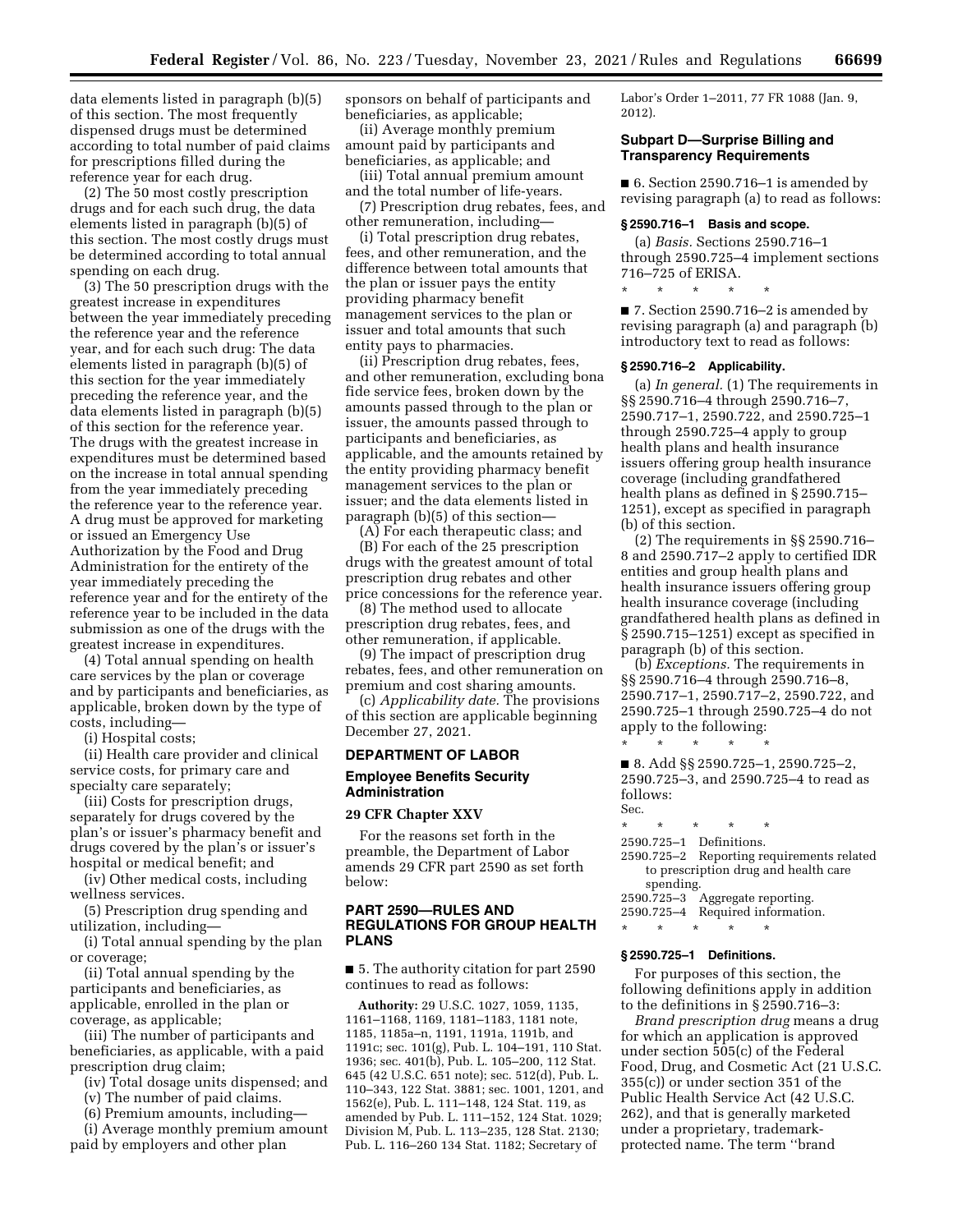prescription drug'' includes a drug with Emergency Use Authorization issued pursuant to section 564 of the Federal Food, Drug, and Cosmetic Act (21 U.S.C. 360bbb–3), and that is generally marketed under a proprietary, trademark-protected name. The term ''brand prescription drug'' includes drugs that the U.S. Food and Drug Administration determines to be interchangeable biosimilar products under sections  $351(i)(3)$  and  $351(k)(4)$  of the PHS Act (42 U.S.C. 262).

*Dosage unit* means the smallest form in which a pharmaceutical product is administered or dispensed, such as a pill, tablet, capsule, ampule, or measurement of grams or milliliters.

*Federal Employees Health Benefits (FEHB) line of business* refers to all health benefit plans that are offered to eligible enrollees pursuant to a contract between the Office of Personnel Management and Federal Employees Health Benefits (FEHB) Program carriers. Such plans are Federal governmental plans offered pursuant to 5 U.S.C. chapter 89.

*Life-years* means the total number of months of coverage for participants and beneficiaries, as applicable, divided by 12.

*Market segment* means one of the following: The individual market (excluding the student market), the student market, the fully-insured small group market, the fully-insured large group market (excluding the FEHB line of business), self-funded plans offered by small employers, self-funded plans offered by large employers, and the FEHB line of business.

*Premium amount* means, with respect to fully-insured group health plans, earned premium as that term is defined in 45 CFR 158.130, excluding the adjustments specified in 45 CFR 158.130(b)(5). Premium amount means, with respect to self-funded group health plans and other arrangements that do not rely exclusively or primarily on payments of premiums as defined in 45 CFR 158.130, the premium equivalent amount representing the total cost of providing and maintaining coverage, including claims costs, administrative costs, and stop-loss premiums, as applicable.

*Prescription drug (drug)* means a set of pharmaceutical products that have been assigned a National Drug Code (NDC) by the Food and Drug Administration and are grouped by name and ingredient in the manner specified by the Secretary, jointly with the Secretary of the Treasury and the Secretary of Health and Human Services.

*Prescription drug rebates, fees, and other remuneration* means all remuneration received by or on behalf of a plan or issuer, its administrator or service provider, including remuneration received by and on behalf of entities providing pharmacy benefit management services to the plan or issuer, with respect to prescription drugs prescribed to participants or beneficiaries in the plan or coverage, as applicable, regardless of the source of the remuneration (for example, pharmaceutical manufacturer, wholesaler, retail pharmacy, or vendor). Prescription drug rebates, fees, and other remuneration also include, for example, discounts, chargebacks or rebates, cash discounts, free goods contingent on a purchase agreement, upfront payments, coupons, goods in kind, free or reduced-price services, grants, or other price concessions or similar benefits. Prescription drug rebates, fees, and other remuneration include bona fide service fees. Bona fide service fees mean fees paid by a drug manufacturer to an entity providing pharmacy benefit management services to the plan or issuer that represent fair market value for a bona fide, itemized service actually performed on behalf of the manufacturer that the manufacturer would otherwise perform (or contract for) in the absence of the service arrangement, and that are not passed on in whole or in part to a client or customer of the entity, whether or not the entity takes title to the drug.

*Reference year* means the calendar year immediately preceding the calendar year in which data submissions under this section are required.

*Reporting entity* means an entity that submits some or all of the information required under this section with respect to a plan or issuer, and that may be different from the plan or issuer that is subject to the requirements of this section.

*Student market* has the meaning given in 45 CFR 158.103.

*Therapeutic class* means a group of pharmaceutical products that have similar mechanisms of action or treat the same types of conditions, grouped in the manner specified by the Secretary, jointly with the Secretary of the Treasury and the Secretary of Health and Human Services, in guidance. The Secretary may require plans and issuers to classify drugs according to a commonly available public or commercial therapeutic classification system, a therapeutic classification system provided by the Secretary of Health and Human Services, or a combination thereof.

*Total annual spending* means incurred claims, as that term is defined in 45 CFR 158.140, excluding the adjustments specified in 45 CFR 158.140(b)(1)(i), (b)(2)(iv), and (b)(4), and including cost sharing. With respect to prescription drugs, total annual spending is net of prescription drug rebates, fees, and other remuneration.

### **§ 2590.725–2 Reporting requirements related to prescription drug and health care spending.**

(a) *General requirement.* A group health plan or a health insurance issuer offering group health insurance coverage must submit an annual report to the Secretary, the Secretary of the Treasury, and the Secretary of Health and Human Services, on prescription drug and health care spending, premiums, and enrollment under the plan or coverage.

(b) *Timing and form of report.* The report for the 2020 reference year must be submitted to the Secretary by December 27, 2021. Beginning with the 2021 reference year, the report for each reference year is due by June 1 of the year following the reference year. The report must be submitted in the form and manner prescribed by the Secretary, jointly with the Secretary of the Treasury and the Secretary of Health and Human Services.

(c) *Transfer of business.* Issuers that acquire a line or block of business from another issuer during a reference year are responsible for submitting the information and report required by this section for the acquired business for that reference year, including for the part of the reference year that was prior to the acquisition.

(d) *Reporting entities and special rules to prevent unnecessary duplication*—(1) *Special rule for insured group health plans.* To the extent coverage under a group health plan consists of group health insurance coverage, the plan may satisfy the requirements of paragraph (a) of this section if the plan requires the health insurance issuer offering the coverage to report the information required by this section in compliance with this subpart pursuant to a written agreement. Accordingly, if a health insurance issuer and a group health plan sponsor enter into a written agreement under which the issuer agrees to provide the information required under paragraph (a) of this section in compliance with this section, and the issuer fails to do so, then the issuer, but not the plan, violates the reporting requirements of paragraph (a) of this section with respect to the relevant information.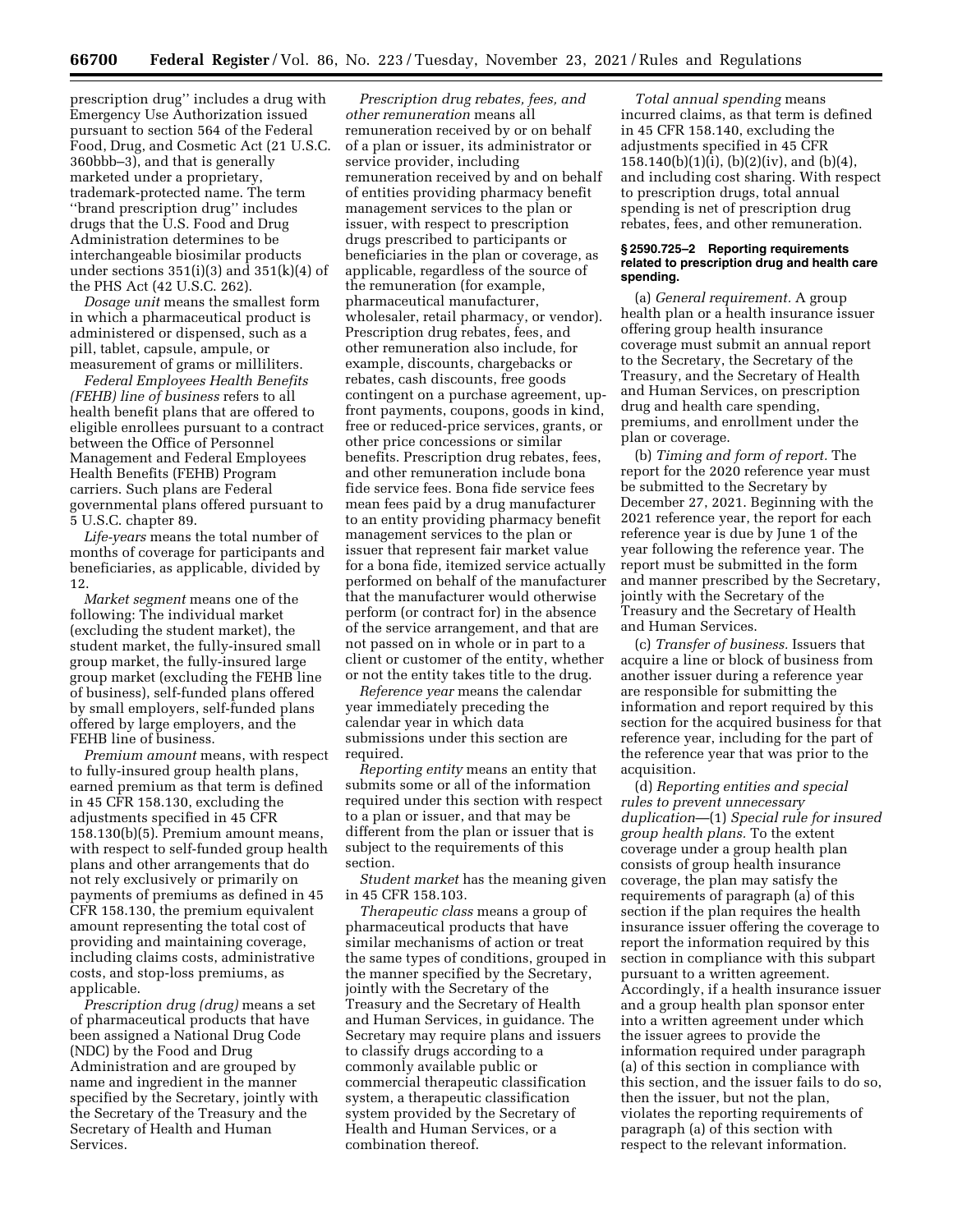(2) *Other contractual arrangements.* A group health plan or health insurance issuer offering group health insurance coverage may satisfy the requirements under paragraph (a) of this section by entering into a written agreement under which one or more other parties (such as health insurance issuers, pharmacy benefit managers, third-party administrators, or other third parties) report some or all of the information required under paragraph (a) of this section in compliance with this section. Notwithstanding the preceding sentence, if a group health plan or health insurance issuer chooses to enter into such an agreement and the party with which it contracts fails to provide the information in accordance with paragraph (a) of this section, the plan or issuer violates the reporting requirements of paragraph (a) of this section.

(e) *Applicability date.* The provisions of this section are applicable beginning December 27, 2021.

### **§ 2590.725–3 Aggregate reporting.**

(a) *General requirement.* A group health plan or a health insurance issuer offering group health insurance coverage must submit, or arrange to be submitted, the information required in § 2590.725–4(b) of this section separately for each State in which group health coverage or group health insurance coverage was provided in connection with the group health plan or by the health insurance issuer. The report must include the experience of all plans and policies in the State during the reference year covered by the report, and must include the experience separately for each market segment as defined in § 2590.725–1 of this section.

(b) *Aggregation by reporting entity*— (1) *In general.* If a reporting entity submits data on behalf of more than one group health plan in a State and market segment, the reporting entity may aggregate the data required in § 2590.725–4(b) of this section for the group health plans for each market segment in the State.

(2) *Multiple reporting entities.* (i) If multiple reporting entities submit the required data related to one or more plans or issuers in a State and market segment, the data submitted by each of these reporting entities must not be aggregated at a less granular level than the aggregation level used by the reporting entity that submits the data on total annual spending on health care services, as required by § 2590.725– 4(b)(4), on behalf of these plans or issuers.

(ii) The Secretary, jointly with the Secretary of the Treasury and the

Secretary of Health and Human Services, may specify in guidance alternative or additional aggregation methods for data submitted by multiple reporting entities, to ensure a balance between compliance burdens and a data aggregation level that facilitates the development of the biannual public report required under section 725(b) of ERISA.

(3) Group health insurance coverage with dual contracts. If a group health plan involves health insurance coverage obtained from two affiliated issuers, one providing in-network coverage only and the second providing out-of-network coverage only, the plan's out-of-network experience may be treated as if it were all related to the contract provided by the in-network issuer.

(c) *Aggregation by State.* (1) Experience with respect to each fullyinsured policy must be included on the report for the State where the contract was issued, except as specified in paragraphs (c)(3) and (4) of this section.

(2) Experience with respect to each self-funded group health plan must be included on the report for the State where the plan sponsor has its principal place of business.

(3) For individual market business sold through an association, experience must be attributed to the issue State of the certificate of coverage.

(4) For health coverage provided to plans through a group trust or multiple employer welfare arrangement, the experience must be included in the report for the State where the employer (if the plan is sponsored at the individual employer level) or the association (if the association qualifies as an employer under ERISA section 3(5)) has its principal place of business or the state where the association is incorporated, in the case of an association with no principal place of business.

(d) *Applicability date.* The provisions of this section are applicable beginning December 27, 2021.

### **§ 2590.725–4 Required information.**

(a) *Information for each plan or coverage.* The report required under § 2590.725–2 must include the following information for each plan or coverage, at the plan or coverage level:

(1) The identifying information for plans, issuers, plan sponsors, and any other reporting entities.

(2) The beginning and end dates of the plan year that ended on or before the last day of the reference year.

(3) The number of participants and beneficiaries, as applicable, covered on the last day of the reference year.

(4) Each State in which the plan or coverage is offered.

(b) *Information for each state and market segment.* The report required under § 2590.725–2 must include the following information with respect to plans or coverage for each State and market segment for the reference year, unless otherwise specified:

(1) The 50 brand prescription drugs most frequently dispensed by pharmacies, and for each such drug, the data elements listed in paragraph (b)(5) of this section. The most frequently dispensed drugs must be determined according to total number of paid claims for prescriptions filled during the reference year for each drug.

(2) The 50 most costly prescription drugs and for each such drug, the data elements listed in paragraph (b)(5) of this section. The most costly drugs must be determined according to total annual spending on each drug.

(3) The 50 prescription drugs with the greatest increase in expenditures between the year immediately preceding the reference year and the reference year, and for each such drug: The data elements listed in paragraph (b)(5) of this section for the year immediately preceding the reference year, and the data elements listed in paragraph (b)(5) of this section for the reference year. The drugs with the greatest increase in expenditures must be determined based on the increase in total annual spending from the year immediately preceding the reference year to the reference year. A drug must be approved for marketing or issued an Emergency Use Authorization by the Food and Drug Administration for the entirety of the year immediately preceding the reference year and for the entirety of the reference year to be included in the data submission as one of the drugs with the greatest increase in expenditures.

(4) Total annual spending on health care services by the plan or coverage and by participants and beneficiaries, as applicable, broken down by the type of costs, including—

(i) Hospital costs;

(ii) Health care provider and clinical service costs, for primary care and specialty care separately;

(iii) Costs for prescription drugs, separately for drugs covered by the plan's or issuer's pharmacy benefit and drugs covered by the plan's or issuer's hospital or medical benefit; and

(iv) Other medical costs, including wellness services.

(5) Prescription drug spending and utilization, including—

(i) Total annual spending by the plan or coverage;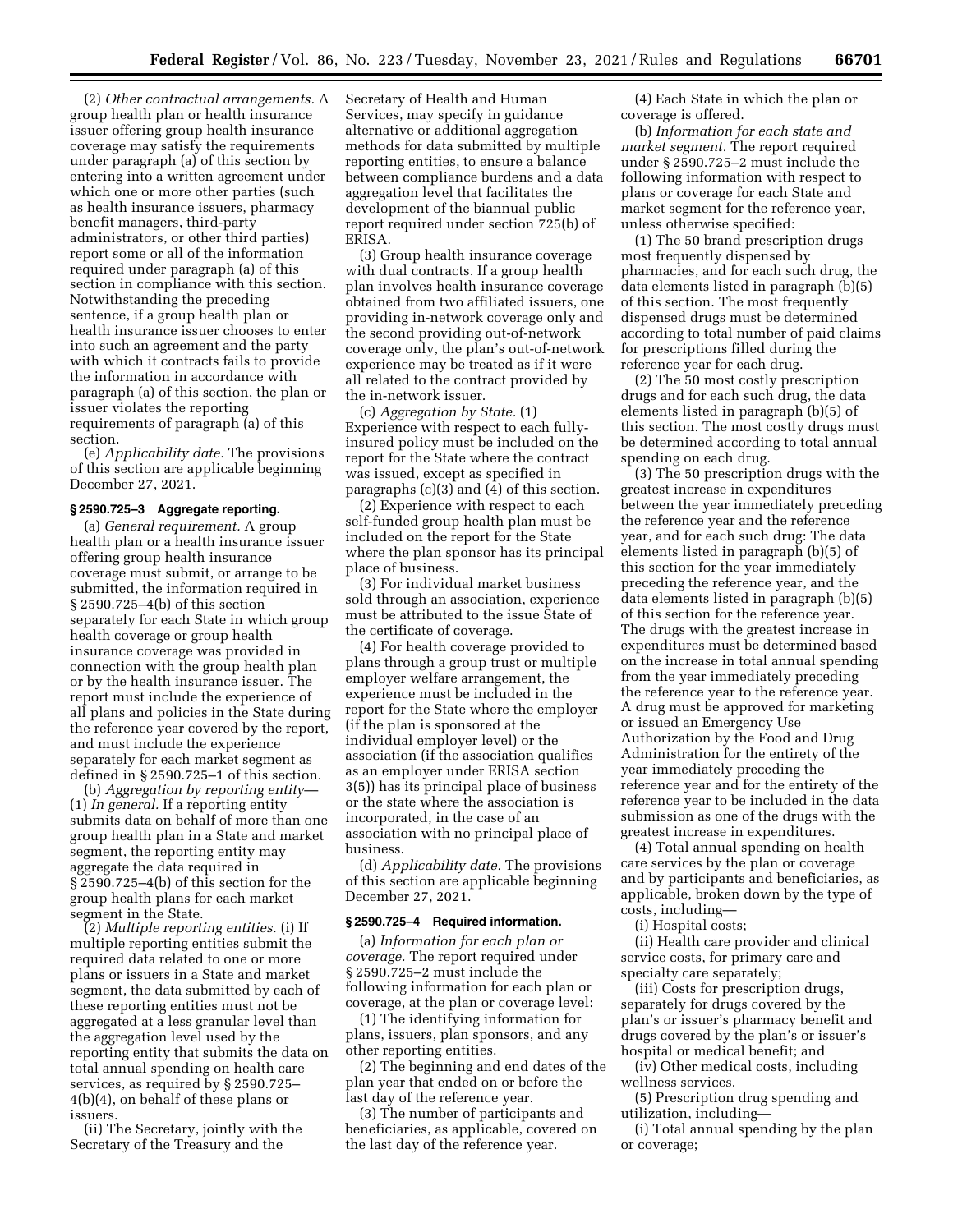(ii) Total annual spending by the participants and beneficiaries, as applicable, enrolled in the plan or coverage, as applicable;

(iii) The number of participants and beneficiaries, as applicable, with a paid prescription drug claim;

(iv) Total dosage units dispensed; and

(v) The number of paid claims.

(6) Premium amounts, including—

(i) Average monthly premium amount paid by employers and other plan sponsors on behalf of participants and beneficiaries, as applicable;

(ii) Average monthly premium amount paid by participants and beneficiaries, as applicable; and

(iii) Total annual premium amount and the total number of life-years.

(7) Prescription drug rebates, fees, and other remuneration, including—

(i) Total prescription drug rebates, fees, and other remuneration, and the difference between total amounts that the plan or issuer pays the entity providing pharmacy benefit management services to the plan or issuer and total amounts that such entity pays to pharmacies.

(ii) Prescription drug rebates, fees, and other remuneration, excluding bona fide service fees, broken down by the amounts passed through to the plan or issuer, the amounts passed through to participants and beneficiaries, as applicable, and the amounts retained by the entity providing pharmacy benefit management services to the plan or issuer; and the data elements listed in paragraph (b)(5) of this section—

(A) For each therapeutic class; and

(B) For each of the 25 prescription drugs with the greatest amount of total prescription drug rebates and other price concessions for the reference year.

(8) The method used to allocate prescription drug rebates, fees, and other remuneration, if applicable.

(9) The impact of prescription drug rebates, fees, and other remuneration on premium and cost sharing amounts.

(c) *Applicability date.* The provisions of this section are applicable beginning December 27, 2021.

# **DEPARTMENT OF HEALTH AND HUMAN SERVICES**

For the reasons set forth in the preamble, the Department of Health and Human Services amends 45 CFR part 149 as set forth below:

# **PART 149—SURPRISE BILLING AND TRANSPARENCY REQUIREMENTS**

■ 9. The authority citation for part 149 continues to read as follows:

**Authority:** 42 U.S.C. 300gg–111 through 300gg–139, as amended.

■ 10. Amend § 149.20 by revising paragraph (a)(1) and paragraph (b) introductory text to read as follows:

## **§ 149.20 Applicability.**

 $(a) * * *$ 

(1) The requirements in subparts B, D, and H of this part apply to group health plans and health insurance issuers offering group or individual health insurance coverage (including grandfathered health plans as defined in § 147.140 of this subchapter), except as specified in paragraph (b) of this section.

\* \* \* \* \* (b) *Exceptions.* The requirements in subparts B, D, E, F, and H of this part do not apply to the following:

■ 11. Add subpart H to read as follows:

# **Subpart H—Prescription Drug and Health Care Spending**

Sec.

149.710 Definitions.

\* \* \* \* \*

- 149.720 Reporting Requirements Related to Prescription Drug and Health Care Spending.
- 149.730 Aggregate Reporting. 149.740 Required Information.

# **Subpart H—Prescription Drug and Health Care Spending**

### **§ 149.710 Definitions.**

For purposes of this subpart, the following definitions apply in addition to the definitions in § 149.30:

*Brand prescription drug* means a drug for which an application is approved under section 505(c) of the Federal Food, Drug, and Cosmetic Act (21 U.S.C. 355(c)), or under section 351 of the PHS Act (42 U.S.C. 262), and that is generally marketed under a proprietary, trademark-protected name. The term ''brand prescription drug'' includes a drug with Emergency Use Authorization issued pursuant to section 564 of the Federal Food, Drug, and Cosmetic Act (21 U.S.C. 360bbb–3), and that is generally marketed under a proprietary, trademark-protected name. The term ''brand prescription drug'' includes drugs that the U.S. Food and Drug Administration determines to be interchangeable biosimilar products under sections  $351(i)(3)$  and  $351(k)(4)$  of the PHS Act (42 U.S.C. 262).

*Dosage unit* means the smallest form in which a pharmaceutical product is administered or dispensed, such as a pill, tablet, capsule, ampule, or measurement of grams or milliliters.

*Enrollee* means an individual who is enrolled, within the meaning of § 144.103 of this subchapter, in group health insurance coverage, or an

individual who is covered by individual health insurance coverage, at any time during the reference year, and includes dependents.

*Federal Employees Health Benefits (FEHB) line of business* refers to all health benefit plans that are offered to eligible enrollees pursuant to a contract between the Office of Personnel Management and Federal Employees Health Benefits (FEHB) Program carriers. Such plans are Federal governmental plans offered pursuant to 5 U.S.C. chapter 89.

*Life-years* means the total number of months of coverage for participants and beneficiaries, or for enrollees, as applicable, divided by 12.

*Market segment* means one of the following: The individual market (excluding the student market), the student market, the fully-insured small group market, the fully-insured large group market (excluding the FEHB line of business), self-funded plans offered by small employers, self-funded plans offered by large employers, and the FEHB line of business.

*Premium amount* means, with respect to individual health insurance coverage and fully-insured group health plans, earned premium as that term is defined in § 158.130 of this subchapter, excluding the adjustments specified in § 158.130(b)(5). Premium amount means, with respect to self-funded group health plans and other arrangements that do not rely exclusively or primarily on payments of premiums as defined in § 158.130 of this subchapter, the premium equivalent amount representing the total cost of providing and maintaining coverage, including claims costs, administrative costs, and stop-loss premiums, as applicable.

*Prescription drug (drug)* means a set of pharmaceutical products that have been assigned a National Drug Code (NDC) by the Food and Drug Administration and are grouped by name and ingredient in the manner specified by the Secretary, jointly with the Secretary of the Treasury and the Secretary of Labor.

*Prescription drug rebates, fees, and other remuneration* means all remuneration received by or on behalf of a plan or issuer, its administrator or service provider, including remuneration received by and on behalf of entities providing pharmacy benefit management services to the plan or issuer, with respect to prescription drugs prescribed to participants, beneficiaries, or enrollees in the plan or coverage, as applicable, regardless of the source of the remuneration (for example, pharmaceutical manufacturer,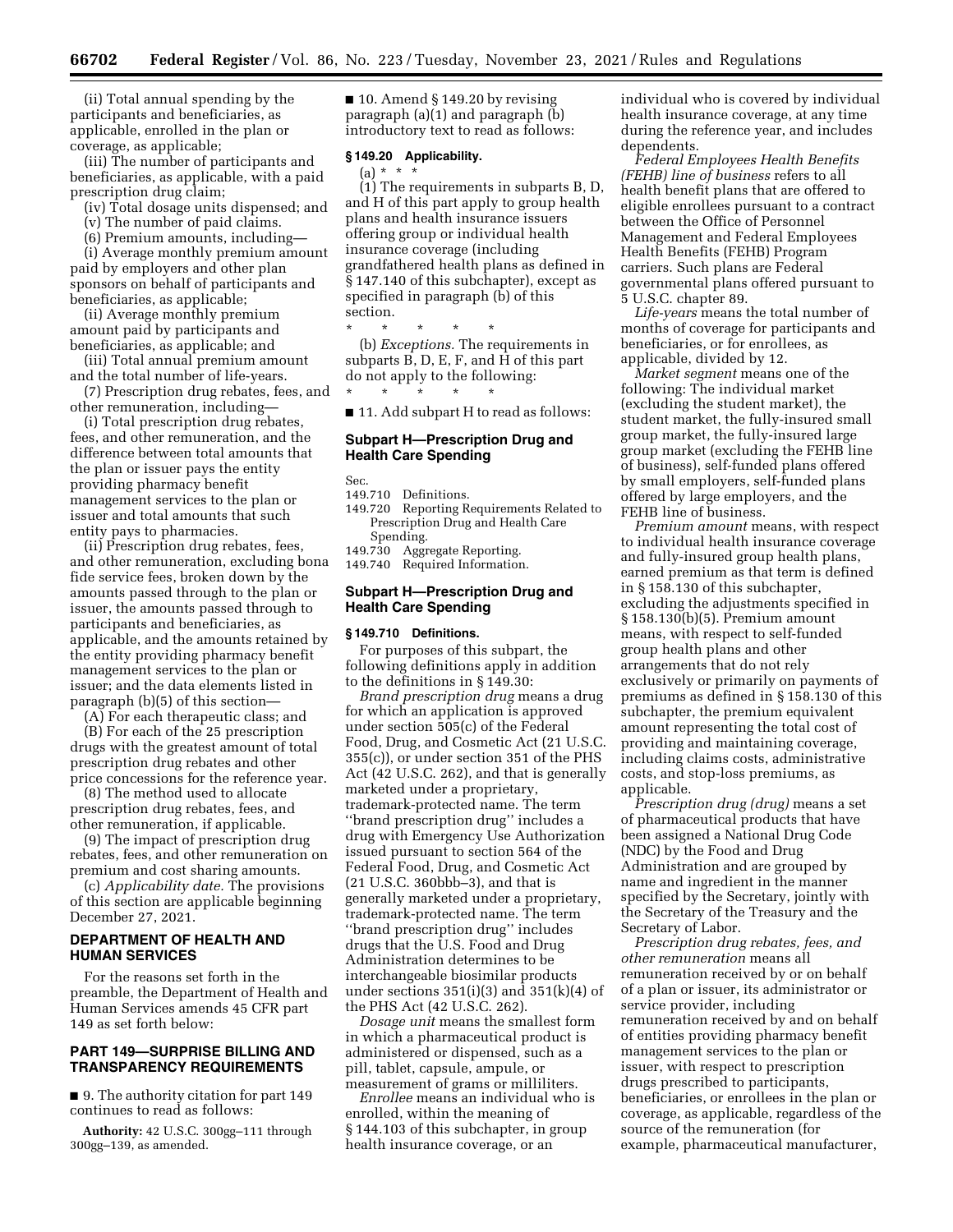wholesaler, retail pharmacy, or vendor). Prescription drug rebates, fees, and other remuneration also include, for example, discounts, chargebacks or rebates, cash discounts, free goods contingent on a purchase agreement, upfront payments, coupons, goods in kind, free or reduced-price services, grants, or other price concessions or similar benefits. Prescription drug rebates, fees, and other remuneration include bona fide service fees. Bona fide service fees mean fees paid by a drug manufacturer to an entity providing pharmacy benefit management services to the plan or issuer that represent fair market value for a bona fide, itemized service actually performed on behalf of the manufacturer that the manufacturer would otherwise perform (or contract for) in the absence of the service arrangement, and that are not passed on in whole or in part to a client or customer of the entity, whether or not the entity takes title to the drug.

*Reference year* means the calendar year immediately preceding the calendar year in which data submissions under this section are required.

*Reporting entity* means an entity that submits some or all of the information required under this subpart with respect to a plan or issuer, and that may be different from the plan or issuer that is subject to the requirements of this subpart.

*Student market* has the meaning given in § 158.103 of this subchapter.

*Therapeutic class* means a group of pharmaceutical products that have similar mechanisms of action or treat the same types of conditions, grouped in the manner specified by the Secretary, jointly with the Secretary of the Treasury and the Secretary of Labor, in guidance. The Secretary may require plans and issuers to classify drugs according to a commonly available public or commercial therapeutic classification system, a therapeutic classification system provided by the Secretary, or a combination thereof.

*Total annual spending* means incurred claims, as that term is defined in § 158.140 of this subchapter, excluding the adjustments specified in § 158.140(b)(1)(i), (b)(2)(iv), and (b)(4), and including cost sharing. With respect to prescription drugs, total annual spending is net of prescription drug rebates, fees, and other remuneration.

## **§ 149.720 Reporting requirements related to prescription drug and health care spending.**

(a) *General requirement.* A group health plan or a health insurance issuer offering group or individual health insurance coverage must submit an

annual report to the Secretary, the Secretary of the Treasury, and the Secretary of Labor, on prescription drug and health care spending, premiums, and enrollment under the plan or coverage.

(b) *Timing and form of report.* The report for the 2020 reference year must be submitted to the Secretary by December 27, 2021. Beginning with the 2021 reference year, the report for each reference year is due by June 1 of the year following the reference year. The report must be submitted in the form and manner prescribed by the Secretary, jointly with the Secretary of the Treasury and the Secretary of Labor.

(c) *Transfer of business.* Issuers that acquire a line or block of business from another issuer during a reference year are responsible for submitting the information and report required by this section for the acquired business for that reference year, including for the part of the reference year that was prior to the acquisition.

(d) *Reporting entities and special rules to prevent unnecessary duplication*—(1) *Special rule for insured group health plans.* To the extent coverage under a group health plan consists of group health insurance coverage, the plan may satisfy the requirements of paragraph (a) of this section if the plan requires the health insurance issuer offering the coverage to report the information required by this section in compliance with this subpart pursuant to a written agreement. Accordingly, if a health insurance issuer and a group health plan sponsor enter into a written agreement under which the issuer agrees to provide the information required under paragraph (a) of this section in compliance with this section, and the issuer fails to do so, then the issuer, but not the plan, violates the reporting requirements of paragraph (a) of this section with respect to the relevant information.

(2) *Other contractual arrangements.* A group health plan or health insurance issuer offering group or individual health insurance coverage may satisfy the requirements under paragraph (a) of this section by entering into a written agreement under which one or more other parties (such as health insurance issuers, pharmacy benefit managers, third-party administrators, or other third parties) report some or all of the information required under paragraph (a) of this section in compliance with this section. Notwithstanding the preceding sentence, if a group health plan or health insurance issuer chooses to enter into such an agreement and the party with which it contracts fails to provide the information in accordance

with paragraph (a) of this section, the plan or issuer violates the reporting requirements of paragraph (a) of this section.

(e) *Applicability date.* The provisions of this section are applicable beginning December 27, 2021.

### **§ 149.730 Aggregate reporting.**

(a) *General requirement.* A group health plan or a health insurance issuer offering group or individual health insurance coverage must submit, or arrange to be submitted, the information required in § 149.740(b) separately for each State in which group health coverage or group or individual health insurance coverage was provided in connection with the group health plan or by the health insurance issuer. The report must include the experience of all plans and policies in the State during the reference year covered by the report, and must include the experience separately for each market segment as defined in § 149.710.

(b) *Aggregation by reporting entity*— (1) *In general.* If a reporting entity submits data on behalf of more than one group health plan in a State and market segment, the reporting entity may aggregate the data required in § 149.740(b) for the group health plans for each market segment in the State.

(2) *Multiple reporting entities.* (i) If multiple reporting entities submit the required data related to one or more plans or issuers in a State and market segment, the data submitted by each of these reporting entities must not be aggregated at a less granular level than the aggregation level used by the reporting entity that submits the data on total annual spending on health care services, as required by § 149.740(b)(4), on behalf of these plans or issuers.

(ii) The Secretary, jointly with the Secretary of the Treasury and the Secretary of Labor, may specify in guidance alternative or additional aggregation methods for data submitted by multiple reporting entities, to ensure a balance between compliance burdens and a data aggregation level that facilitates the development of the biannual public report required under section 2799A–10(b) of the PHS Act.

(3) *Group health insurance coverage with dual contracts.* If a group health plan involves health insurance coverage obtained from two affiliated issuers, one providing in-network coverage only and the second providing out-of-network coverage only, the plan's out-of-network experience may be treated as if it were all related to the contract provided by the in-network issuer.

(c) *Aggregation by State.* (1) Experience with respect to each fully